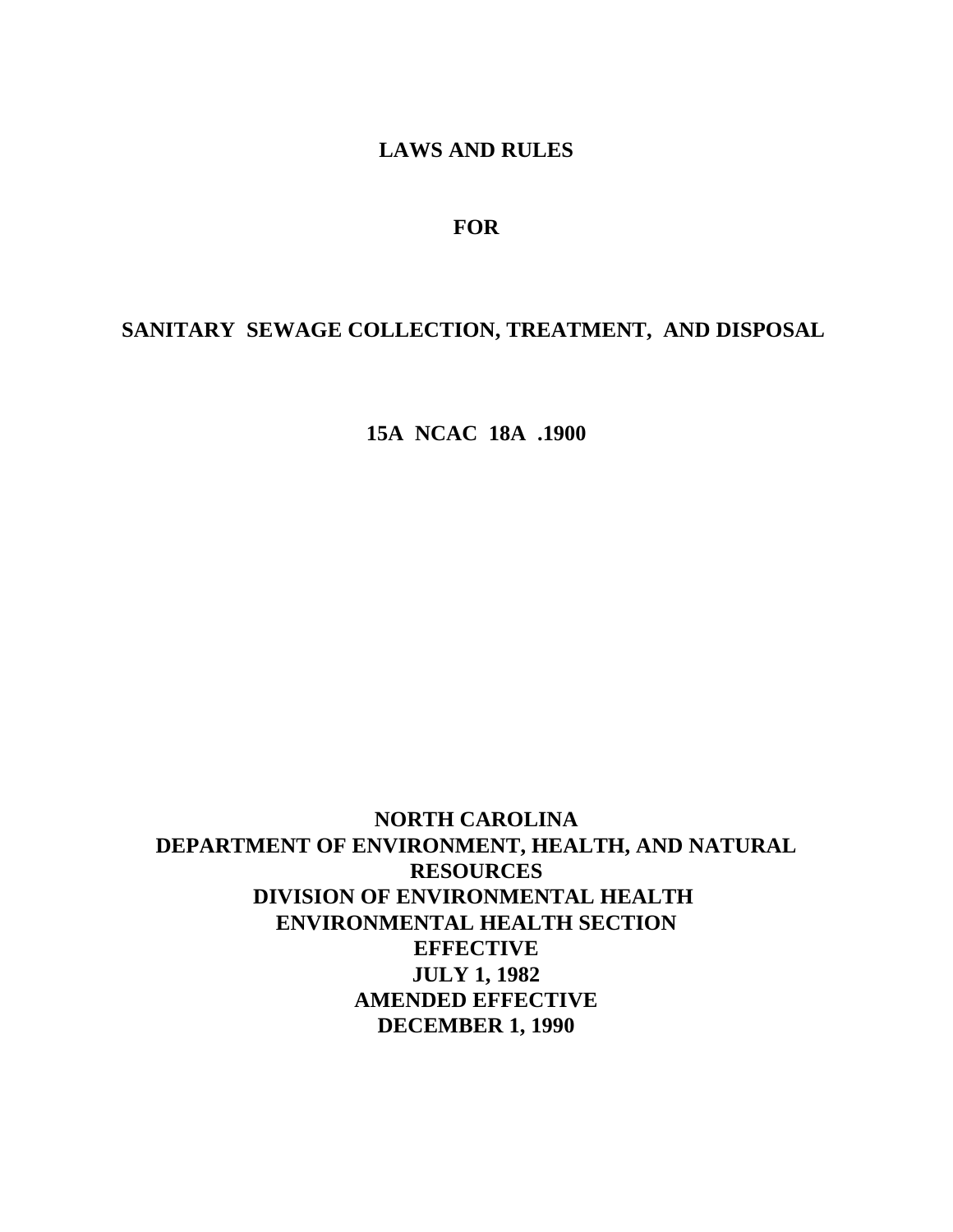# ARTICLE 11 OF CHAPTER 130A OF THE GENERAL STATUTES OF NORTH CAROLINA

### SANITARY SEWAGE SYSTEMS

 § 130A-333. Purpose. — The General Assembly finds and declares that continued installation, at a rapidly and constantly accelerating rate, of septic tank systems and other types of sanitary sewage systems in a faulty or improper manner and in areas where unsuitable soil and population density adversely affect the efficiency and functioning of these system, has a detrimental affect on the public health and environment through contamination of land, groundwater and surface waters. Recognizing, however, that sewage can be rendered ecologically safe and the public health protected if methods of sewage collection, treatment and disposal are properly regulated and recognizing that sanitary sewage collection, treatment and disposal will continue to be necessary to meet the needs of an expanding population, the General Assembly intends to ensure the regulation of sewage collection, treatment and disposal systems so that these systems may continue to be used, where appropriate, without jeopardizing the public health.

§ 130A-334. Definitions. — The following definitions shall apply throughout this Article:

(1) "Construction" means any work at the site of placement done for the purpose of preparing a residence, place of business or place of public assembly for initial occupancy, or subsequent additions or modifications which increase sewage flow.

(2) Repealed by Session Laws 1985, c. 462, s. 18, effective June 24, 1985.

(3) "Location" means the initial placement for occupancy of a residence, place of business, or place of public assembly.

(4), (5) Repealed by Session Laws 1985, c. 462, s. 18, effective June 24, 1985.

(6) "Place of business" means any store, warehouse, manufacturing establishment, place of amusement or recreation, service station, office building, or any other place where people work.

(7) "Place of public assembly" means a fairground, auditorium, stadium, church, campground, theater, or any other place where people assemble.

(8) "Public or community sewage system" means a single system of sewage collection, treatment, and disposal owned and operated by a sanitary district, a metropolitan sewage district, a water and sewer authority, a county or municipality or a public utility.

(9) "Relocation" means the displacement of a residence or place of business from one site to another.

(10) "Residence" means any private home, dwelling unit in a multiple family structure, hotel, motel, summer camp, labor work camp, mobile home, institution, or any other place where people reside.

(11) "Sanitary sewage system" means a complete system of sewage collection, treatment and disposal including approved privies, septic tank systems, connection to public or community sewage systems, sewage reuse or recycle systems, mechanical or biological treatment systems or other such systems.

Properly managed chemical toilets used only for human waste at mass gatherings, construction sites and labor work camps are considered sanitary sewage systems.

(12) "Septic tank system" means a subsurface sanitary sewage system consisting of a settling tank and a subsurface disposal field.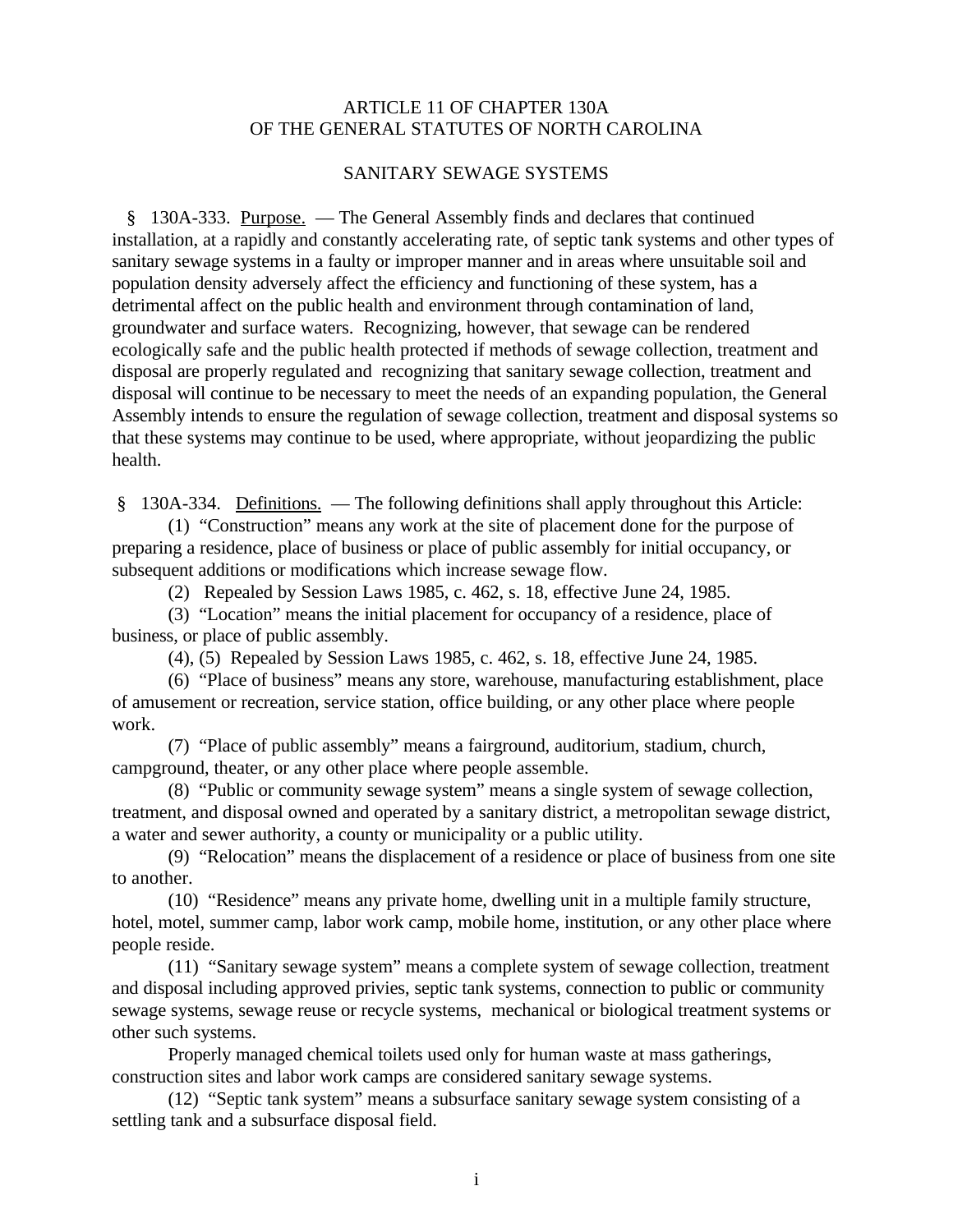(13) "Sewage" means the liquid and solid human body waste, and liquid waste generated by water-using fixtures and appliances, including those associated with foodhandling. The term does not include industrial process wastewater or sewage that is combined with industrial process wastewater.

§ 130A-335. Sanitary sewage collection, treatment and disposal; rules.

 (a) A person owning or controlling a residence, place of business or a place of public assembly shall provide a sanitary sewage system. A sanitary sewage system may include components for collection, treatment and disposal of sewage.

 (b) Any public or community sanitary sewage system and any sanitary sewage system which is designed to discharge effluent to the land surface or surface waters shall be approved by the Department of Natural Resources and Community Development under rules adopted by the Environmental Management Commission . All other sanitary sewage systems shall be approved by the Department of Human Resources under rules adopted by the Commission for Health Services.

 (c) A sanitary sewage system subject to approval under rules of the Commission shall be reviewed and approved under rules of a local board of health in the following circumstances:

- (1) The local board of health, on its own motion, has requested the Department to review its proposed rules concerning sanitary sewage systems; and
- (2) The Department has found that the rules of the local board of health concerning sanitary sewage collection, treatment and disposal systems are at least as stringent as the Commissions' rules, and are sufficient and necessary to safeguard the public health; and
- (3) The Department has found that the rules of the local board of health concerning sanitary sewage collection, treatment and disposal systems are at least as stringent as the Commission's rules, and are sufficient and necessary to safeguard the public health.

 (d) The Department may, upon its own motion, upon the request of a local board of health or upon the request of a citizen of an affected county, review its findings under subsection (c) of this section. The Department shall review its findings under subsection (c) of this section upon modification of the Commission's sanitary sewage system rules. The Department may deny, suspend, or revoke the approval of local board of health sanitary sewage system rules upon a finding that the local sewage rules are not as stringent as the Commission's rules, are not sufficient and necessary to safeguard the public health, or are not being enforced. Suspension and revocation of approval shall be in accordance with G.S. 130A-23.

 (e) The rules of the Commission and the rules of the local board of health shall address at least the following: Sewage characteristics; Design unit; Design capacity; Design volume; Criteria for the design, installation, operation, maintenance and performance of sanitary sewage collection, treatment and disposal systems; Soil morphology and drainage; Topography and landscape position; Depth to seasonally high water table, rock, and water impeding formations; Proximity to water supply wells, shellfish waters, estuaries, marshes, wetlands, areas subject to frequent flooding, streams, lakes, swamps, and other bodies of surface or ground waters; Density of sanitary sewage collection, treatment and disposal systems in a geographical area; Requirements for issuance, suspension and revocation of permits; and Other factors which affect the effective operation and performance of the sanitary sewage collection, treatment and disposal systems. The rules regarding required design capacity and required design volume for sanitary sewage systems shall provide that exceptions may be granted upon a showing that a system is adequate to meet actual daily water consumption.

(f) The rules of the Commission and the rules of the local board of health shall classify sanitary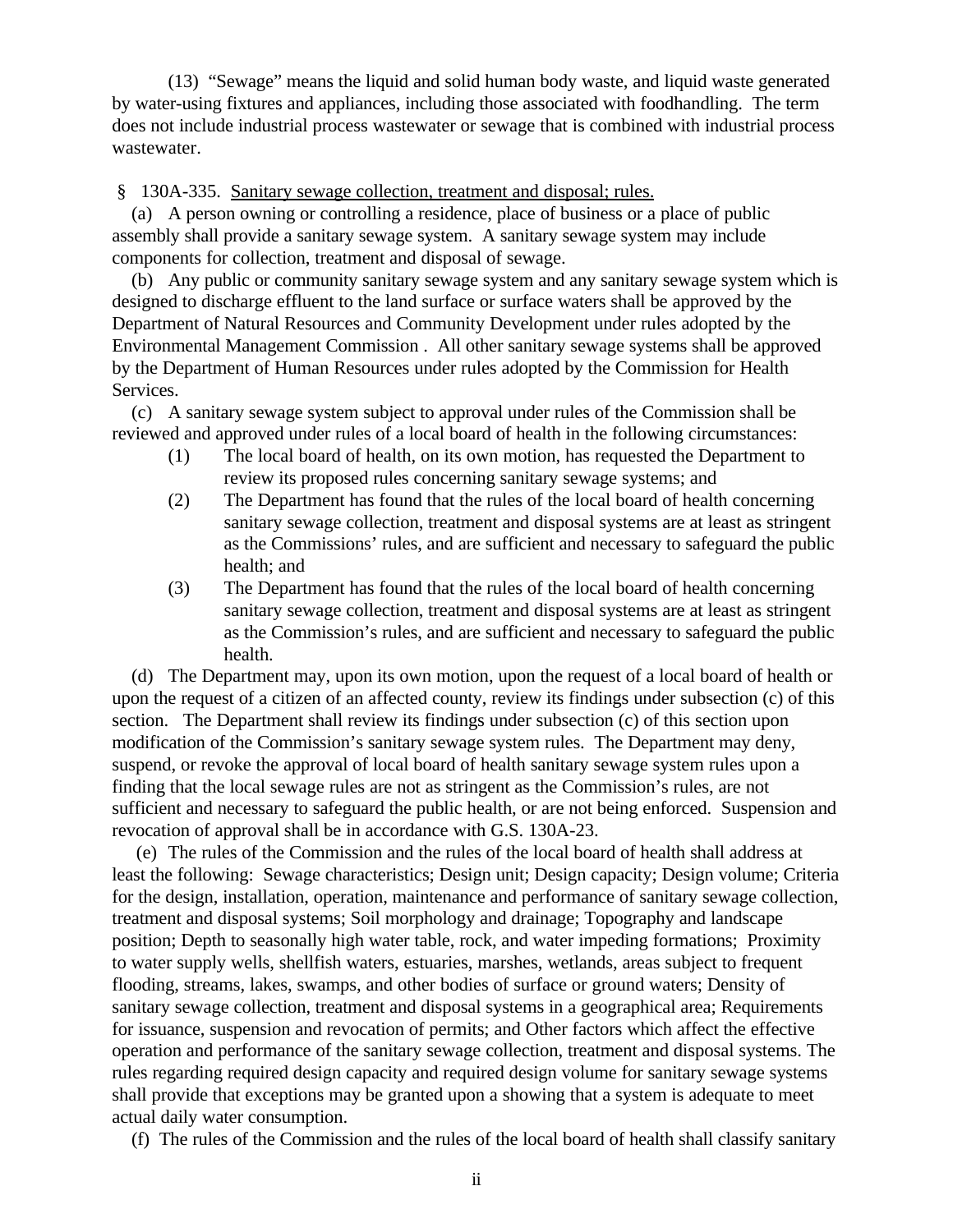systems of sewage collection, treatment and disposal according to size, type of treatment and any other appropriate factors. The rules shall provide construction requirements, standards for operation and ownership requirements for each classification of sanitary systems of sewage collection, treatment and disposal in order to prevent, as far as reasonably possible, any contamination of the land groundwater and surface waters. The Department and local health departments may impose conditions on the issuance of permits and may revoke the permits for failure of the system to satisfy the conditions, the rules or this Article. The permits shall be valid for a period prescribed by the rules, except that improvement permits shall be valid for a period of five years, and may be renewed upon a showing satisfactory to the Department or the local health department that the system is in compliance with the current rules and this Article. The period of time for which the permit is valid and a statement that the permit is subject to revocation if site plans or the intended use change shall be displayed prominently on both the application form for the permit and the permit.

(g) Prior to denial of an improvement permit, the local health department shall advise the applicant of possible site modifications or alternative systems, and shall provide a brief description of those systems. When an improvement permit is denied, the local health department shall issue the site evaluation in writing stating the reasons for the unsuitable classification. The evaluation shall also inform the applicant of the right to an informal review by the Department, the right to appeal under G.S. 130A-24, and to have the appeal held in the county in which the site for which the improvement permit was requested is located.

(h) It shall be unlawful to discharge sewage or other waste from chemical or portable toilets used for human waste at places of public assembly, construction sites, or labor camps except into a sanitary sewage system which has been approved by the Department.

### § 130A-336. Improvement permit required.

(a) No person shall commence or assist in the construction, location or relocation of a residence, place of business or place of public assembly in an area not served by an approved sanitary sewage system unless an improvement permit is obtained from the local health department. This requirement shall not apply to a residence exhibited for sale or stored for later sale and intended to be located at another site after sale.

(b) The local health department shall issue an improvement permit authorizing work to proceed and the installation or repair of a sanitary sewage system when it has determined after a field investigation that the system can be installed and operated in compliance with the rules and this Article. No person shall commence or assist in the installation, construction, or repair of a sanitary sewage system, other than a connection to an approved public or community sewage system, or a repair or a sanitary sewage system, which repair is not an expansion or improvement of the system and which is made entirely within the property of the person making or contracting for the repair, unless the improvement permit has been obtained from the local health department. The Department and the local health department may impose conditions on the issuance of an improvement permit.

### § 130A-337. Inspection; operation permit required.

(a) No sanitary system of sewage collection, treatment and disposal shall be covered or placed into use by an person until an inspection by the local health department has determined that the system has been installed or repaired in accordance with any conditions of the improvement permit, the rules and this Article.

(b) Upon determining that the system is properly installed or repaired and that the system is capable of being operated in accordance with the conditions of the improvement permit, the rules, this Article and any conditions to be imposed in the operation permit, the local health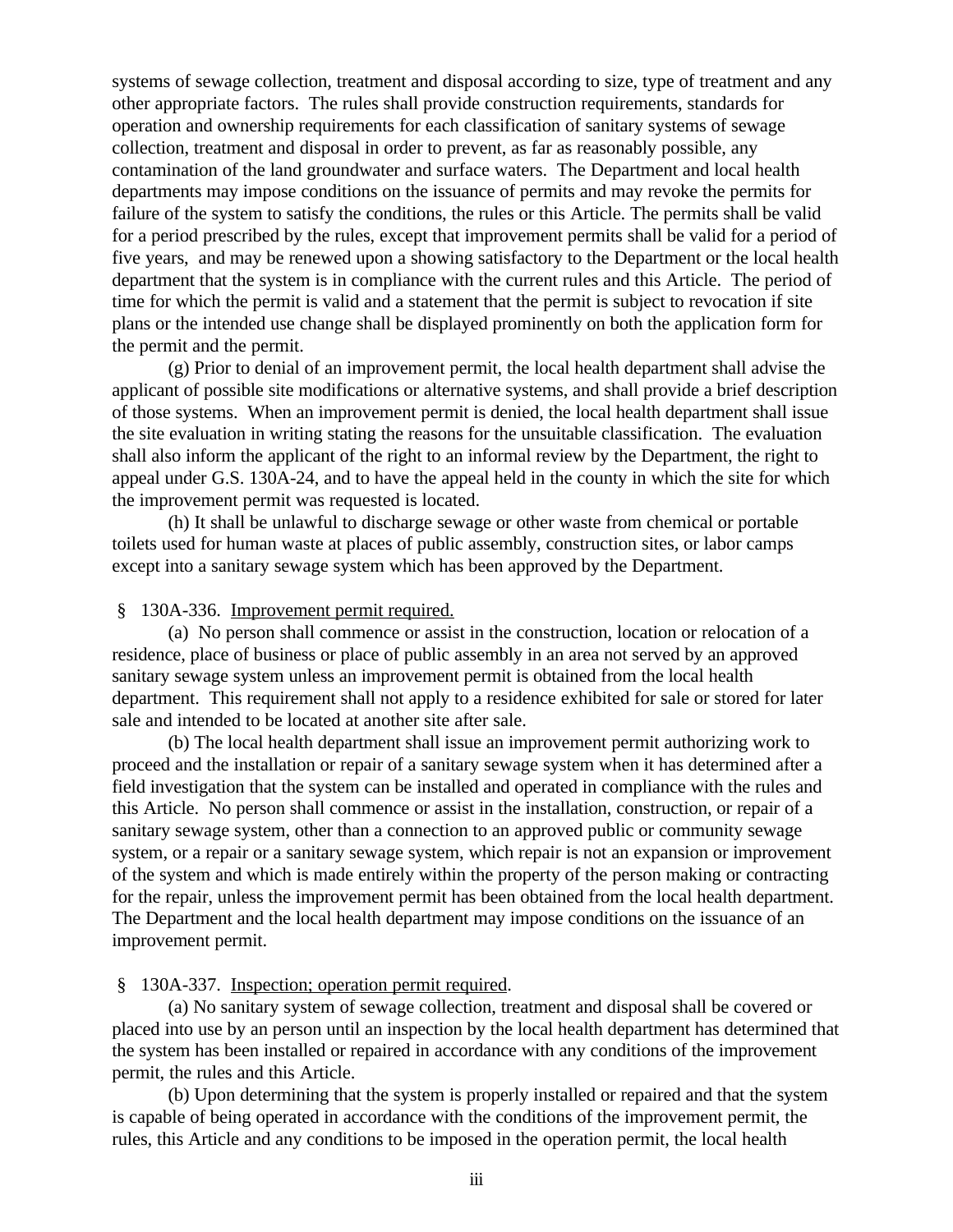department shall issue an operation permit authorizing the residence, place of business or place of public assembly to be occupied and for the system to be placed into use. However, if the system is limited to a single septic tank system without a pump or other appurtenances serving a single one-family dwelling, then a certificate of completion shall be issued instead of an operation permit; also, if the system is limited to a single septic tank system without a pump or other appurtenances serving a single residence other than a one-family dwelling, or serving a place of business or a place of public assembly and having a design daily flow of not more than 480 gallons, then a certificate of completion shall be issued instead of an operation permit. A certificate of completion shall be issued when the septic tank system is properly installed or repaired and is capable of being operated in accordance with the conditions of the improvement permit, the rules and this Article.

(c) Upon determination that an existing sanitary sewage system has a valid operation permit or a valid certificate of completion and is operating properly in a manufactured home park, the local health department shall issue authorization in writing for a manufactured home to be connected to the existing system and to be occupied. Notwithstanding G.S. 130A-336, an improvement permit is not required for the connection of a manufactured home to an existing system with a valid operation permit or a valid certificate of completion in a manufactured home park.

(d) No person shall occupy a residence, place of business or place of public assembly, or place a sanitary sewage system into use or reuse for a residence, place of business or place of public assembly until an operation permit or a certificate of completion has been issued or authorization has been obtained pursuant to G.S. 130A-337(c).

 § 130A-338. Improvement permit or authorization required before other permits to be issued. — Where construction, location or relocation is proposed to be done upon a residence, place of business or place of public assembly, no permit required for electrical, plumbing, heating, air conditioning or other construction, location or relocation activity under any provision of general or special law shall be issued until an improvement permit has been issued under G.S. 130A-336 or authorization has been obtained under G.S. 130A-337(c).

 § 130A-339. Limitation on electrical service. — No person shall allow permanent electrical service to a residence, place of business or place of public assembly upon construction, location or relocation until the official electrical inspector with jurisdiction as provided in G.S. 143-143.2 certifies to the electrical supplier that the required improvement permit and an operation permit, a certificate of completion or authorization under G.S. 130A-337(c) has been obtained. Temporary electrical service necessary for constructing a residence, place of business or place of public assembly can be provided under compliance with G.S. 130A-338.

 § 130A-340. Review procedures and appeals. — The Department, upon request by an applicant for an improvement permit, shall provide a technical review of any scientific data and system design submitted by the applicant. The data and system design shall be evaluated by professional peers of those who prepared the data and system design. The results of the technical review shall be available prior to a decision by the local health department and shall not affect an applicant's right to a contested hearing under Chapter 150B of the General Statutes.

 § 130A-341. Consideration of a site with existing fill. — Upon application to the local health department, a site that has existing fill, including one on which fill material was placed prior to July 1, 1977, and that has sand or loamy sand for a depth of at least 36 inches below the existing ground surface, shall be evaluated for an on-site sewage system. The Commission for Health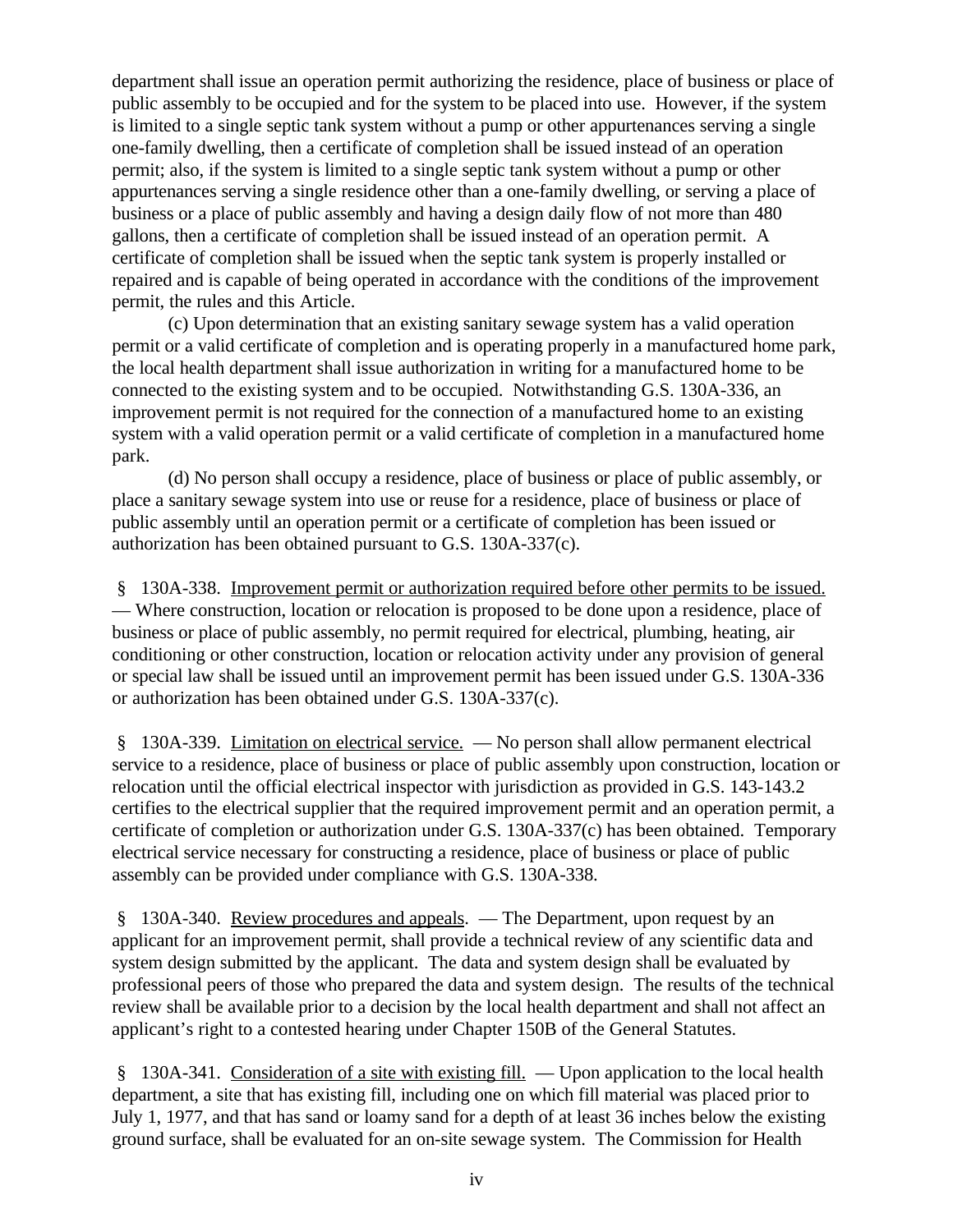Services shall adopt rules to implement this Section.

### § 130A-342. Aerobic systems.

(a) Individual aerobic sewage treatment plants that are approved and listed in accordance with the standards adopted by the National Sanitation Foundation, Inc. for Class I sewage treatment plants as set out in Standard 40, as amended, shall be permitted under rules promulgated by the Commission for Health Services. The Commission for Health Services may establish standards in addition to those set by the National Sanitation Foundation, Inc.

(b) A permitted plant shall be operated and maintained by a certified wastewater treatment facility operator employed by or under contract to the county in which the plant is located.

(c) The performance of individual aerobic treatment plans is to be documented by the counties and sent to the Department of Human Resources or the Department of Natural Resources and Community Development as appropriate.

### § 130A-343. Experimental and innovative systems permitted.

(a) The Commission for Health Services shall adopt rules for the approval and permitting of experimental and innovative sanitary sewage systems. The rules shall address the criteria to be considered prior to issuing a permit for such a system, requirements for preliminary design plans and specifications that must be submitted, methodology to be used, standards for monitoring and evaluating the system, research evaluation of the system, the plan of work for monitoring system performance and maintenance, and any additional matters the Commission for Health Services deems appropriate.

(b) The Commission for Health Services shall adopt rules governing the operation and maintenance of experimental and innovative sanitary sewage systems approved and permitted under subsection (a) of this section.

§ 130A-344 to 130A-345: Reserved for future codification purposes.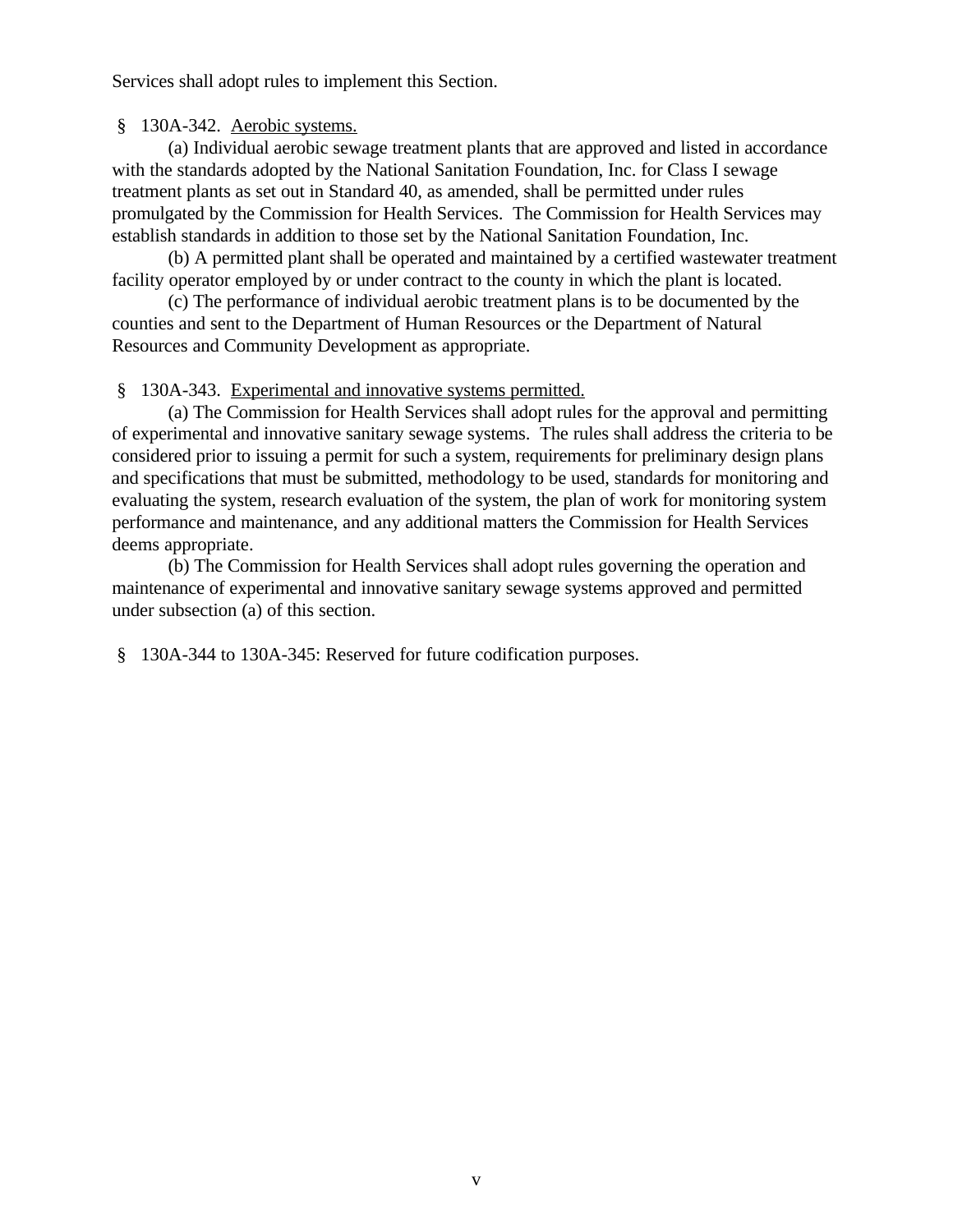### **CONTENTS**

### ARTICLE 11 OF CHAPTER 130A, SANITARY SEWAGE SYSTEMS

| LAW |          |                                               | PAGE            |
|-----|----------|-----------------------------------------------|-----------------|
|     | 130A-333 | Purpose                                       |                 |
|     | 130A-334 | Definitions                                   |                 |
|     | 130A-335 | Sanitary sewage collection, treatment and     |                 |
|     |          | disposal, rules                               | ii              |
|     | 130A-336 | Improvement permit required                   | $\cdots$<br>111 |
|     | 130A-337 | Inspection; operation permit required         | 111             |
|     | 130A-338 | Improvement permit or authorization required  |                 |
|     |          | before other permits to be issued             | iv              |
|     | 130A-339 | Limitation on electrical service              | iv              |
|     | 130A-340 | Review procedures and appeals                 | iv              |
|     | 130A-341 | Consideration of a site with existing fill    | 1V              |
|     | 130A-342 | Aerobic systems                               | V               |
|     | 130A-343 | Experimental and innovative systems permitted | V               |

# SECTION. 1900 SEWAGE COLLECTION, TREATMENT AND DISPOSAL SYSTEMS

#### RULE PAGE PAGE AND PAGE AND RELEASE AND RELEASE AND RELEASE AND RELEASE AND RELEASE AND RELEASE AND RELEASE AND RELEASE AND RELEASE AND RELEASE AND RELEASE AND RELEASE AND RELEASE AND RELEASE AND RELEASE AND RELEASE AND RE

| .1934 - Scope                                                    | $\mathfrak{Z}$ |
|------------------------------------------------------------------|----------------|
| .1935 - Definitions                                              | 3              |
| .1936 - Requirements for Sewage Treatment and Disposal           | 6              |
| (Repealed Eff. January 1, 1990)                                  |                |
| .1937 - Permits                                                  | $\tau$         |
| .1938 - Responsibilities                                         | 8              |
| .1939 - Site Evaluation                                          | 10             |
| .1940 - Topography and Landscape Position                        | 10             |
| .1941 - Soil Characteristics (Morphology)                        | 11             |
| .1942 - Soil Wetness Conditions                                  | 13             |
| .1943 - Soil Depth                                               | 14             |
| .1944 - Restrictive Horizons                                     | 14             |
| .1945 - Available Space                                          | 14             |
| .1946 - Other Applicable Factors                                 | 15             |
| .1947 - Determination of Overall Site Suitability                | 16             |
| .1948 - Site Classification                                      | 16             |
| .1949 - Sewage Flow Rates for Design Units                       | 16             |
| .1950 - Location of Sanitary Sewage Systems                      | 19             |
| .1951 - Applicability of Rules                                   | 22             |
| .1952 - Septic Tank, Dosing Tank and Lift Station Design         | 23             |
| .1953 - Prefabricated Tanks and Pump Tanks                       | 27             |
| .1954 - Minimum Standards for Precast Reinforced Concrete Tanks  | 27             |
| .1955 - Design Criteria for Conventional Sewage Systems          | 30             |
| .1956 - Modifications to Septic Tank Systems                     | 35             |
| .1957 - Design Criteria for Design of Alternative Sewage Systems | 38             |
| .1958 - Non-Ground Absorption Sewage Treatment Systems           | 44             |
| .1959 - Privy Construction                                       | 44             |
| .1960 - Maintenance of Privies                                   | 45             |
| .1961 - Maintenance of Sewage Systems                            | 45             |
| .1962 - Applicability                                            | 48             |
| .1963 - Disuse of Sewage System                                  | 48             |
| (Repealed Eff. August 1, 1988)                                   |                |
| .1964 - Interpretation and Technical Assistance                  | 48             |
| .1965 - Appeals Procedure                                        | 48             |
| .1966 - Severability                                             | 48             |
| .1967 - Injunctions                                              | 48             |
| .1968 - Penalties                                                | 49             |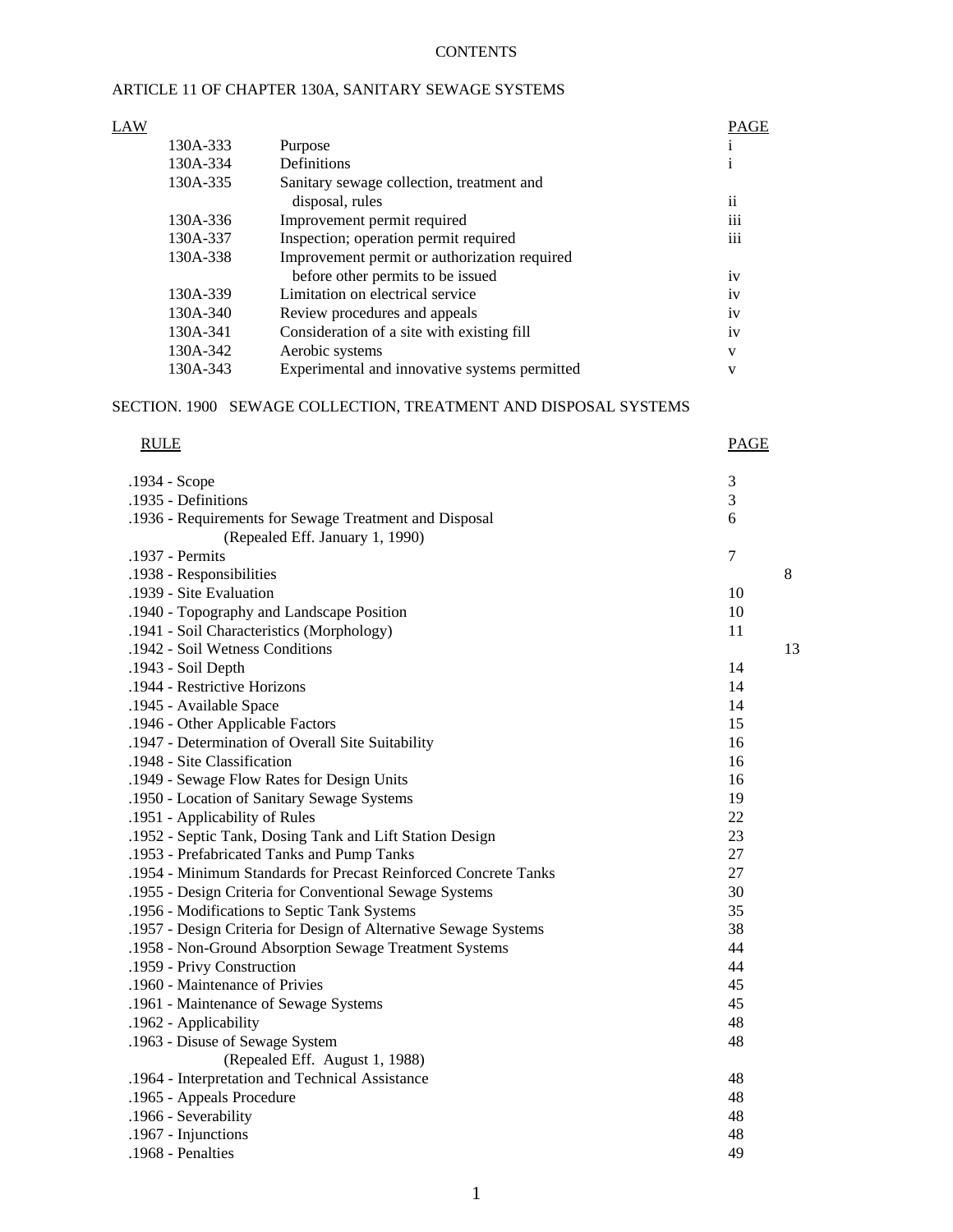## **SECTION .1900 - SEWAGE TREATMENT AND DISPOSAL SYSTEMS**

Rules .1901 - .1968 of Title 15A Subchapter 18A of the North Carolina Administrative Code (T15A.18A .1901-.1968); has been transferred and recodified from Rules .1901 - .1968 of Title 10 Subchapter 10A of the North Carolina Administrative Code (T10.10A.1901-.1968), effective April 4, 1990.

- **.1901 PURPOSE**
- **.1902 PROPER DISPOSAL**
- **.1903 DEFINITIONS**
- **.1904 SEWAGE DISPOSAL REQUIREMENTS**
- **.1905 PRIVY AND SEPTIC TANK CONSTRUCTION**
- **.1906 PREFABRICATED TANKS**
- **.1907 MINIMUM STANDARDS FOR PREFABRICATED SEPTIC TANKS**
- **.1908 SITE EVALUATION**
- **.1909 APPLICATION RATES**
- **.1910 SITE CLASSIFICATION**
- **.1911 SPACE REQUIREMENTS**
- **.1912 LOCATION OF SEPTIC TANK SYSTEMS AND PRIVIES**
- **.1913 MAINTENANCE OF PRIVIES**
- **.1914 MAINTENANCE OF SEPTIC TANK SYSTEMS**
- **.1915 PERMITS**
- **.1916 RESPONSIBILITIES**
- **.1917 TECHNICAL GUIDE**
- **.1918 SITE FACTORS**
- **.1919 TOPOGRAPHY**
- **.1920 SOIL CHARACTERISTICS**
- **.1921 PERCOLATION TESTS**
- **.1922 DETERMINATION OF SOIL SUITABILITY**
- **.1923 AVAILABLE SPACE**
- **.1924 OTHER APPLICABLE FACTORS**
- **.1925 ESTIMATES OF SEWAGE QUANTITIES**
- **.1926 POSSIBLE MODIFICATIONS OF INITIAL CLASSIFICATIONS**
- **.1927 INTERPRETATION AND TECHNICAL ASSISTANCE**
- **.1928 APPLICABILITY OF RULES**
- **.1929 EXEMPTION**
- **.1930 DISUSE OF SEWAGE SYSTEM**
- **.1931 VIOLATIONS**
- **.1932 CONFLICTING RULES REPEALED**
- **.1933 SEVERABILITY**

*History Note: Statutory Authority G. S. 130-160; 166.23 through 166.28; Eff. July 1, 1977; Readopted Eff. December 5, 1977; Amended Eff. July 1, 1982; March 31, 1981; June 30, 1980;*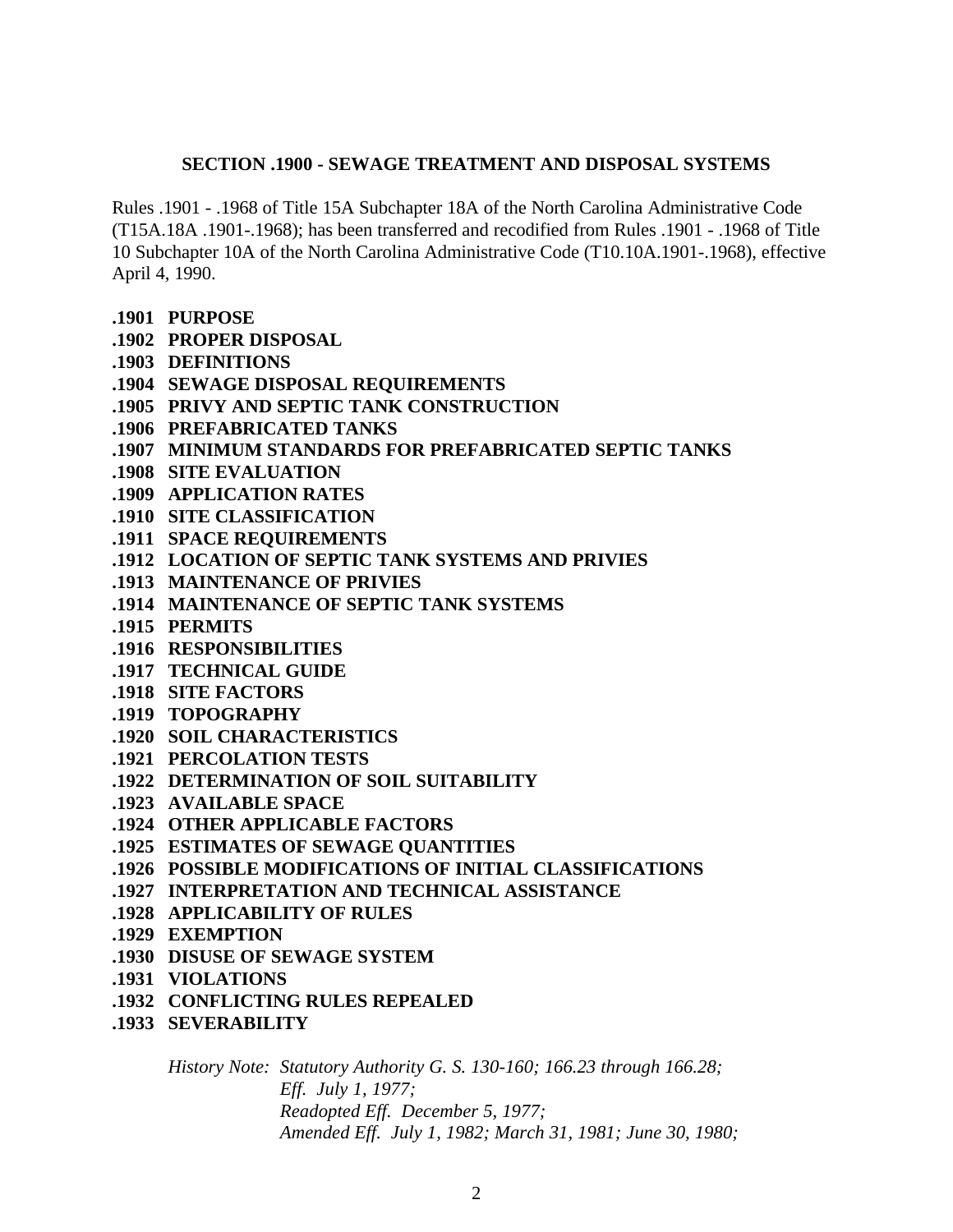# **.1934 SCOPE**

 The rules contained in this Section shall govern the treatment and disposal of domestic type sewage from septic tank systems, privies, incinerating toilets, mechanical toilets, composting toilets, recycling toilets, or other such systems serving single or multiple-family residences, places of business, or places of public assembly, the effluent from which is designed not to discharge to the land surface or surface waters.

*History Note: Statutory Authority G.S. 130-335(e); Eff. July 1, 1982; Amended Eff. December 1, 1990.*

# .**1935 DEFINITIONS**

The following definitions shall apply throughout this Section:

- (1) "Alluvial Soils" means stratified soils without distinct horizons, deposited by flood waters.
- (2) "Alternative System" means any approved ground absorption sewage treatment and disposal system other than an approved privy or an approved septic tank system.
- (3) "Approved" means that which has been considered acceptable to the State or local health department.
- (4) "Approved Privy" means a fly-tight structure consisting of a pit, floor slab, and seat riser constructed in accordance with Rule .1959 of this Section.
- (5) "Approved Public or Community Sewage System" means a single system of sewage collection, treatment, and disposal owned and operated by a sanitary district, a metropolitan sewage district, a water and sewer authority, a county or municipality, or a public utility, constructed and operated in compliance with applicable requirements of the Department of Natural Resources and Community Development.
- (6) "Areas subject to frequent flooding" means those areas inundated at a ten-year or less frequency and includes alluvial soils and areas subject to tidal or storm overwash.
- (7) "Collection sewer" means gravity flow pipelines, force mains, effluent supply lines, and appliances appurtenant thereto, used for conducting wastes from building drains to a treatment system or to a ground absorption sewage treatment and disposal system.
- (8) "Designated wetland" means an area on the land surface established under the provisions of the Coastal Area Management Act or the Federal Clean Water Act.
- (9) "Design unit" means one or more dwelling units, places of business, or places of public assembly on:
	- (a) a single lot or tract of land;
	- (b) multiple lots or tracts of land served by a common ground absorption sewage treatment and disposal system; or
	- (c) a single lot or tract of land or multiple lots or tracts of land where the dwelling units, places of business or place of public assembly are under multiple ownership (e.g. condominiums) and are served by a ground absorption system or multiple ground absorption systems which are under common or joint ownership or control.
- (10) "Dwelling unit" means any room or group of rooms located within a structure and forming a single, habitable unit with facilities which are used or intended to be used for living, sleeping, bathing, toilet usage, cooking, and eating.
- (11) "Effluent" means the liquid discharge of a septic tank or other sewage treatment device.
- (12) "Ground absorption sewage treatment and disposal system" means a system that utilizes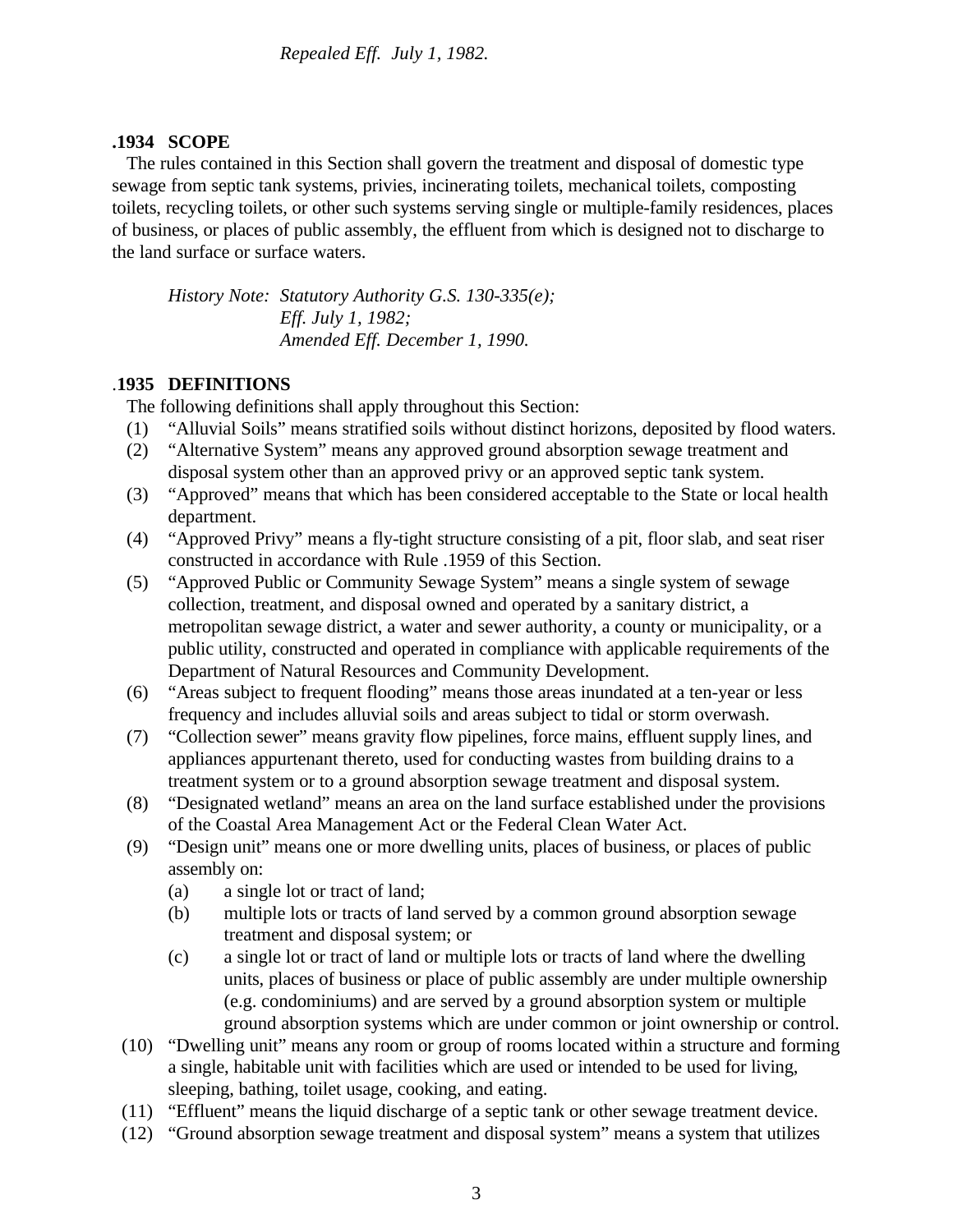the soil for the subsurface disposal of partially treated or treated sewage effluent.

- (13) "Horizon" means a layer of soil, approximately parallel to the surface, that has distinct characteristics produced by soil forming processes.
- (14) "Local health department" means any county, district, or other health department authorized to be organized under the General Statutes of North Carolina.
- (15) "Mean high water mark" means, for coastal waters having six inches or more lunar tidal influence, the average height of the high water over a 19 year period as may be ascertained from National Ocean Survey or U.S. Army Corps of Engineers tide stations data or as otherwise determined under the provisions of the Coastal Area Management act.
- (16) "Naturally occurring soil" means soil formed in place due to natural weathering processes and being unaltered by filling, removal, or other man-induced changes other than tillage.
- (17) "Nitrification field" means the area in which the nitrification lines are located.
- (18) "Nitrification lines" means approved pipe, specially designed porous blocks, or other approved materials which receive partially treated sewage effluent for distribution and absorption into the soil beneath the ground surface.
- (19) "Nitrification trench", also referred to as a sewage absorption trench, means a ditch into which a single nitrification line is laid and covered by soil.
- (20) "Non-ground absorption sewage treatment system" means a facility for waste treatment designed not to discharge to the soil, land surface, or surface waters, including but not limited to, approved vault privies, incinerating toilets, mechanical toilets, composting toilets, chemical toilets, and recycling systems.
- (21) "Organic soils" means those organic mucks and peats consisting of more than 20 percent organic matter (by dry weight) and 18 inches or greater in thickness.
- (22) "Parent material" means the mineral matter that is in its present position through deposition by water, wind, gravity or by decomposition of rock and exposed at the land surface or overlain by soil or saprolite.
- (23) "Ped" means a unit of soil structure, such as an aggregate, crumb, prism, block, or granule formed by natural processes.
- (24) "Perched water table" means a saturated zone, generally above the natural water table, as identified by drainage mottles caused by a restrictive horizon.
- (25) "Person" means any individual, firm, association, organization, partnership, business trust, corporation, company, or unit of local government.
- (26) "Place of business" means any store, warehouse, manufacturing establishment, place of amusement or recreation, service station, foodhandling establishment, or any other place where people work or are served.
- (27) "Place of public assembly" means any fairground, auditorium, stadium, church, campground, theater, school, or any other place where people gather or congregate.
- (28) "Privy building" means and includes any and all buildings which are used for privacy in the acts of urination and defecation which are constructed over pit privies and are not connected to a ground absorption sewage treatment and disposal system or a public or community sewage system.
- (29) "Public management entity" means a city (G.S. 160A, Article 16), county (G.S. 153A, Article 15), interlocal contract (G.S. 153A, Article 16), joint management agency (G.S. 160A-461 -462), county service district (G.S. 153A, Article 16), county water and sewer district (G.S. 162A, Article 6), sanitary district (G.S. 130A, Article 2), water and sewer authority (G.S. 162A, Article 1), metropolitan water district (G.S. 162A, Article 4), metropolitan sewerage district (G.S. 162A, Article 5), public utility [G.S. 62-3(23)], county or district health department (G.S. 130A, Article 2), or other public entity legally authorized to operate and maintain on-site sewage systems.
- (30) "Relocation" means the displacement of a residence, place of business, or place of public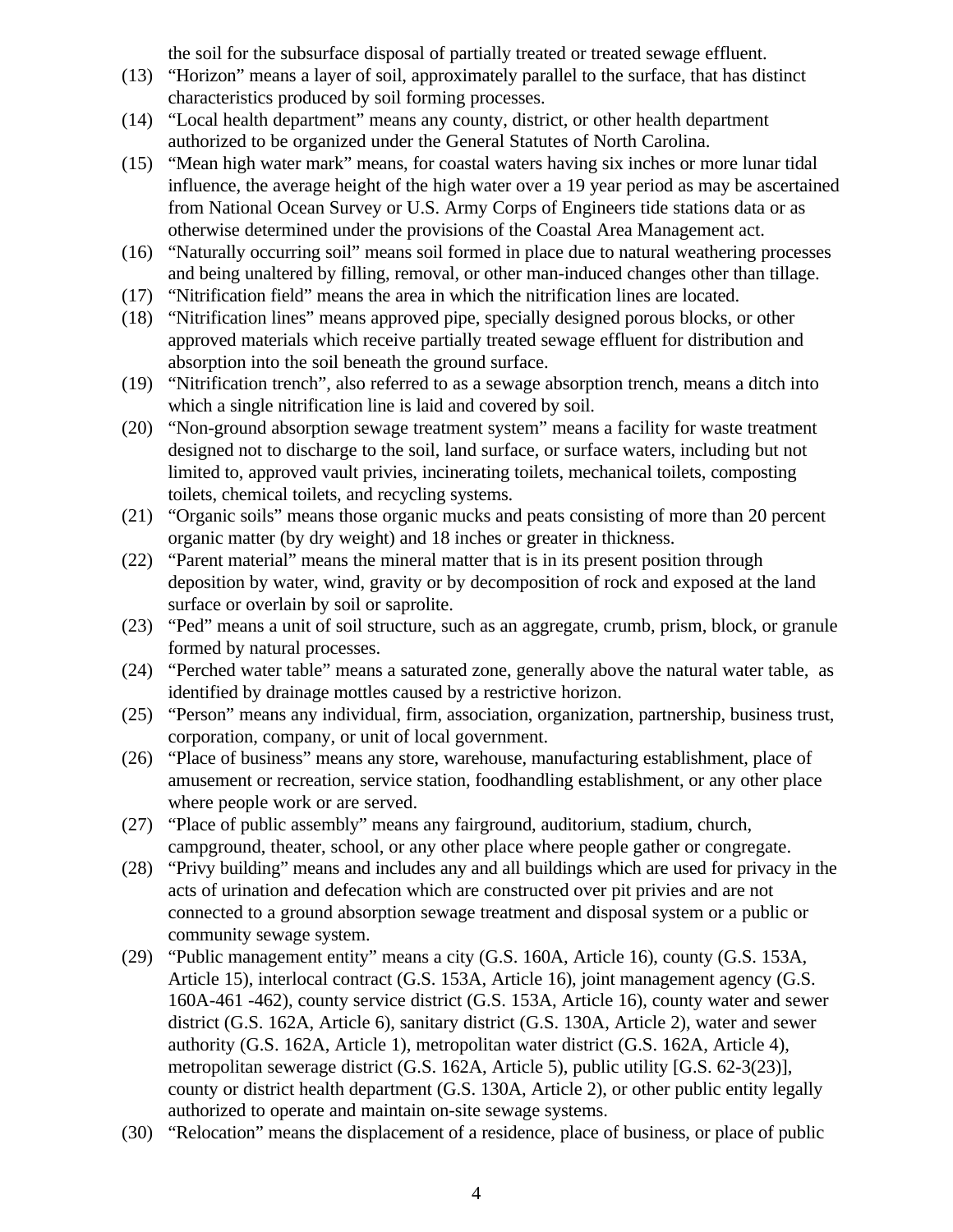assembly from one location to another.

- (31) "Repair area" means an area, either in its natural state or which is capable of being modified, consistent with these Rules, which is reserved for the installation of additional nitrification fields and is not covered with structures or impervious materials.
- (32) "Residence" means any home, hotel, motel, summer camp, labor work camp, mobile home, dwelling unit in a multiple-family structure, or any other place where people reside.
- (33) "Restrictive horizon" means a soil horizon that is capable of perching ground water or sewage effluent and that is brittle and strongly compacted or strongly cemented with iron, aluminum, silica, organic matter, or other compounds. Restrictive horizons may occur as fragipans, iron pans or organic pans, and are recognized by their resistance in excavation or in using a soil auger.
- (34) "Rock" means the consolidated or partially consolidated mineral matter or aggregate, including bedrock or weathered rock, not exhibiting the properties of soil and exposed at the land surface or overlain by soil or saprolite.
- (35) "Sanitary system of sewage treatment and disposal" means a complete system of sewage collection, treatment and disposal, including approved privies, septic tank systems, connection to public or community sewage systems, incinerators, mechanical toilets, composting toilets, recycling toilets, mechanical aeration systems, or other such systems.
- (36) "Saprolite" means thoroughly decomposed earthy mineral matter, weathered in place from igneous or metamorphic rock and usually overlain by soil and exhibiting some properties of rock.
- (37) "Septic tank" means a water-tight, covered receptacle designed for primary treatment of sewage and constructed to:.
	- (a) receive the discharge of sewage from a building;
	- (b) separate settleable and floating solids from the liquid;
	- (c) digest organic matter by anaerobic bacterial action;
	- (d) store digested solids through a period of detention; and
	- (e) allow clarified liquids to discharge for additional treatment and final disposal.
- (38) "Septic tank system" means a subsurface sanitary sewage system consisting of a septic tank and a subsurface disposal field.
- (39) "Sewage" means the liquid and solid human waste and liquid waste generated by waterusing fixtures and appliances, including those associated with food handling. The term does not include industrial process wastewater or sewage that is combined with industrial process wastewater.
- (40) "Site" means the area in which the sewage treatment and disposal system is to be located and the area required to accommodate repairs and replacement of nitrification field and permit proper functioning of the system.
- (41) "Soil," means the naturally occurring, unconsolidated mineral and organic material of the land surface developed from rock or other parent material and consists of sand, silt, and clay-sized particles and variable amounts of organic materials. Soil does not exhibit properties of rock or parent material. However, zones of transition in which soil characteristics predominate shall be considered soil.
- (42) "Soil structure" means the arrangement of primary soil particles into compound particles, peds, or clusters that separated by natural planes of weakness from adjoining aggregates.
- (43) "Soil textural classes" means soil classification based upon size distribution of mineral particles in the fine-earth fraction less than two millimeters in diameter. The fine-earth fraction includes sand (2.0 - 0.05 mm in size), silt (less than 0.05 mm - 0.002 mm or greater in size), and clay (less than 0.002 mm in size) particles. The specific textural classes are defined as follows and as shown in Soil Taxonomy, Appendix I, which is hereby adopted by reference in accordance with G.S. 150B-14(c).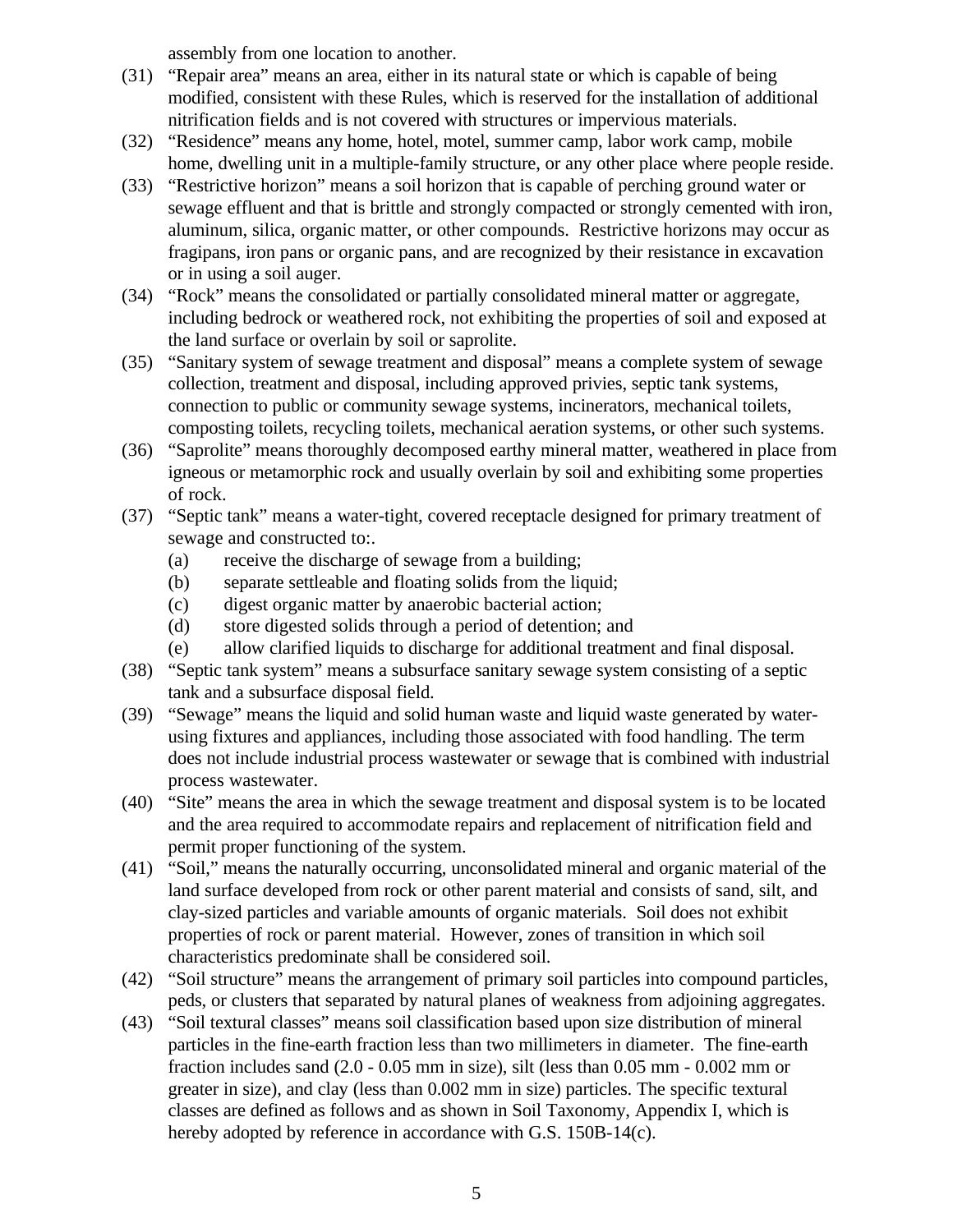- (a) "Sand" means soil material that contains 85 percent or more of sand; the percentage of silt plus 1.5 times the percentage of clay should not exceed 15.
- (b) "Loamy sand" means soil material that contains at the upper limit 85 to 90 percent sand, and the percentage silt plus 1.5 times the percentage of clay is not less than 15; at the lower limit it contains not less than 70 to 85 percent sand, and the percentage of silt plus twice the percentage of clay does not exceed 30.
- (c) "Sandy loam" means soil material that contains either 20 percent clay or less, and the percentage of silt plus twice the percentage of clay exceeds 30, and contains 52 percent or more sand; or less than seven percent clay, less that 50 percent silt, and between 43 and 52 percent sand.
- (d) "Loam" means soil material that contains seven to 27 percent clay, 28 to 50 percent silt, and less than 52 percent sand.
- (e) "Silt loam" means soil material that contains 50 percent or more silt and 12 to 27 percent clay; or contains 50 to 80 percent silt and less than 12 percent clay.
- (f) "Silt" means soil material that contains 80 percent or more silt and less than 12 percent clay.
- (g) "Sandy clay loam" means soil material that contains 20 to 35 percent clay, less than 28 percent silt, and 45 percent or more sand.
- (h) "Clay loam" means soil material that contains 27 to 40 percent clay and less than 20 to 45 percent sand.
- (i) "Silty clay loam" means soil material that contains 27 to 40 percent clay and less than 20 percent sand.
- (j) "Sandy clay" means soil material that contains 35 percent or more clay and 45 percent or more sand.
- (k) "Silty clay" means soil material that contains 40 percent or more clay and 40 percent or more silt.
- (l) "Clay" means soil material that contains 40 percent or more clay, less than 45 percent sand, and less than 40 percent silt.
- (44) "State" means the Department of Environment, Health, and Natural Resources, Division of Environmental Health.
- (45) "Stream," means a natural or manmade channel, including groundwater lowering ditches and devices, in which water flows or stands most of the year.
- (46) "Subsurface disposal" means the application of sewage effluent beneath the surface of the ground by distribution through approved nitrification lines.

*History Note: Statutory Authority G.S. 130A-335(e) and (f); Eff. July 1, 1982; Amended Eff. January 1, 1990; August 1, 1988; April 1, 1985; January 1, 1984;* 

# **.1936 REQUIREMENTS FOR SEWAGE TREATMENT AND DISPOSAL**

*History Note: Statutory Authority G.S. 130A-335(e); Eff. July 1, 1982. Repealed Eff. January 1, 1990.*

## **.1937 PERMITS**

(a) An Improvement Permit shall be required in accordance with G.S. 130A-336. Rule .1949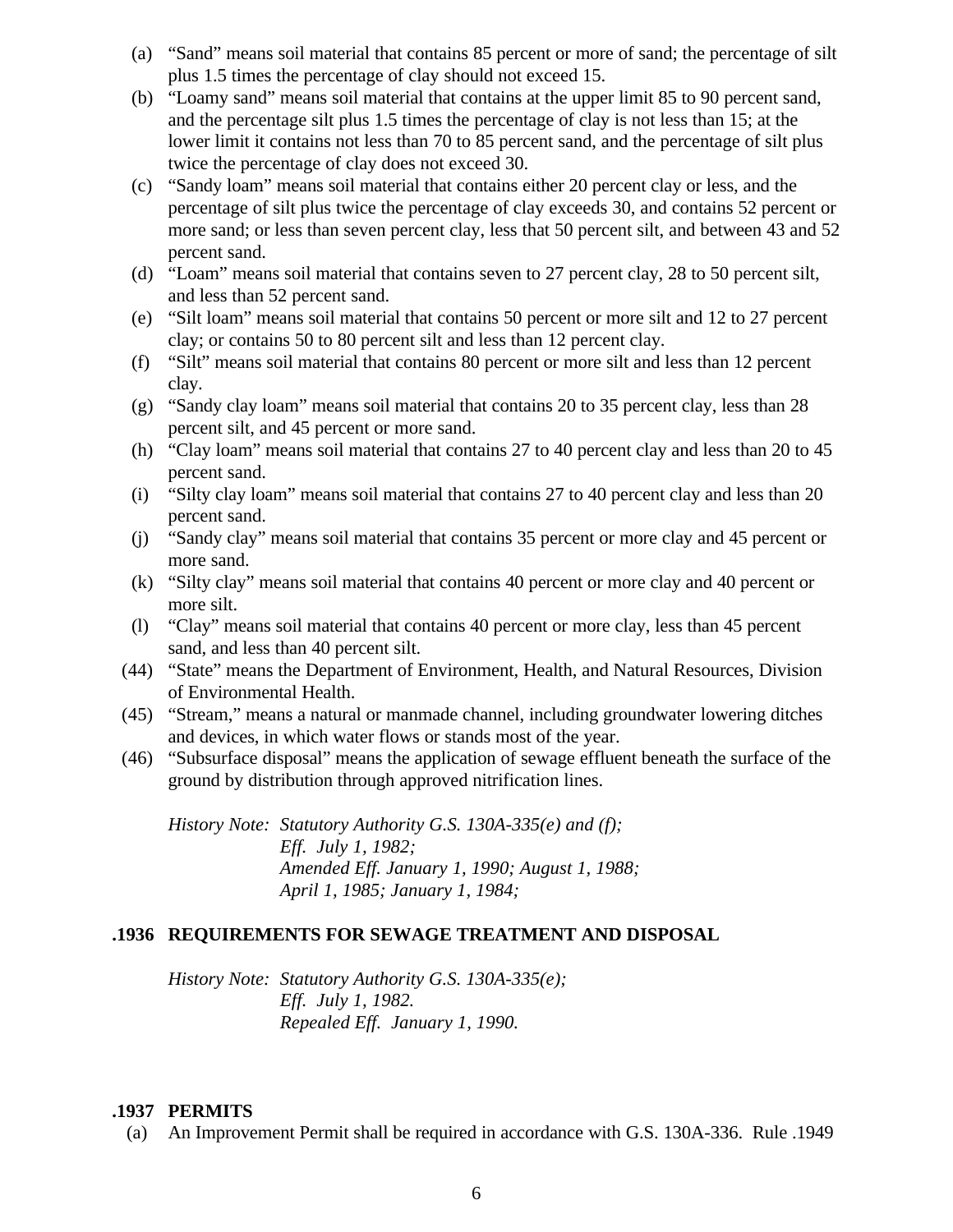of this Section shall be used to determine whether subsequent additions or modications increase sewage flow.

 (b) The local health department shall issued an Improvement Permit only after it has determined that the system is designed and can be installed so as to meet the provisions of these Rules. An Improvement Permit shall be valid for 60 months from the date of issue. If the installation has not been completed during that time period, the information submitted in the application for an Improvement Permit is falsified or changed, or the site is altered, the permit shall become invalid. When an Improvement Permit has become invalid, the installation shall not be commenced or completed until a new Improvement Permit has been obtained.

 (c) Application for an Improvement Permit shall be submitted to the local health department. The application shall contain at least the following information: name of owner, mailing address, location of property, plat of property (if not readily available to local health department), type of facility, estimated sewage flow based on number of bedrooms or number of persons served, type of water supply, and signature of owner or authorized agent. The applicant shall be responsible for notifying the local health department of any designated wetland.

 (d) Prior to the issuance of an Improvement Permit for a sanitary sewage system to serve a condominium or other multiple-ownership development where the system will be under common or joint control, a properly executed agreement (tri-party) among the local health department, developer, and a non-profit, incorporated owners association shall be submitted to the local health department and filed with the local register of deeds. The tri-party agreement shall address ownership, transfer of ownership, maintenance, repairs, operation, and the necessary funds for the continued satisfactory performance of the sanitary sewage system, including collection, treatment, disposal, and other appurtenances.

 (e) No residence, place of business, or place of public assembly shall be occupied nor shall any sanitary sewage system be covered or placed into use until the local health department finds that the system is in compliance with Article 11 of G. S. Chapter 130A, these Rules and all conditions prescribed by the Improvement Permit, and issues a Certification of Completion or an Operation Permit. At the review frequency specified in Rule .1961, Table V(a) of this Section, the local health department shall determine whether a system with an Operation Permit is operating properly and complies with the conditions of the Operation Permit. The local health department may suspend or revoke the Operation Permit if it is determined that the system is not operating properly or is not in compliance with Article 11 of G.S. Chapter 130A, these Rules, and all conditions imposed by the Operation Permit.

 (f) Upon determining that an existing sanitary sewage system has a valid Operation Permit or a valid Certificate of Completion and is operating satisfactorily in a mobile home park, the local health department shall issue a written authorization for a mobile home to be connected to the existing system and to be occupied.

 (g) Any person other than the owner or controller of a residence, place of business, or place of public assembly, who engages in the business of constructing, installing, or repairing sanitary sewage systems shall register with the local health department in each county where he operates before constructing, installing, or repairing sanitary sewage systems.

 (h) Systems which exceed 3,000 gallons per day and other systems which are required to be designed by a professional engineer shall be reinspected annually.

 (i) The local health department shall prepare a written report with reference to the site and soil conditions required to be evaluated pursuant to this Section. When a permit is denied, the report shall be provided to the applicant. If modifications or alternatives are available, information shall be provided to the applicant. The report shall be signed and dated by the local (authorized) sanitarian.

*History Note: Statutory Authority G.S. 130A-335(e) and (f);*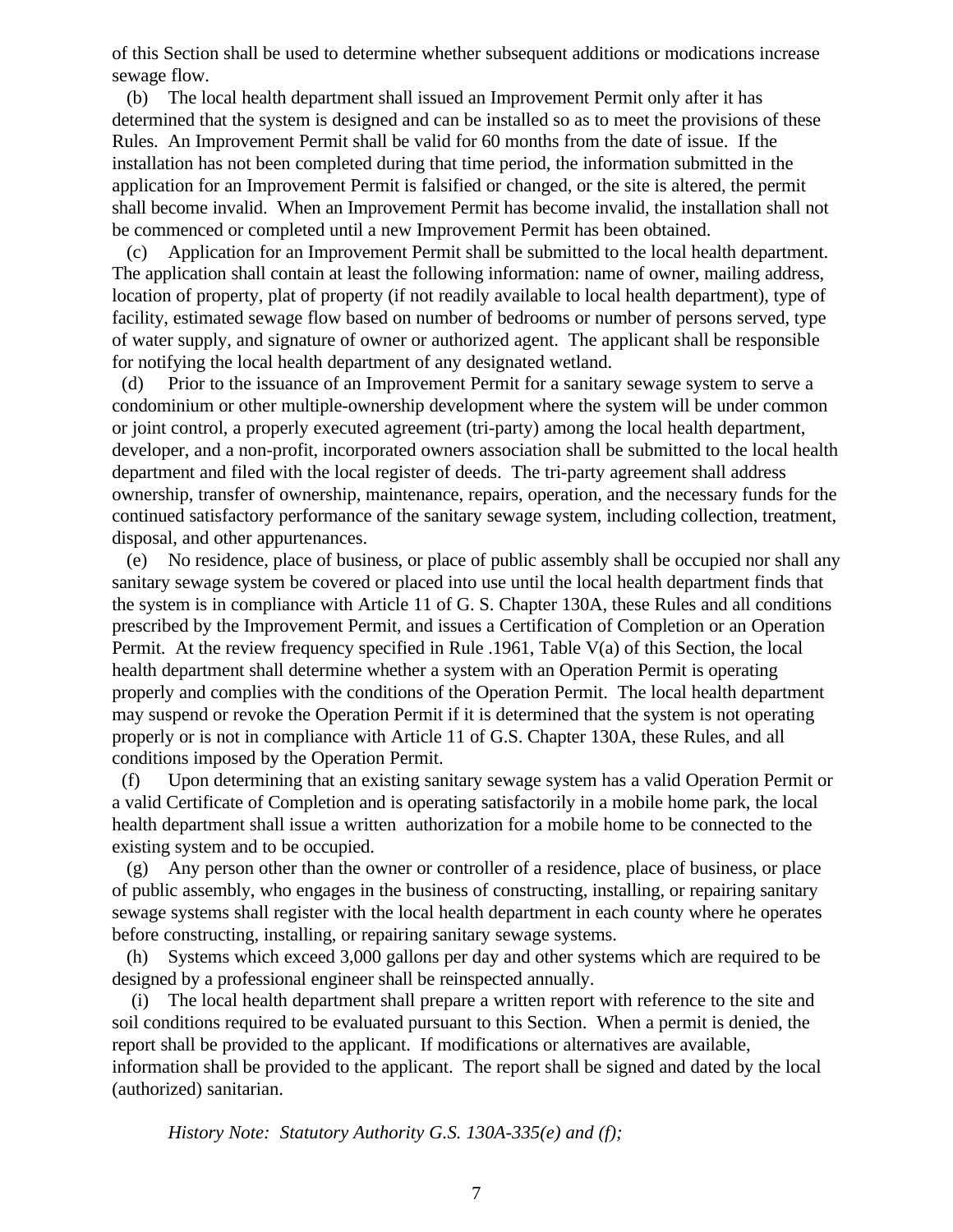*Eff. July 1, 1982; Amended Eff. January 1, 1990; January 1, 1984.*

#### **.1938 RESPONSIBILITIES**

 (a) The design, construction, operation, and maintenance of sewage treatment and disposal systems, whether septic tank systems, privies or alternative systems, shall be the responsibility of the designer, owner, developer, installer, or user of the system as applicable.

 (b) Actions of representatives of local health departments or the State engaged in the evaluation and determination of measures required to effect compliance with the provisions of this Section shall in no way be taken as a guarantee or warranty that sewage treatment and disposal systems approved and permitted will function in a satisfactory manner for any given period of time. Due to the development of clogging mats which adversely impact the life expectancy of normally functioning ground absorption sewage treatment and disposal systems and variables influencing systems function which are beyond the scope of these rules, no guarantee or warranty is implied or given that a sewage treatment and disposal system will function in a satisfactory manner for any specific period of time.

 (c) Prior to issuance of an Improvement Permit, plans and specifications prepared by a person with a demonstrated knowledge of sanitary sewage collection, treatment, and disposal systems, soil and rock characteristics, ground-water hydrology, and drainage systems may be required for review and approval by the local health department when there is an unsuitable soil or unsuitable characteristic and shall be required for:

- (1) alternative systems not specifically described in this Section, and
- (2) drainage systems serving two or more lots.

 (d) Any sanitary sewage system which meets one or more of the following conditions shall be designed by a registered professional engineer:

- (1) The system is designed to handle over 3,000 gallons per day, as determined in Rule .1949(a) or (b) of this Section, except where the system is limited to an individual septic tank system serving an individual dwelling unit or several individual septic tank systems, each serving an individual dwelling unit.
- (2) The system requires pretreatment, other than by a conventional septic tank, before disposal.
- (3) The system requires use of sewage pumps prior to the septic tank or other pretreatment system, except for systems subject to the North Carolina Plumbing Code.
- (4) The system requires use of more than one pump or siphon.
- (5) The system includes a collection sewer, prior to the septic tank or other pretreatment system, which serves two or more buildings, except for systems subject to the North Carolina Plumbing Code.
- (6) The system includes structures which have not been pre-engineered.
- (7) Any other system serving a business or multi-family dwelling so specified by the local health department.

 (e) An improvement permit shall not be issued unless the plans and specifications, including methods of operation and maintenance, are approved. The state shall review and approve plans and specifications for all systems serving a design unit with a design flow greater than 3,000 gallons per day, as determined in Rule .1949 (a) or (b) of this Section, except where the system is limited to an individual septic tank system serving an individual dwelling unit or several individual septic tank systems, each serving an individual dwelling unit. The state shall also review and approve any other system so specified by the local health department. Prior to issuance of the operation permit for a system designed by a registered professional engineer, the owner shall submit to the local health department a statement signed by a registered professional engineer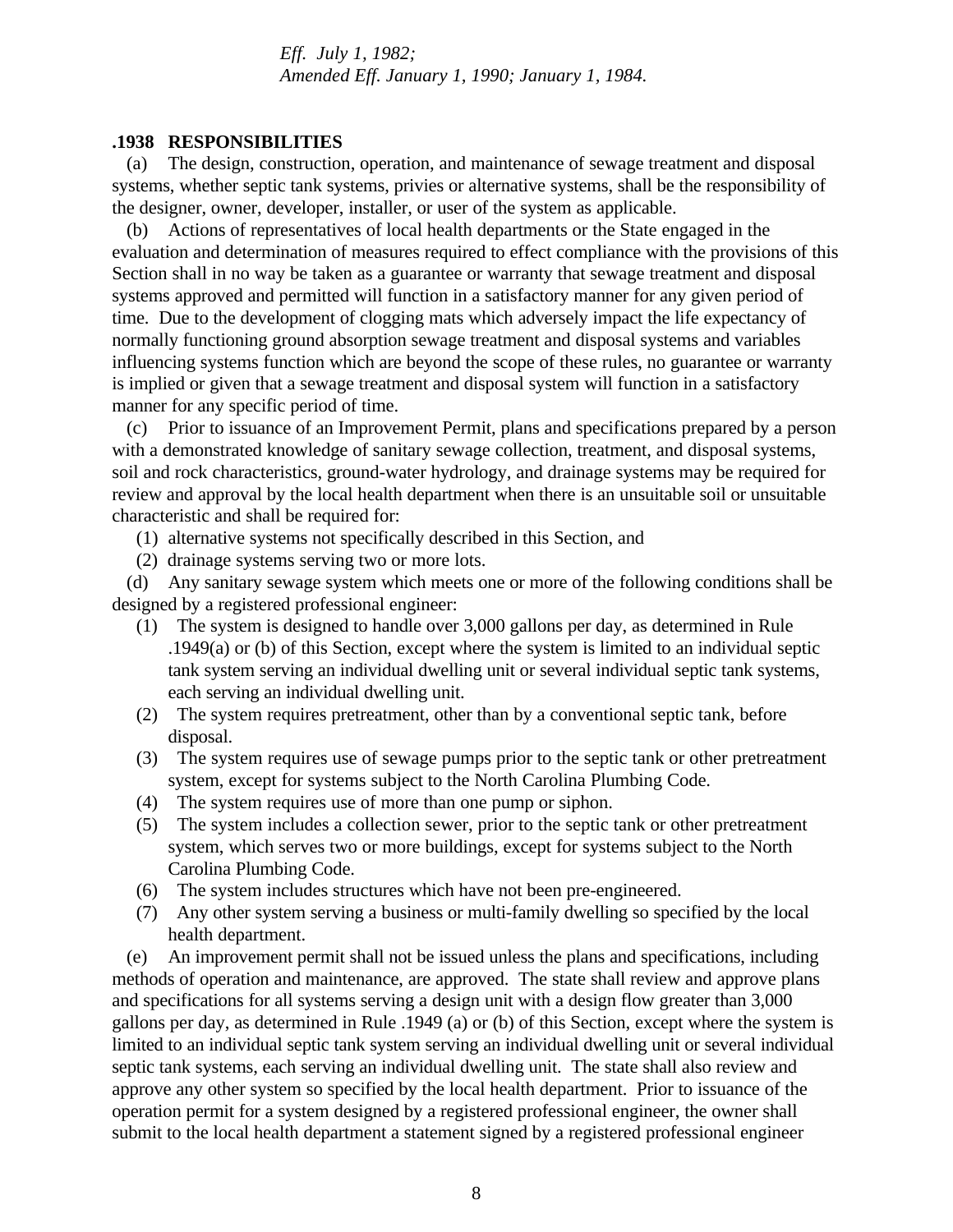stating that construction is complete and in accordance with approved plans and specifications and approved modifications. Periodic observations of construction and a final inspection for design compliance by the certifying registered professional engineer or his representative shall be required for this statement. The statement shall be affixed with the registered professional engineer's seal.

 (f) Plans and specifications required to be prepared by a registered professional engineer shall contain all necessary information for construction of the system in accordance with applicable rules and laws and shall include at least one or more of the following, as determined to be applicable by the local health department or the State:

- (1) the engineer's seal, signature, and the date on all plans and the first sheet of specifications;
- (2) a description of the facilities served and the calculations and basis for the design flow proposed;
- (3) a site plan based on a surveyed plat showing all system components, public water supply sources within 500 feet, private water supplies and surface water supplies within 200 feet, water lines serving the project and within ten feet of all components, building foundations, basements, property lines, embankments, or cuts of two feet or more in vertical height, swimming pools, storm sewers, interceptor drains, surface drainage ditches, and adjacent nitrification fields;
- (4) specifications describing all material to be used, methods of construction, means for assuring the quality and integrity of the finished product, and operation and maintenance procedures addressing requirement for the system operator, inspection schedules, residuals management provisions, process and performance monitoring schedules, and provisions for maintaining mechanical components and nitrification field vegetative cover;
- (5) plan and profile drawings for collection sewers, force mains and supply lines, showing pipe diameter, depth of cover, cleanout and manhole locations, invert and ground surface elevations, valves and other appurtenances, lateral connections, proximity to utilities and pertinent features such as wells, water lines, storm drains, surface waters, structures, roads, and other trafficked areas;
- (6) plans for all tanks, showing capacity, invert and ground elevations, access manholes, inlet and outlet details and plans for built-in-place or nonstate-approved, precast tanks, also showing dimensions, reinforcement details, liquid depth, and other pertinent construction features;
- (7) calculations for pump or siphon sizing, pump curves, and plan and profile drawings for lift stations and effluent dosing tanks, showing anti-buoyancy provisions, pump or siphon locations, discharge piping, valves, vents, pump controls, pump removal system, electrical connection details, and activation levels for pumps or siphons and high-water alarms;
- (8) plan and profile drawings for wastewater treatment plans and other pretreatment systems, including cross-section views of all relevant system components, and data and contact lists from comparable facilities for any non-standard systems.
- (9) plans for nitrification field and repair area, showing the following:
- (A) field locations with existing and final relative contour lines based on field measurements at intervals not exceeding two feet or spot elevations if field areas are essentially flat or of uniform grade;
- (B) field layout, pipe sizes, length, spacing, connection and cleanout details, invert elevations of flow distribution devices and laterals, valves, and appurtenances;
- (C) trench plan and profile drawings and flow distribution device details;
- (D) location and design of associated surface and groundwater drainage systems; and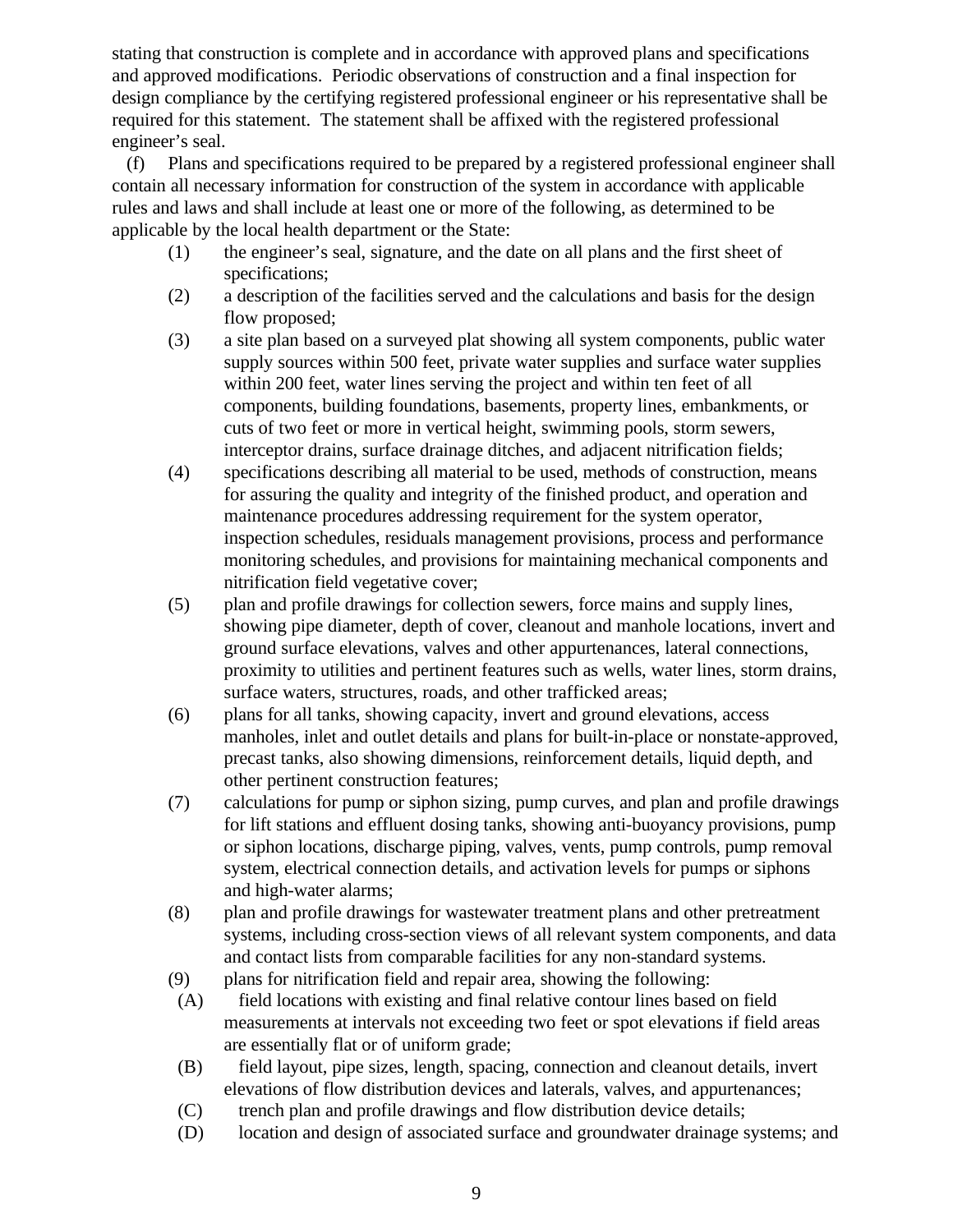(10) any other information required by the local health department or the State.

 (g) The entire sanitary sewage system shall be on property owned or controlled by the person owning or controlling the system. Necessary easements shall be obtained permitting the use and unlimited access for inspection and maintenance of all portions of the system to which the owner and operator do not hold undisputed title. Easements shall remain valid as long as the system is required and shall be recorded with the county register of deeds.

*History Note: Statutory Authority G.S. 130A-335(e) and (f); Eff. July 1, 1982; Amended Eff. January 1, 1990; April 1, 1985.*

## **.1939 SITE EVALUATION**

 (a) The local health department shall investigate each proposed site. The investigation shall include the evaluation of the following factors:

- (1) topography and landscape position;
- (2) soil characteristics (morphology);
- (3) soil wetness;
- (4) soil depth;
- (5) restrictive horizons; and
- (6) available space.

 (b) Soil profiles shall be evaluated at the site by borings or other means of excavation to at least 48 inches or to an UNSUITABLE characteristic and a determination shall be made as to the suitability of the soil to treat and absorb septic tank effluent. Applicants may be required to dig pits when necessary for proper evaluation of the soil at the site.

 (c) Site evaluations shall be made in accordance with Rules .1940-.1948 of this Section. Based on this evaluation, each of the factors listed in Paragraph (a) of this Rule shall be classified as SUITABLE (S), PROVISIONALLY SUITABLE (PS), or UNSUITABLE (U).

 (d) The local health department shall determine the long-term acceptance rate to be used for sites classified SUITABLE OR PROVISIONALLY SUITABLE in accordance with these rules.

*History Note: Statutory Authority G.S. 130A-335(e); Eff. July 1, 1982. Amended Eff. January 1, 1990.*

### **.1940 TOPOGRAPHY AND LANDSCAPE POSITION**

 (a) Uniform slopes under 15 percent shall be considered SUITABLE with respect to topography.

 (b) Uniform slopes between 15 percent and 30 percent shall be considered PROVISIONALLY SUITABLE with respect to topography.

 (c) Slopes greater than 30 percent shall be considered UNSUITABLE as to topography. Slopes greater than 30 percent may be reclassified as PROVISIONALLY SUITABLE after an investigation indicates that a modified system may be installed in accordance with Rule .1956 of this Section; however, slopes greater than 65 percent shall not be reclassified as PROVISIONALLY SUITABLE.

 (d) Complex slope patterns and slopes dissected by gullies and ravines shall be considered UNSUITABLE with respect to topography.

 (e) Depressions shall be considered UNSUITABLE with respect to landscape position except when the site complies essentially with the requirements of this Section and is specifically approved by the local health department.

(f) The surface area on or around a ground absorption sewage treatment and disposal system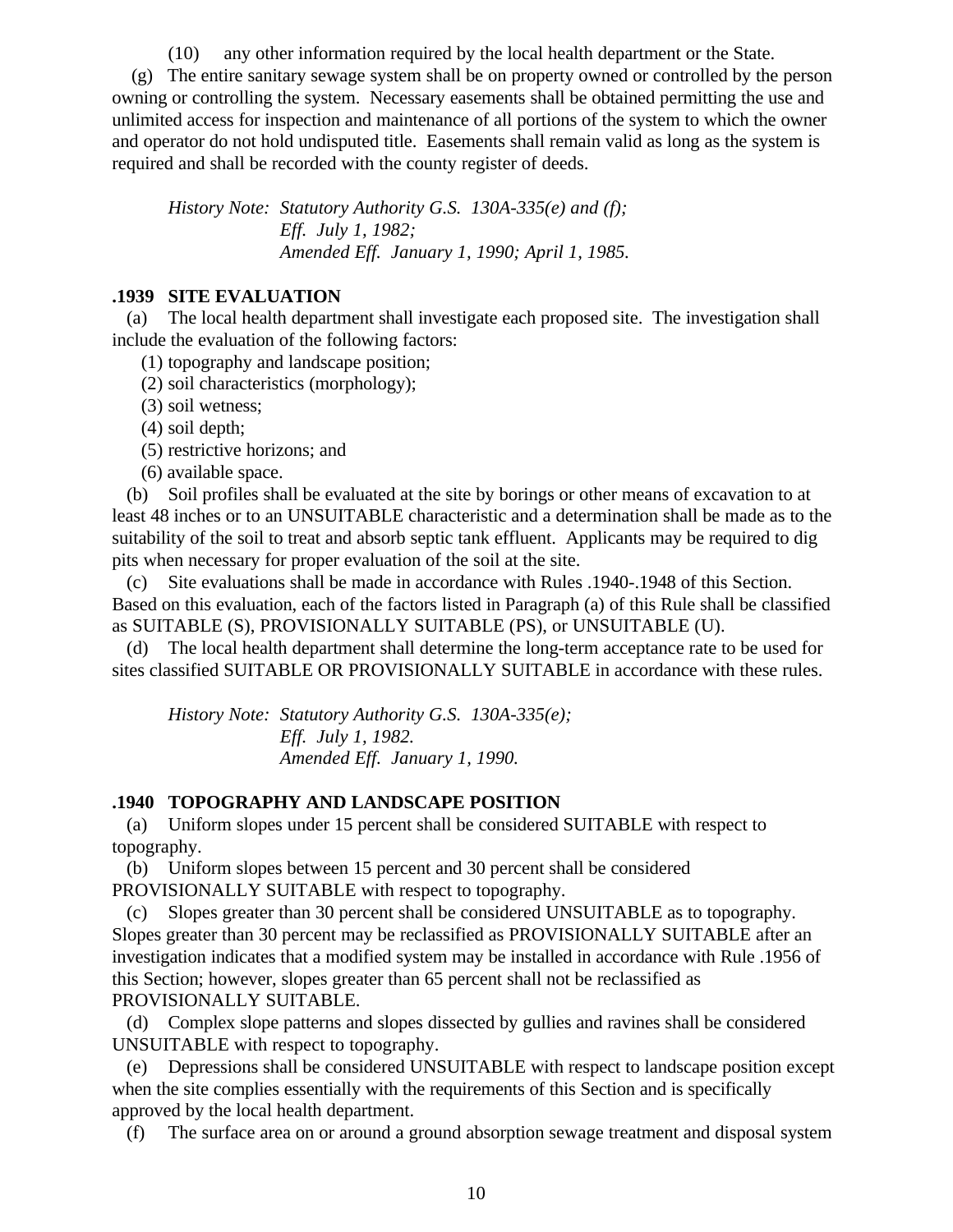shall be landscaped to provide adequate drainage if directed by the local health department. The interception of perched or lateral ground-water movement shall be provided where necessary to prevent soil saturation on or around the ground absorption sewage treatment and disposal system.

 (g) A designated wetland shall be considered UNSUITABLE with respect to landscape position, unless the proposed use is specifically approved in writing by the U.S. Army Corps of Engineers or the North Carolina Division of Coastal Management.

*History Note: Statutory Authority G.S. 130A-335(e); Eff. July 1, 1982; Amended Eff. January 1, 1990.*

# **.1941 SOIL CHARACTERISTICS (MORPHOLOGY)**

 (a) The soil characteristics which shall be evaluated by the local health department are as follows:

- (1) Texture The relative proportions of sand, silt, and clay sized mineral particles in the fineearth fraction of the soil are referred to as soil texture. The texture of the different horizons of soils shall be classified into four general groups and 12 soil textural classes based upon the relative proportions of sand, silt, and clay sized mineral particles.
	- (A) SOIL GROUP I SANDY TEXTURE SOILS. The sandy group includes the sand and loamy sand soil textural classes and shall be considered SUITABLE with respect to texture.
	- (B) SOIL GROUP II COARSE LOAMY TEXTURE SOILS. The coarse loamy group includes sandy loam and loam soil textural classes and shall be considered SUITABLE with respect to texture.
	- (C) SOIL GROUP III FINE LOAMY TEXTURE SOILS. The fine loamy group includes silt, silt loam, sandy clay loam, clay loam, and silty clay loam textural classes and shall be considered PROVISIONALLY SUITABLE with respect to texture.
	- (D) SOIL GROUP IV CLAYEY TEXTURE SOILS. The clayey group include sandy clay, silty clay, and clay textural classes and shall be considered PROVISIONALLY SUITABLE with respect to texture.
	- (E) The soil textural class shall be determined in the field by hand texturing samples of each soil horizon in the soil profile using the following criteria:

 (i) Sand: Sand has a gritty feel, does not stain the fingers, and does not form a ribbon or ball when wet or moist.

 (ii) Loamy Sand: Loamy sand has a gritty feel, stains the fingers (silt and clay), forms a weak ball, and cannot be handled without breaking.

 (iii) Sandy Loam: Sandy loam has a gritty feel and forms a ball that can be picked up with the fingers and handled with care without breaking.

 (iv) Loam: Loam may have a sticky gritty feel but does not show a fingerprint and forms only short ribbons of from 0.25 inch to 0.50 inch in length. Loam will form a ball that can be handled without breaking.

 (v) Silt Loam: Silt loam has a floury feel when moist and will show a fingerprint but will not ribbon and forms only a weak ball.

(vi) Silt: Silt has a floury feel when moist and sticky when wet but will not ribbon and forms a ball that will tolerate some handling.

(vii) Sandy Clay Loam: Sandy clay loam has a gritty feel but contains enough clay to form a firm ball and may ribbon to form 0.75-inch to one-inch long pieces.

(viii) Silty Clay Loam: Silty clay loam is sticky when moist and will ribbon from one to two inches. Rubbing silty clay loam with the thumbnail produces a moderate sheen. Silty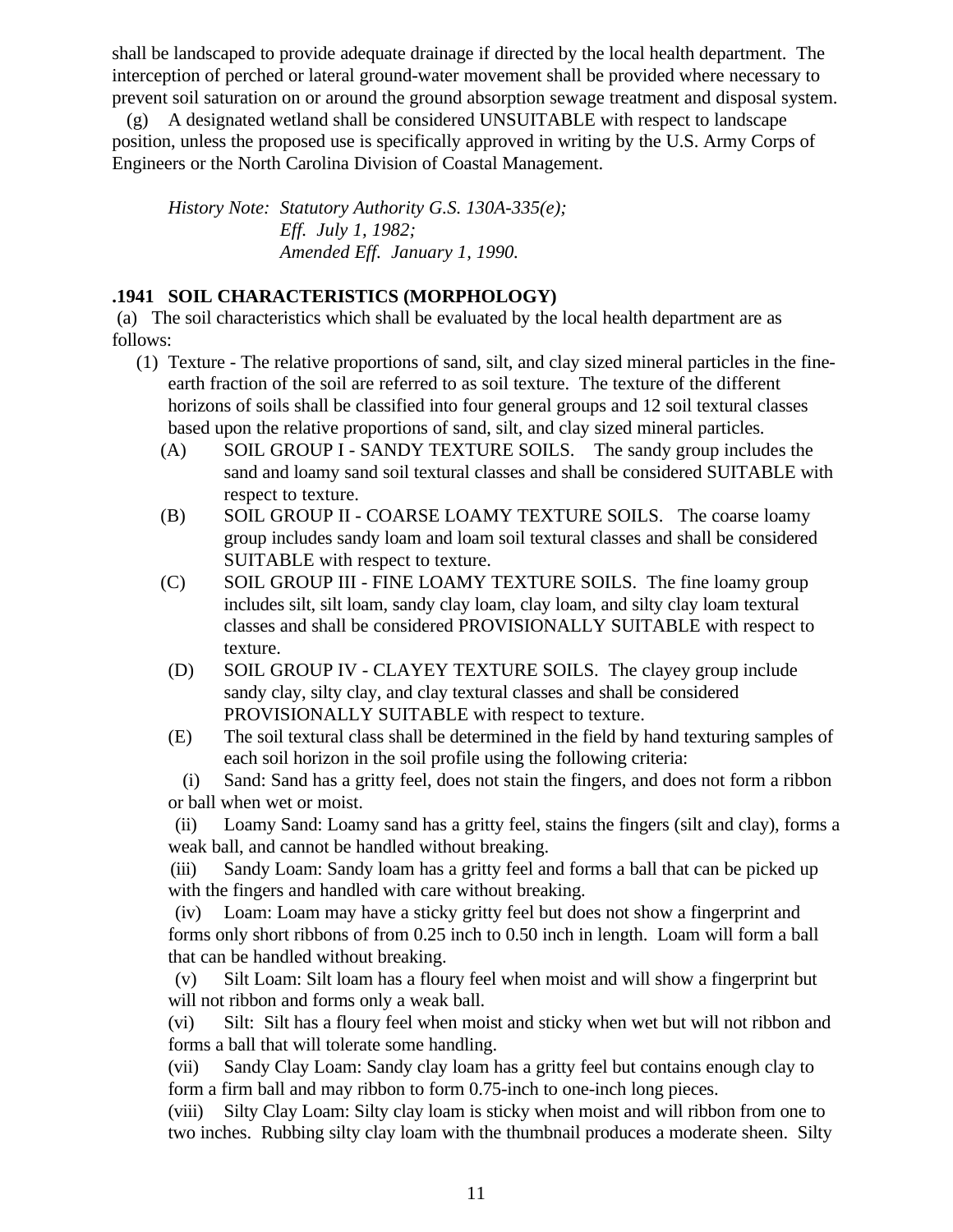clay loam produces a distinct fingerprint.

(ix) Clay Loam: Clay loam is sticky when moist. Clay loam forms a thin ribbon of one to two inches in length and produces a slight sheen when rubbed with the thumbnail. Clay loam produced a nondistinct fingerprint.

(x) Sandy Clay: Sandy clay is plastic, gritty, and sticky when moist and forms a firm ball and produces a thin ribbon to over two inches in length.

(xi) Silty Clay: Silty clay is both plastic and sticky when moist and lacks any gritty feeling. Silty clay forms a firm ball and readily ribbons to over two inches in length. (xii) Clay: Clay is both sticky and plastic when moist, produces a thin ribbon over two inches in length, produces a high sheen when rubbed with the thumbnail, and forms a strong ball resistant to breaking.

- (F) The Department may substitute laboratory determination of the soil textural class as defined in these rules by particle-size analysis of the fine-earth fraction (less than 2.0 mm in size) using the sand, silt, and clay particle sizes as defined in these rules for field testing when conducted in accordance with ASTM (American Society for Testing and Materials) D-422-procedures for sieve and hydrometer analyses which are hereby adopted by reference in accordance with G.S. 150B-14(c). For fine loamy and clayey soils (Groups III and IV), the dispersion time shall be increased to 12 hours. Copies may be inspected in and copies obtained from the Department of Environment, Health, and Natural Resources, Division of Environmental Health, P.O. Box 27687, Raleigh, North Carolina 27611-7687.
- (2) Soil Structure The following types of soil structure shall be evaluated:
	- (A) CRUMB AND GRANULAR SOIL STRUCTURE Soils which have crumb or granular structure shall be considered SUITABLE as to structure.
	- (B) BLOCK-LIKE SOIL STRUCTURE Block-like Soil Structure with peds 2.5 cm (1 inch) or less in size shall be considered PROVISIONALLY SUITABLE as to structure. Block-like soil structure with peds greater than 2.5 cm (1 inch) in size within 36 inches of the naturally occurring soil surface shall be considered UNSUITABLE as to structure.
	- (C) PLATY SOIL STRUCTURE soils which have platy soil structure within 36 inches of the naturally occurring soil surface shall be considered UNSUITABLE as to structure.
	- (D) PRISMATIC SOIL STRUCTURE Soils which have prismatic soil structure within 36 inches of the naturally occurring soil surface shall be considered UNSUITABLE as to structure.
	- (E) ABSENCE OF SOIL STRUCTURE Soils which are single grained and exhibit no structural aggregates shall be considered SUITABLE as to structure. Soils which are massive and exhibit no structural peds within 36 inches from the naturally occurring soil surface shall be considered UNSUITABLE as to structure.
	- (F) Structure shall be evaluated using Soil Taxonomy, Appendix I, which is hereby adopted by reference in accordance with G.S. 150B-14(c). Copes may be inspected in, and copies obtained from, the Department of Environment, Health and Natural Resources, Division of Environmental Health, P. O. Box 27687, Raleigh, NC 27611-7687.
- (3) Clay Mineralogy Along with soil texture, the mineralogy of the clay-sized fraction determines the degree to which some soils swell when wetted and thereby affects the size and number of pores available for movement of sewage effluent through the soil. There are two major types of clays, including the 1:1 clays, such as Kaolinite, which do not shrink or swell extensively when dried or wetted; and the 2:1 clays, including mixed mineralogy clays, such as clays containing both Kaolinite and Montmorillonite that will shrink and swell when dried and wetted. The type of clay minerals in the clay-sized fraction shall be determined by a field evaluation of moist soil consistence or of wet soil consistence using Soil Taxonomy, Appendix I, which is hereby adopted by reference in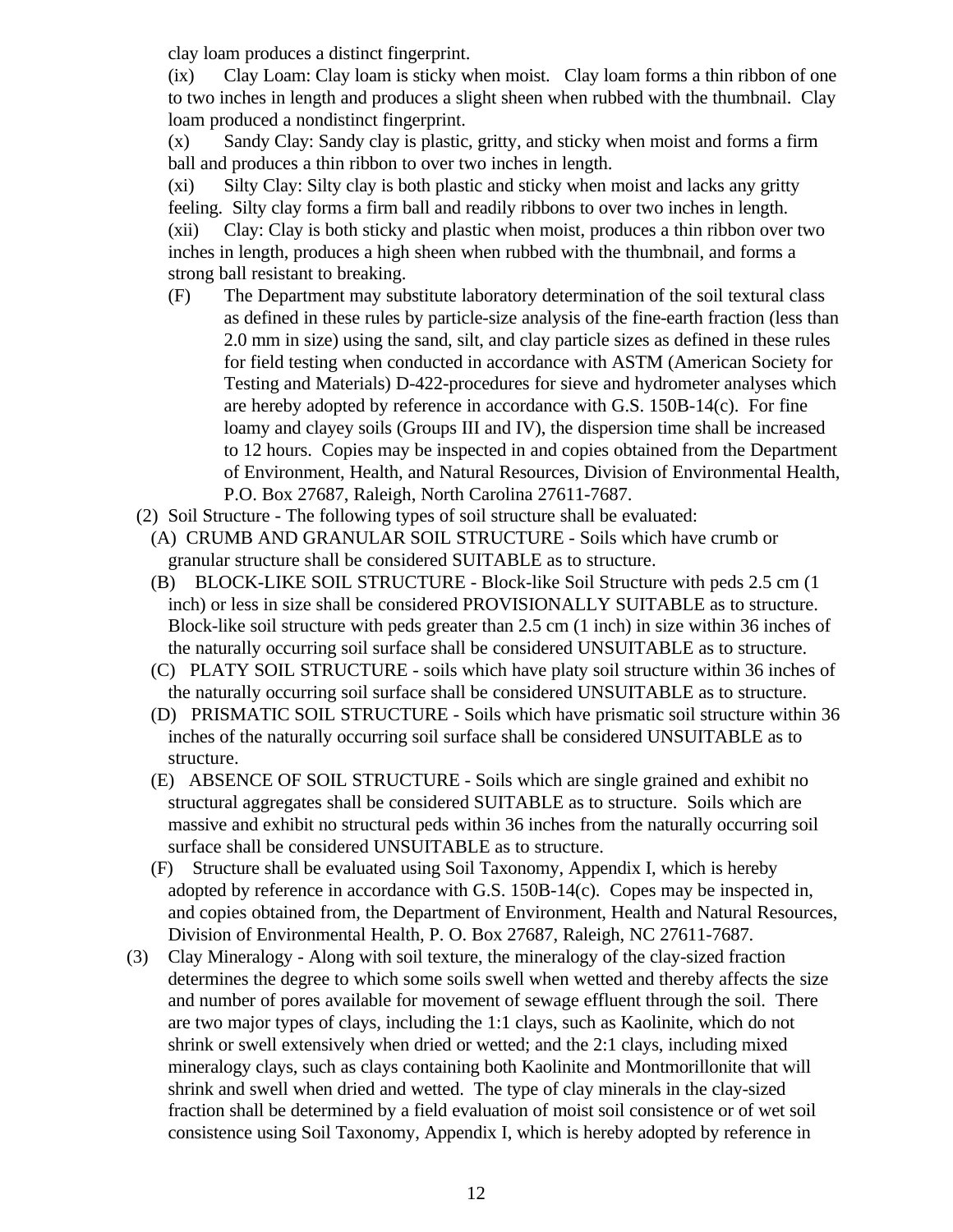accordance with G.S. 150B-14(c). The Department may substitute laboratory determination of the expansive clay mineralogy as defined in these rules for field testing when conducted in accordance with ASTM D-4318, procedures A and B, for the determination of liquid limit, plastic limit, and plasticity index of soils. These procedures are hereby adopted by reference in accordance with G.S. 150B-14(c). If the liquid limit exceeds 50 percent and the plasticity index exceeds 30, the soil shall be considered as having an expansive clay mineralogy. Copies may be inspected in, and copies obtained from, the Department of Environment, Health, and Natural Resources, Division of Environmental Health, P. O. Box 27687, Raleigh, NC 27611-7687. (A) SLIGHTLY EXPANSIVE CLAY MINERALOGY - Soils which have loose, very friable, friable or firm moist soil consistence, or have slightly sticky to sticky or nonplastic, slightly plastic to plastic wet soil consistence, are considered to have predominantly 1:1 clay minerals and shall be considered SUITABLE as to clay mineralogy. (B) EXPANSIVE CLAY MINERALOGY - Soils which have either very firm or extremely firm moist soil consistence, or have either very sticky or very plastic wet soil consistence, are considered to have predominantly 2:1 clay minerals (including mixed mineralogy clays) and shall be considered UNSUITABLE as to clay mineralogy.

(4) Organic Soils - Organic soils shall be considered UNSUITABLE.

 (b) Where the site is UNSUITABLE with respect to structure or clay mineralogy, it may be reclassified PROVISIONALLY SUITABLE after an investigation indicates that a modified or alternative system may be installed in accordance with Rule .1956 or Rule .1957 of this Section.

*History Note: Statutory Authority G.S. 130A-335(e); Eff. July 1, 1982. Amended Eff. January 1, 1990.*

# **.1942 SOIL WETNESS CONDITIONS**

 (a) Soil wetness conditions caused by a seasonal high water table, perched water table, tidal water, seasonally saturated soils or by lateral water movement shall be determined by observation of colors of chroma 2 or less (Munsell color chart) in mottles or a solid mass. If drainage modifications have been made, the Department may make a determination of the soil wetness conditions by direct observation of the water surface during periods of typically high water elevations. However, colors of chroma 2 or less which are relic from minerals of the parent material shall not be considered indicative of a soil wetness condition. Sites where soil wetness conditions are greater than 48 inches below the naturally occurring soil surface shall be considered SUITABLE with respect to soil wetness. Sites where soil wetness conditions are between 36 inches and 48 inches below the naturally occurring soil surface shall be considered PROVISIONALLY SUITABLE with respect to soil wetness. Sites where soil wetness conditions are less than 36 inches below the naturally occurring soils surface shall be considered UNSUITABLE with respect to soil wetness.

 (b) Where the site is UNSUITABLE with respect to soil wetness conditions, it may be reclassified PROVISIONALLY SUITABLE after an investigation indicates that a modified or alternative system can be installed in accordance with Rule .1956 or Rule .1957 of this Section.

*History Note: Statutory Authority G.S. 130A-335(e); Eff. July 1, 1982. Amended Eff. January 1, 1990.*

#### **.1943 SOIL DEPTH**

(a) Soil depths to saprolite, rock, or parent material greater than 48 inches shall be considered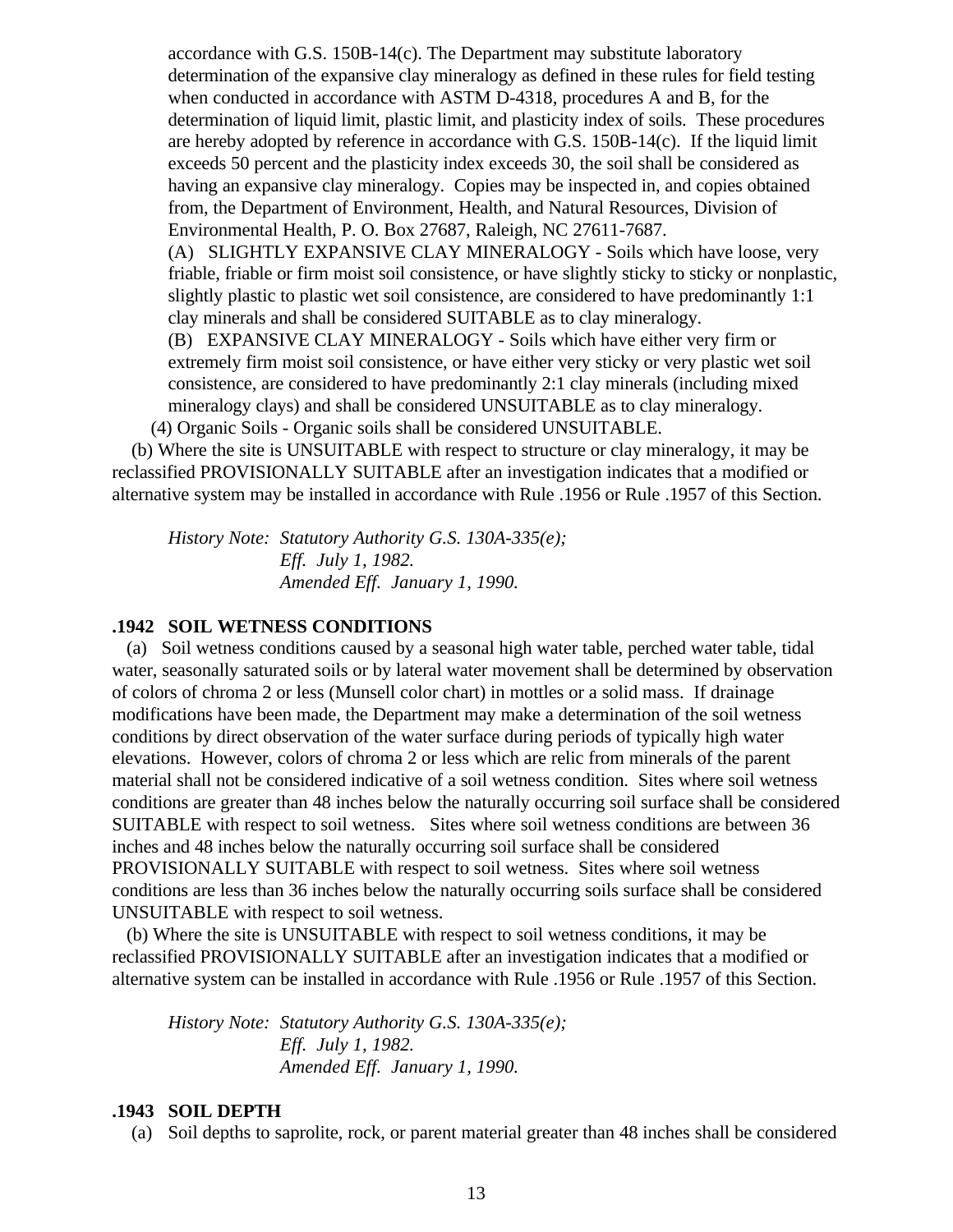SUITABLE as to soil depth. Soil depths to saprolite, rock, or parent material between 36 inches and 48 inches shall be considered PROVISIONALLY SUITABLE as to soil depth. Soil depths to saprolite, rock, or parent material less than 36 inches shall be classified UNSUITABLE as to soil depth.

 (b) Where the site is UNSUITABLE with respect to depth, it may be reclassified PROVISIONALLY SUITABLE after a special investigation indicates that a modified or alternative system can be installed in accordance with Rule .1956 or rule .1957 of this Section.

*History Note: Statutory Authority G.S. 130A-335(e); Eff. July 1, 1982. Amended Eff. August 1, 1988.*

# **.1944 RESTRICTIVE HORIZONS**

 (a) Soils in which restrictive horizons are three inches or more in thickness and at depths greater than 48 inches below the naturally occurring soil surface shall be considered SUITABLE as to depth to restrictive horizons. Soils in which restrictive horizons are three inches or more in thickness and at depths between 36 inches and 48 inches shall be considered PROVISIONALLY SUITABLE as to depth to restrictive horizons.

 (b) Where the site is UNSUITABLE with respect to restrictive horizons, it may be reclassified PROVISIONALLY SUITABLE after an investigation indicates that a modified or alternative system can be installed in accordance with Rules .1956 or .1957 of this Section..

*History Note: Statutory Authority G.S. 130A-335(e); Eff. July 1, 1982; Amended Eff. January 1, 1990; October 1, 1983.*

# **.1945 AVAILABLE SPACE**

 (a) Sites shall have sufficient available space to permit the installation and proper functioning of ground absorption sewage treatment and disposal systems, based upon the square footage of nitrification field required for the application rate determined in accordance with these Rules.

 (b) Sites shall have sufficient available space for a repair area equal to the area determined in Rule .1945(a) of this Section.

 (c) The repair area requirement of Paragraph (b) of this Rule shall not apply to a lot or tract of land:

- (1) which is specifically described in a document on file with the local health department on July 1, 1982, or which is specifically described in a recorded deed or a recorded plat on January 1, 1983; and
- (2) which is of insufficient size to satisfy the repair area requirement of Paragraph (b) of this Rule, as determined by the local health department; and
- (3) on which a ground absorption sewage treatment and disposal system with a design daily flow of:
	- (A) no more than 480 gallons is to be installed; or
	- (B) more than 480 gallons is to be installed if application for an improvements permit which meets the requirements of Rule .1937(c) of this Subchapter is received by the local health department on or before April 1, 1983.

 (d) Although a lot or tract of land is exempted under Paragraph (c) from the repair area requirement of Paragraph (b), the maximum feasible area, as determined by the local health department, shall be allocated for a repair area.

*History Note: Statutory Authority G.S. 130A-335(e);*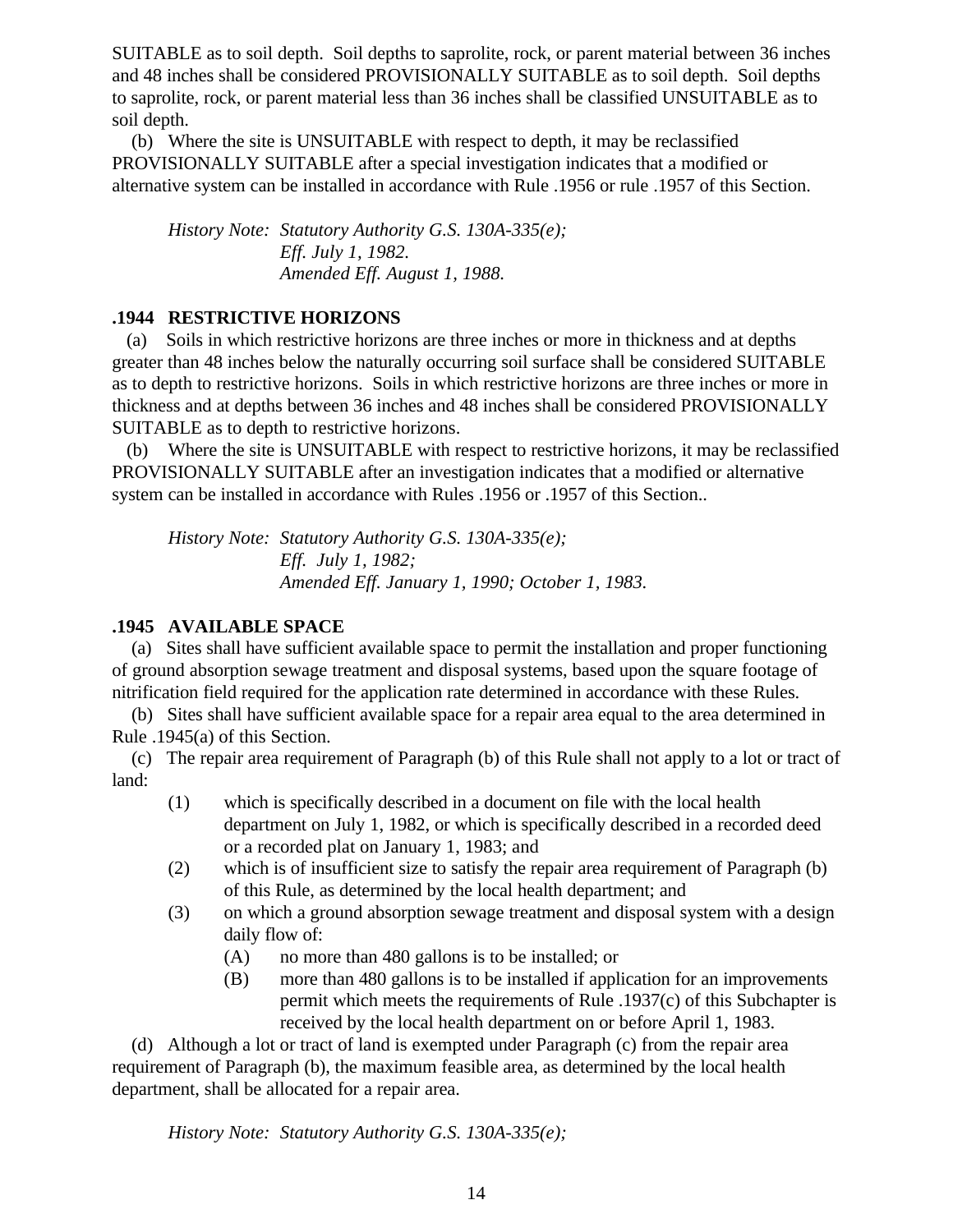*Eff. July 1, 1982. Amended Eff. July 1, 1983; January 1, 1983.*

### **.1946 OTHER APPLICABLE FACTORS**

 The site evaluation should include consideration of any other applicable factors involving accepted public health principles, such as, but need not be limited to:

- (1) The proximity of a large-capacity water-supply well, the cone of influence of which would dictate a larger separation distance than the minimum distance specified in Rule .1950 of this Section;
- (2) The potential public health hazard due to possible failures of soil absorption systems when specifically identified, would dictate larger separation distances than the minimums specified in Rule .1950 and Rule .1955(m) of this Section;
- (3) The potential public health hazard of possible massive failures of soil absorption systems proposed to serve large numbers of residences, as in residential subdivisions or mobile home parks.
- (4) For sites serving systems designed to handle over 3,00 gallons per day, as determined in Rule .1949(a) or (b) of this Section, which include one or more nitrification fields with a design flow of greater than 1500 gallons per day, the applicant shall submit sufficient site-specific data to predict the height of the water table mound that will develop beneath the field (level sites) and the rate of lateral and vertical flow away from the nitrification trenches (sloping sites). The data submitted may include soil borings to depths greater than 48 inches, permeability and hydraulic conductivity measurements, water level readings, and other information determined to be necessary by the local health department or the State. The site shall be considered UNSUITABLE if the data indicate that the groundwater mound which will develop beneath the site cannot be maintained two feet or more below the bottom of the nitrification trenches or it is determined that effluent is likely to become exposed on the ground surface within, or adjacent to, the nitrification field.

*History Note: Statutory Authority G.S. 130A-335(e); Eff. July 1, 1982; Amended Eff. January 1, 1990.*

### **.1947 DETERMINATION OF OVERALL SITE SUITABILITY**

 All of the criteria in Rules .1940 through .1946 of this Section shall be determined to be SUITABLE, PROVISIONALLY SUITABLE, or UNSUITABLE, as indicated. If all criteria are classified the same, that classification will prevail. Where there is a variation in classification of the several criteria, the most limiting uncorrectable characteristics shall be used to determine the overall site

classification.

*History Note: Statutory Authority G.S. 130A-335(e); Eff. July 1, 1982; Amended Eff. January 1, 1990.*

### **.1948 SITE CLASSIFICATION**

 (a) Sites classified as SUITABLE may be utilized for a ground absorption sewage treatment and disposal system consistent with these Rules. A suitable classification generally indicates soil and site conditions favorable for the operation of a ground absorption sewage treatment and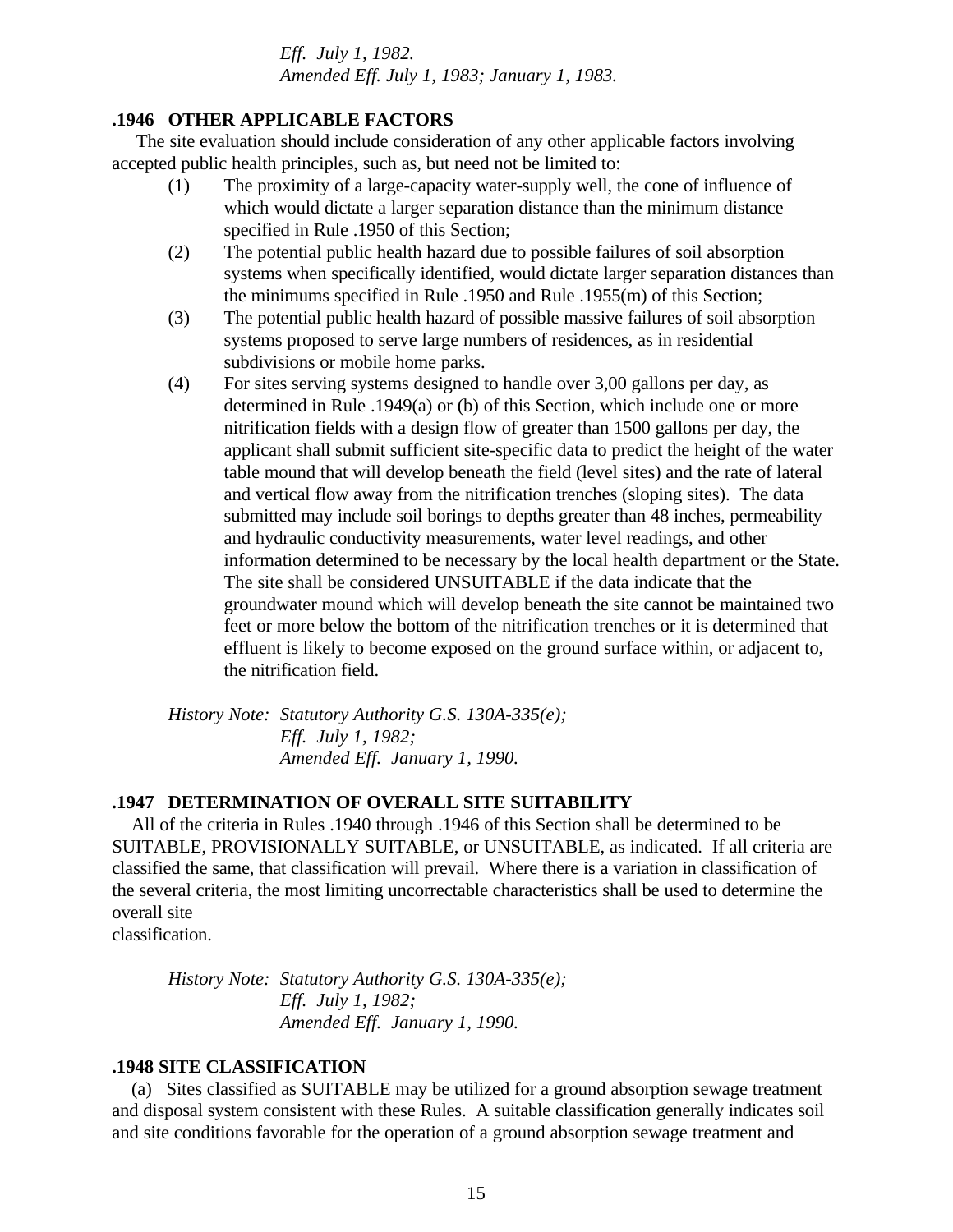disposal system or have slight limitations that are readily overcome by proper design and installation.

 (b) Sites classified as PROVISIONALLY SUITABLE may be utilized for a ground absorption sewage treatment and disposal system consistent with these Rules but have moderate limitations. Sites classified Provisionally Suitable require some modifications and careful planning, design, and installation in order for a ground absorption sewage treatment and disposal system to function satisfactorily.

 (c) Sites classified UNSUITABLE have severe limitations for the installation and use of a properly functioning ground absorption sewage treatment and disposal system. An improvement permit shall not be issued for a site which is classified as UNSUITABLE. However, where a site is UNSUITABLE, it may be reclassified PROVISIONALLY SUITABLE if a special investigation indicates that a modified or alternative system can be installed in accordance with Rules .1956 or .1957 of this Section.

*History Note: Statutory Authority G.S. 130A-335(e); Eff. July 1, 1982; Amended Eff. January 1, 1990.*

### **.1949 SEWAGE FLOW RATES FOR DESIGN UNITS**

 (a) In determining the volume of sewage from dwelling units, the flow rate shall be 120 gallons per day per bedroom. The minimum volume of sewage from each dwelling unit shall be 240 gallons per day and each additional bedroom above two bedrooms shall increase the volume of sewage by 120 gallons per day. In determining the number of bedrooms in a dwelling unit, each bedroom and any other room or addition that can reasonably be expected to function as a bedroom shall be considered a bedroom for design purposes. When the occupancy of a dwelling unit exceeds two persons per bedroom, the volume of sewage shall be determined by the maximum occupancy at a rate of 60 gallons per person per day.

 (b) Table No. I shall be used to determine the minimum design daily flow of sewage required calculating the design volume of sanitary sewage systems to serve selected types of establishments. The minimum design volume of sewage from any establishment shall be 100 gallons per day. Design of sewage treatment and disposal systems for establishments not identified in this Rule shall be determined using available flow data, water-using fixtures, occupancy or operation patterns, and other measured data.

| TYPE OF ESTABLISHMENT                                                          | DAILY FLOW FOR DESIGN   |
|--------------------------------------------------------------------------------|-------------------------|
|                                                                                | 5 gal/passenger         |
| (Also R.R. stations, bus terminals - Not including food<br>service facilities) |                         |
|                                                                                | 50 gal/chair            |
|                                                                                | 20 gal/seat             |
| (Not including food service)                                                   |                         |
|                                                                                | 125 gal/chair           |
|                                                                                | 50 gal/lane             |
| Businesses (other than those listed                                            |                         |
|                                                                                | 25 gal/employee         |
| Camps                                                                          |                         |
|                                                                                | 60 gal/person           |
|                                                                                | 40 gal/person           |
|                                                                                | (With chemical toilets) |

#### TABLE NO. I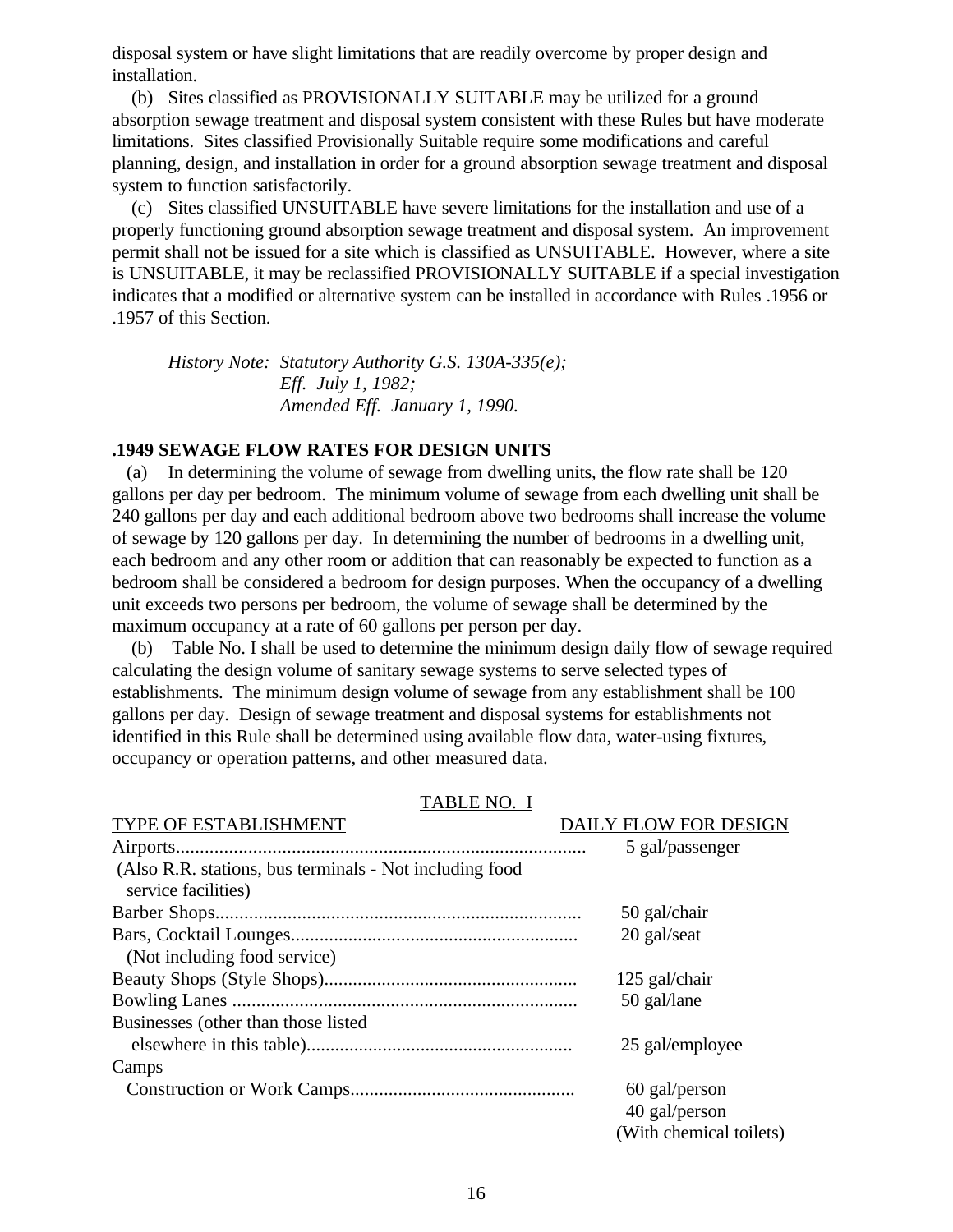|                                                   | 60 gal/person                  |
|---------------------------------------------------|--------------------------------|
| <b>Campgrounds (with Comfort Station)</b>         |                                |
|                                                   | 100 gal/campsite               |
| <b>Travel Trailer/Recreational Vehicle Park</b>   |                                |
|                                                   | 120 gal/space                  |
| Churches (Not including a Kitchen, Food           |                                |
|                                                   | 3 gal/seat                     |
| Churches (With a Kitchen but, not including a     |                                |
|                                                   | 5 gal/sea                      |
|                                                   | 20 gal/member                  |
|                                                   | 15 gal/person                  |
|                                                   | 25 gal/person/shift            |
|                                                   | 10 gal/person/shift            |
| <b>Food Service Facilities</b>                    |                                |
|                                                   | 40 gal/seat or                 |
|                                                   | 40 gal/15 ft $^2$              |
|                                                   | of dining area, whichever      |
|                                                   | is greater                     |
|                                                   | 75 gal/seat                    |
| <b>Food Stands</b>                                |                                |
| (1) Per 100 square feet of food stand floor space | 50 gal                         |
|                                                   | 25 gal                         |
|                                                   | 5 gal/meal                     |
|                                                   | 300 gal/bed                    |
|                                                   | 10 gal/boat slip               |
|                                                   | 30 gal/boat slip               |
| <b>Meat Markets</b>                               |                                |
|                                                   | 50 gal                         |
|                                                   | 25 gal                         |
|                                                   | 120 gal/room                   |
|                                                   | 175 gal/room                   |
|                                                   | 25 gal/person                  |
|                                                   | 60 gal/person                  |
| <b>Rest Homes and Nursing Homes</b>               |                                |
|                                                   | 120 gal/bed                    |
|                                                   | 60 gal/bed                     |
| Schools                                           |                                |
| Day Schools                                       |                                |
|                                                   | 15 gal/student                 |
|                                                   | 12 gal/student                 |
|                                                   | 10 gal/student                 |
|                                                   | 60 gal/person                  |
|                                                   | 250 gal/water closet or urinal |
|                                                   | 325 gal/water closet           |
| Stores, Shopping Centers, and Malls               |                                |
|                                                   | 120 gal/1000 ft <sup>2</sup>   |
|                                                   | of retail sales area           |
|                                                   | 5 gal/seat or space            |
|                                                   | 10 gal/person                  |
|                                                   |                                |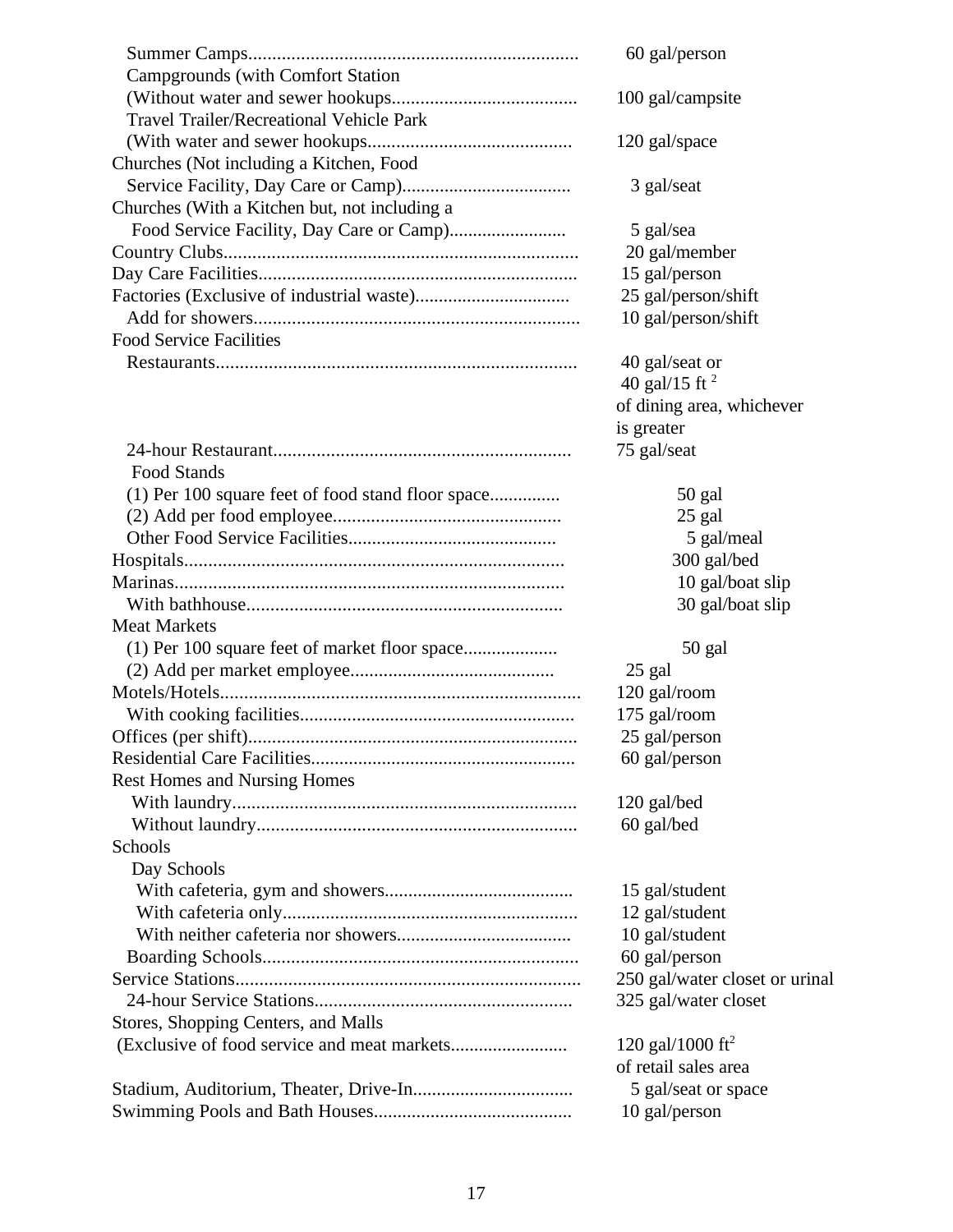(c) An adjusted design daily sewage flow may be granted by the local health department upon a showing as specified in Subparagraphs  $(c)(1)$  through  $(c)(2)$  that a sewage system is adequate to meet actual daily water consumption from a facility included in Paragraph (b) of this Rule.

- (1) Documented data from that facility or a comparable facility justifying a flow rate reduction shall be submitted to the local health department and the State. The submitted data shall consist of at least 12 previous consecutive monthly total water consumption readings and at least 30 consecutive daily water consumption readings. The daily readings shall be taken during a projected normal or above normal sewage flow month. A peaking factor shall be derived by dividing the highest monthly flow as indicated from the 12 monthly readings by the sum of the 30 consecutive daily water consumption readings. The adjusted design daily sewage flow shall be determined by taking the numerical average of the greatest ten percent of the daily readings and multiplying by the peaking factor. Further adjustments shall be made in design sewage flow rate used for sizing nitrification fields and pretreatment systems when the sampled or projected wastewater characteristics exceed those of domestic sewage, such as wastewater from restaurants or meat markets.
- (2) An adjusted daily sewage flow rate may be granted contingent upon use of extreme water-conserving fixtures, such as toilets which use 1.6 gallons per flush or less, spring-loaded faucets with flow rates of one gallon per minute or less, and showerheads with flow rates of two gallons per minute or less. The amount of sewage flow rate reduction shall be determined by the local health department and the State based upon the type of fixtures and documentation of the amount of flow reduction to be expected from the proposed facility. Adjusted daily flow rates based upon use of water-conserving fixtures shall apply only to design capacity requirements of dosing and distribution systems and nitrification fields. Minimum pretreatment capacities shall be determined by the design flow rate of Table I of this Rule.

*History Note: Statutory authority G.S. 130A-335(e); Eff. July 1, 1982; Amended Eff. January 1, 1990; January 1, 1984.*

# **.1950 LOCATION OF SANITARY SEWAGE SYSTEMS**

 (a) Every sanitary sewage and disposal system shall be located at least the minimum horizontal distance from the following:

(1) Any private water supply source, including any well or spring 100 feet; (2) Any public water supply source 100 feet; (3) Streams classified as WS-I 100 feet; (4) Waters classified as S.A. 100 feet from mean high water mark; (5) Other coastal waters 50 feet; from mean high water mark; (6) Any other stream, canal, marsh, or other surface waters 50 feet (7) Any Class I or Class II reservoir 100 feet from normal pool elevation; (8) Any permanent storm water retention pond 50 feet; from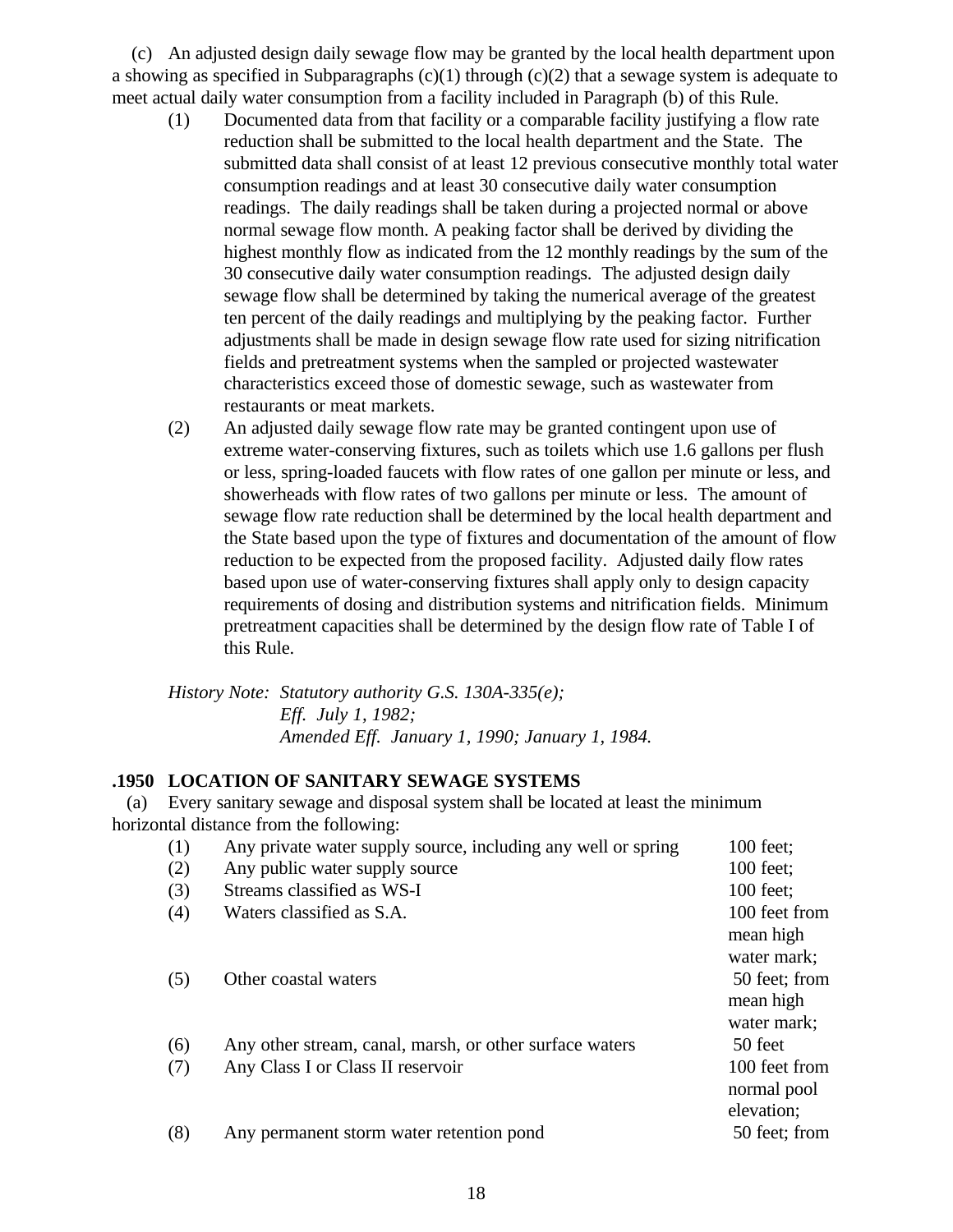|                                                    | flood pool                                                                                                                                                   |
|----------------------------------------------------|--------------------------------------------------------------------------------------------------------------------------------------------------------------|
|                                                    | elevation;                                                                                                                                                   |
| Any other lake or pond                             | 50 feet; from                                                                                                                                                |
|                                                    | normal pool                                                                                                                                                  |
|                                                    | elevation;                                                                                                                                                   |
| Any building foundation                            | 5 feet;                                                                                                                                                      |
| Any basement                                       | 15 feet;                                                                                                                                                     |
| Any property line                                  | $10$ feet;                                                                                                                                                   |
| Top of slope of embankments or cuts of 2 feet      |                                                                                                                                                              |
| or more vertical height                            | $15$ feet;                                                                                                                                                   |
| Any water line                                     | $10$ feet;                                                                                                                                                   |
|                                                    |                                                                                                                                                              |
| (A)                                                |                                                                                                                                                              |
| upslope<br>(i)                                     | $10$ feet;                                                                                                                                                   |
| sideslope<br>(ii)                                  | 15 feet; and                                                                                                                                                 |
| downslope<br>(iii)                                 | $25$ feet;                                                                                                                                                   |
| Groundwater lowering and devices<br>(B)            | $25$ feet;                                                                                                                                                   |
| Any swimming pool                                  | 15 feet;                                                                                                                                                     |
| Any other nitrification field (except repair area) | 20 feet;                                                                                                                                                     |
|                                                    | (9)<br>(10)<br>(11)<br>(12)<br>(13)<br>(14)<br>(15)<br>Drainage Systems:<br>Interceptor drains, foundation drains and storm water diversions<br>(16)<br>(17) |

 (b) Ground absorption sewage treatment and disposal systems may be located closer than 100 feet from a private water supply, except springs and uncased wells located downslope and used as a source of drinking water, for repairs, space limitations, and other site-planning considerations but shall be located the maximum feasible distance and in no case less than 50 feet.

 (c) Nitrification fields and repair areas shall not be located under paved areas or areas subject to vehicular traffic. If effluent is to be conveyed under areas subject to vehicular traffic, ductile iron or its equivalent pipe shall be used. However, pipe specified in Rule .1955 (e) may be used if a minimum of 30 inches of compacted cover is provided over the pipe.

 (d) In addition to the requirements of Paragraph (a) of this Rule, sites to be used for subsurface disposal for design units with flows over 3,000 gallons per day, as determined in Rule .1949 (a) or (b) of this Section, which include one or more nitrification fields with individual capacities of greater than 1,500 gallons per day, shall be located at least the minimum horizontal distance from the following:

|     | (1) | Any Class I or II reservoir or any public water supply source                          |                |
|-----|-----|----------------------------------------------------------------------------------------|----------------|
|     |     | utilizing a shallow (under 50 feet) groundwater aquifer                                | 500 feet;      |
|     | (2) | Any other public water supply source, unless determined to                             |                |
|     |     | utilize a confined aquifer                                                             | $200$ feet;    |
|     | (3) | Any private water supply source, unless determined to                                  |                |
|     |     | utilize a confined aquifer                                                             | 100 feet;      |
|     | (4) | Waters classified as SA                                                                | 200 feet, from |
|     |     |                                                                                        | mean high      |
|     |     |                                                                                        | water mark;    |
|     | (5) | Any waters classified as WS-I                                                          | 200 feet;      |
|     | (6) | Any surface waters classified as WS-II, WS-III,                                        |                |
|     |     | B or SB                                                                                | 100 feet; and  |
|     | (7) | Any property line                                                                      | 25 feet.       |
| (e) |     | Collection sewers, force mains, and supply lines shall be located at least the minimum |                |
|     |     | horizontal distance from the following:                                                |                |
|     | (1) | Any public water supply source, including wells, springs,                              |                |
|     |     |                                                                                        |                |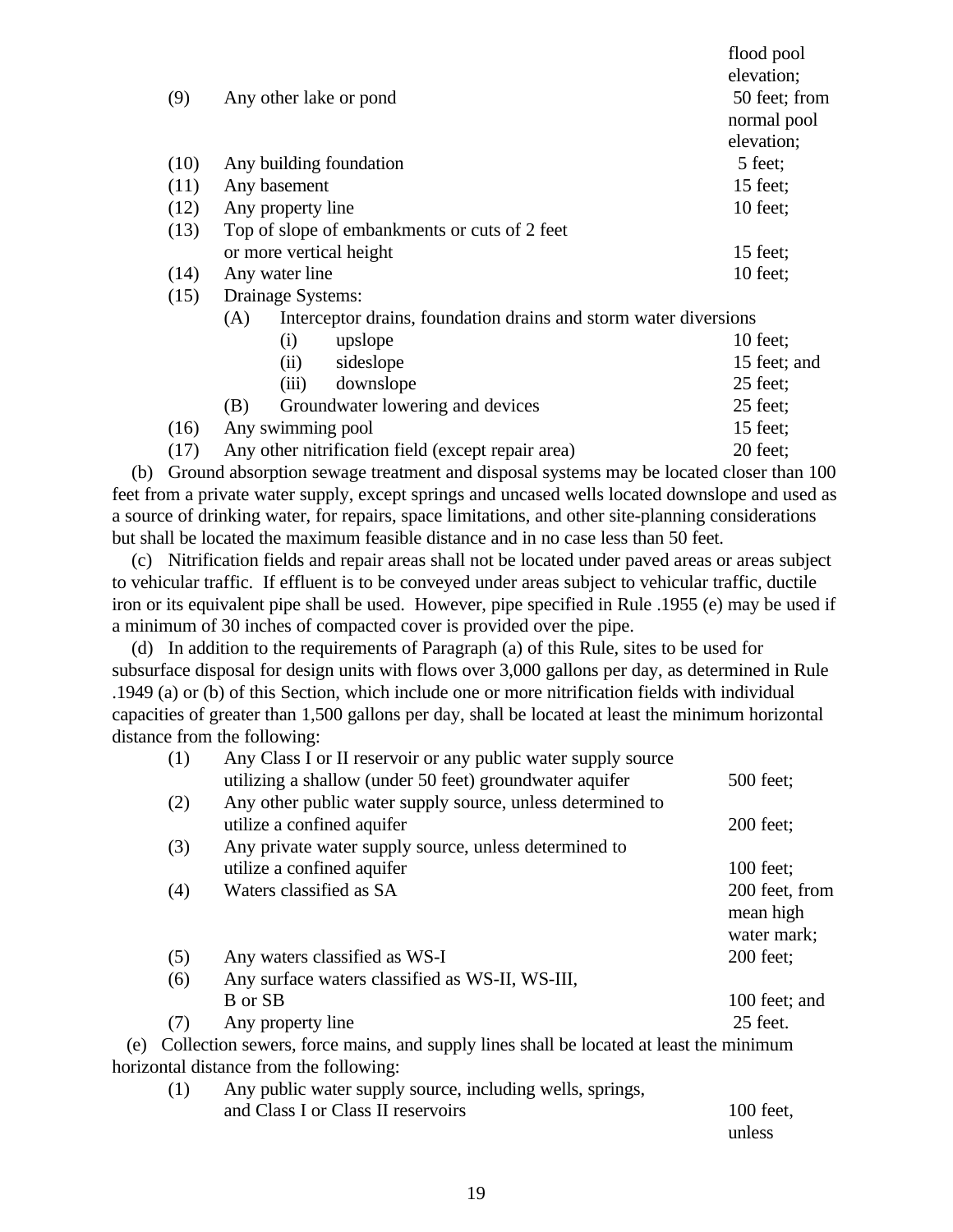(2) Any private water supply source, including wells and springs 50 feet, unless

(3) Any waters classified as WS-I, WS-II, WS-III, B, SA, or SB 50 feet, unless

constructed of leakproof pipe, such as ductile iron pipe with mechanical joints equivalent to water main standards, in which case the minimum setback may be reduced to 50 feet;

constructed of similar leakproof pipe, such as ductile iron pipe with mechanical joints equivalent to water main standards, in which case the minimum setback may be reduced to 25 feet;

constructed of similar leakproof pipe, such as ductile iron pipe with mechanical joints equivalent to water main standards, in which case the minimum setback may be reduced to 10 feet;

(4) Any other stream, canal, marsh, coastal waters, lakes, and other impoundments, or other surface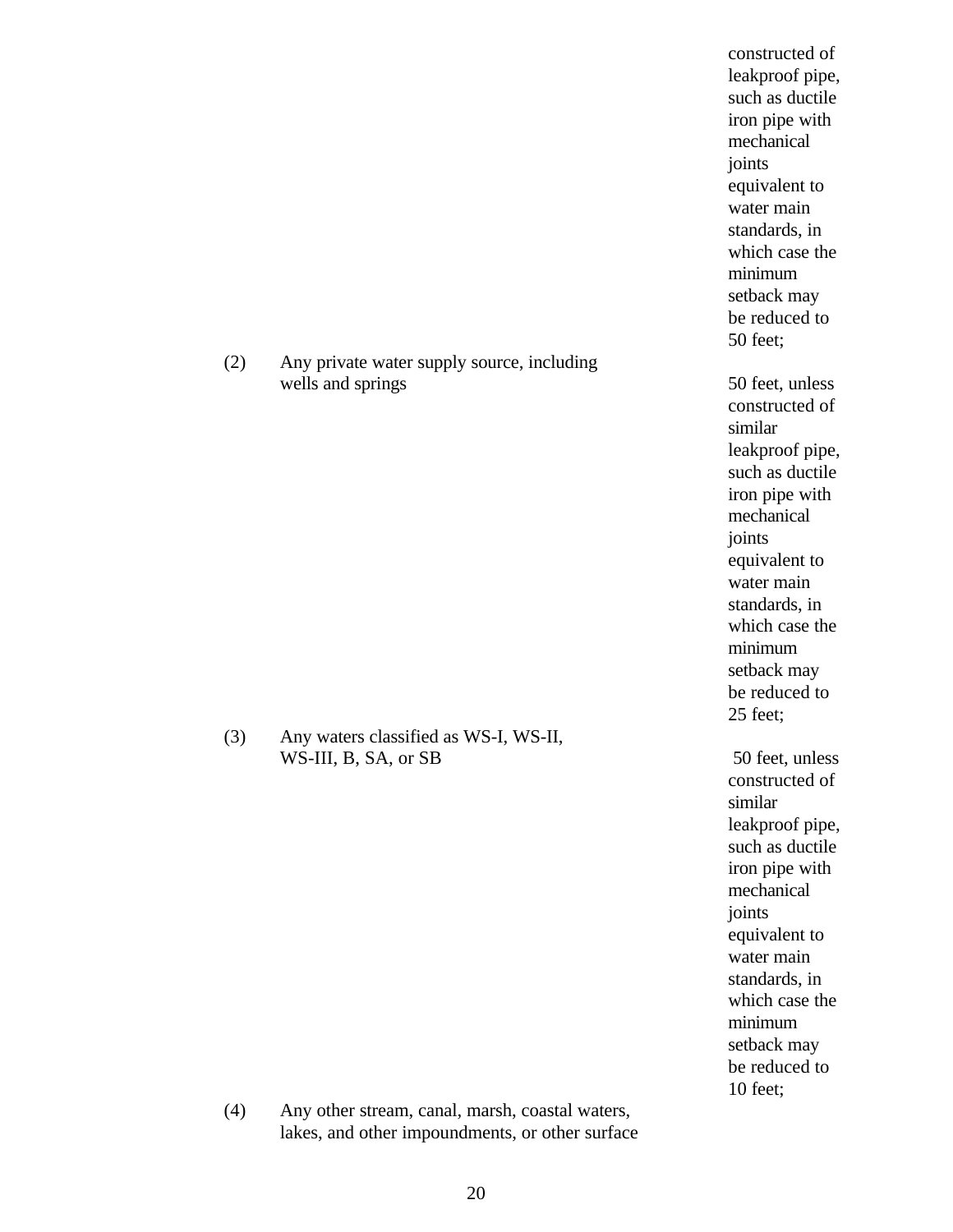| 10 feet; |
|----------|
| 5 feet;  |
|          |
| 10 feet; |
|          |
|          |
| 5 feet;  |
| 10 feet; |
| 10 feet; |
| 5 feet.  |
|          |

 (f) Sewer lines may cross a water line if 18 inches clear separation distance is maintained, with the sewer line passing under the water line. When conditions prevent an 18-inch clear separation from being maintained or whenever it is necessary for the water line to cross under the sewer, the sewer line shall be constructed of ductile iron pipe or its equivalent and the water line shall be constructed of ferrous materials equivalent to water main standards for a distance of at least ten feet on each side of the point of crossing, with full sections of pipe centered at the point of crossing.

(g) Sewer lines may cross a storm drain if:

- (1) 12 inches clear separation distance is maintained; or
- (2) the sewer is of ductile iron pipe or encased in concrete or ductile iron pipe for at least five feet on either side of the crossing.

 (h) Sewer lines may cross a stream if at least three feet of stable cover can be maintained or the sewer line is of ductile iron pipe or encased in concrete or ductile iron pipe for at least ten feet on either side of the crossing and protected against the normal range of high and low water conditions, including the 100-year flood/wave action. Aerial crossings shall be by ductile iron pipe with mechanical joints or steel pipe. Pipe shall be anchored for at least ten feet on either side of the crossing.

 (i) Septic tanks, lift stations, wastewater treatment plants, sand filters, and other pretreatment systems shall not be located in areas subject to frequent flooding (areas inundated at a ten-year or less frequency) unless designed and installed to be watertight and to remain operable during a tenyear storm. Mechanical or electrical components of treatment systems shall be above the 100 year flood level or otherwise protected against a 100-year flood.

*History Note: Statutory Authority G.S. 130A-335(e) and (f); Eff. July 1, 1982; Amended Eff. January 1, 1990; October 1, 1982.*

# **.1951 APPLICABILITY OF RULES**

 (a) Except as required in Paragraph (b) of this Rule, the minimum horizontal distance requirements in Rule .1950(a)(4), (11), (12), or (13) shall not apply to the installation of a single septic tank system serving a single-family residence not to exceed four bedrooms on a lot or tract of land:

- (1) which, on July 1, 1977, is specifically described in a deed, contract, or other instrument conveying fee title or which is specifically described in a recorded plat; and
- (2) which, on July 1, 1977, is of insufficient size to satisfy the minimum horizontal distance requirements in Rule .1950(a)(4), (11), (12), or (13) of this Section; and
- (3) which, on the date system construction is proposed to begin, is not capable of being served by a community or public sewerage system.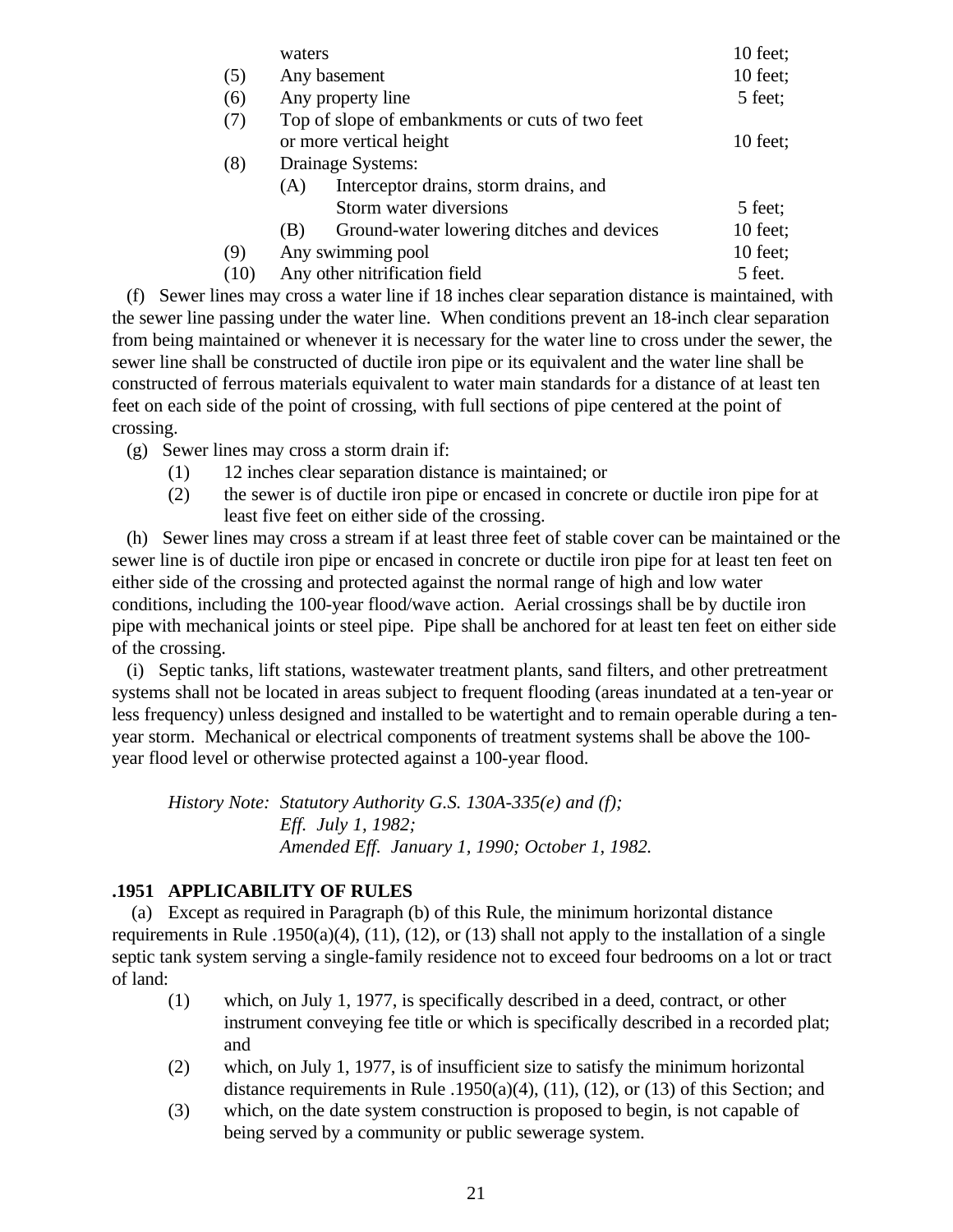(b) For those lots or tracts of land described in Rule .1951(a) of this Section, where any of the minimum horizontal distance requirements prescribed in Rule .1950(a) (4), (11), (12), or (13) of this Section can be met, such minimum horizontal distances shall be required.

 (c) For those lots or tracts of land described in Rule .1951(a) of this Section, where a specific minimum horizontal distance requirement prescribed in Rule .1950(a)(4), (11), (12), or (13) of this Section cannot be met, the maximum feasible horizontal distance, as determined by the local agency, shall be required. Provided, however, that at least the following minimum horizontal distances shall be required in all cases:

- (1) Rule .1950(a)(4) of this Section, the minimum horizontal distance shall be not less than 50 feet;
- (2) Rule .1950(a)(11) of this Section, the minimum horizontal distance shall be not less than 8 feet;
- (3) Rule .1950(a)(12) and (13) of this Section, the minimum horizontal distance shall be not less than 5 feet.

 (d) All other provisions of this Section except as exempted by this Rule shall apply to the lots or tracts of land described in Rule .1951(a) of this Section. Any rules and regulations of the Commission for Health Services or any local board of health in effect on June 30, 1977, which establish greater minimum distance requirements than those provided for in this Section, shall remain in effect and shall apply to a lot or tract of land to which .1950(a)(4),(11), (12), or (13) of this Section do not apply.

 (e) It shall be the responsibility of any owner of a lot or tract of land, who applies for a permit required by Rule .1937 of this Section, and who seeks, under the provisions of Rule .1951(a) of this Section, to exempt his lot or tract of land from any of the minimum horizontal distance requirements of Rule .1950(a)(4), (11), (12), or (13) of this Section to provide to the local health department necessary records of title to the lot or tract of land for which the exemption is sought in order that the local agency may determine whether the applicant is entitled to any such exemption.

 (f) For those lots or tracts of land which, on the effective date of this Section, are specifically described in a deed or recorded plat, and the minimum horizontal distance requirements prescribed in Rule .1950(a)(15)(B) cannot be met, the maximum feasible horizontal distance, as determined by the local health department, shall be required, but shall not be less than ten feet.

*History Note: Statutory Authority G.S. 130A-335(e); Eff. July 1, 1982; Amended Eff. January 1, 1990.*

# **.1952 SEPTIC TANK, DOSING TANK AND LIFT STATION DESIGN**

 (a) A septic tank or dosing tank shall be watertight, structurally sound, and not subject to excessive corrosion or decay. Septic tanks shall be of two-compartment design. The inlet compartment of a two-compartment tank shall hold between two-thirds and three-fourths of the total tank capacity. A properly designed dosing siphon or pump shall be used for discharging sewage effluent into nitrification lines when the total length of such lines exceeds 750 linear feet in a single system and as required for any pressure-dosed system. When the design daily flow from a single system exceeds 3,000 gallons per day or when the total length of nitrification lines exceeds 2,000 linear feet in a single system, alternating siphons or pumps shall be used which shall discharge to separate nitrification fields. The dose volume from pump or siphon systems shall be of such design so as to fill the nitrification lines from 66 percent to 75 percent of their capacity at each discharge except as required for low-pressure distribution systems. The discharge rate from dosing systems shall be designed to maximize the distribution of the effluent throughout the nitrification field. Septic tanks installed where the top will be deeper than 30 inches below the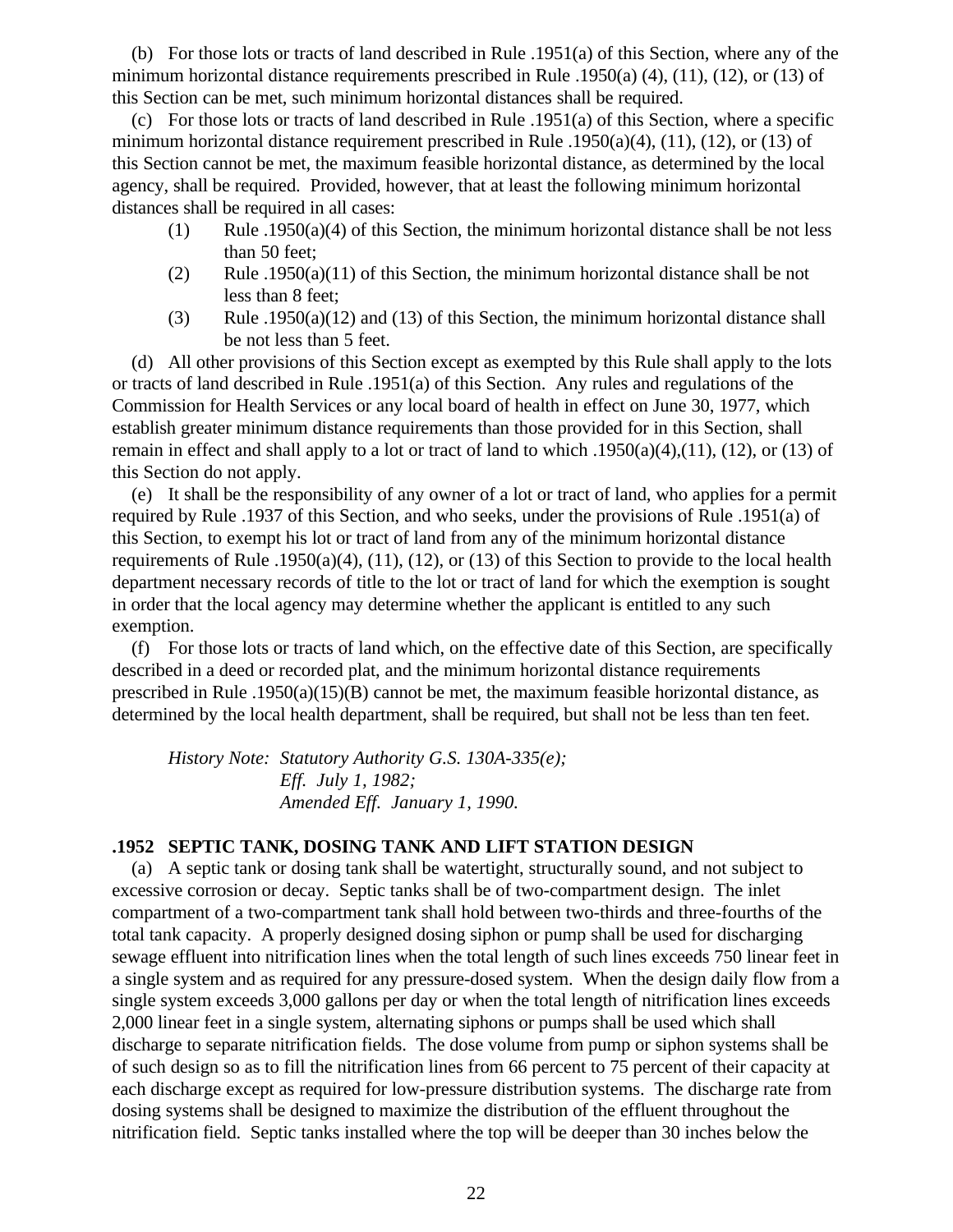finished grade, shall have an access manhole, with cover, extending to within six inches of the finished grade, having a minimum opening adequate to accommodate the installation or removal of the septic tank lid. Any system serving a design unit with a design sewage flow greater than 3,000 gallons per day shall have access manholes over each compartment and over the outlet sanitary tee. The access manholes shall extend at least to finished grade and be designed and maintained to prevent surface water inflow. The manholes shall be sized to allow proper inspection and maintenance. All dosing tanks shall have a properly functioning high-water alarm. The alarm shall be audible and visible by system users and weatherproof if installed outdoors. The alarm circuit shall be provided with a manual disconnect in a watertight, corrosion-resistant outside enclosure (NEMA 4X or equivalent) adjacent to the dosing tank.

(b) Minimum liquid capacities for septic tanks shall be in accordance with the following:

| (1) | Residential Septic Tanks (for each individual residence or dwelling unit): |  |  |  |  |
|-----|----------------------------------------------------------------------------|--|--|--|--|
|-----|----------------------------------------------------------------------------|--|--|--|--|

| Number of       | Minimum Liquid  | <b>Equivalent Capacity</b> |
|-----------------|-----------------|----------------------------|
| <b>Bedrooms</b> | <b>Capacity</b> | Per Bedroom                |
| 3 or less       | 900 gallons     | 300 gallons                |
|                 | $1,000$ gallons | 250 gallons                |
|                 | $1,250$ gallons | 250 gallons                |

- (2) Septic tanks for large residences, multiple dwelling units, or places of business or public assembly shall be in accordance with the following:
	- (A) The minimum liquid capacity of septic tanks for places of business or places of public assembly with a design sewage flow of 600 gallons per day or less shall be determined in accordance with the following:  $V = 2Q$ ; where V is the liquid capacity of the septic tank and Q is the design daily sewage flow.
	- (B) Individual residences with more than five bedrooms, multiple-family residences, individual septic tank systems serving two or more residences, or any place of business or public assembly where the design sewage flow is greater than 600 gallons per day, but less than 1,500 gallons per day, the liquid capacity of the septic tank shall be designed in accordance with the following:  $V = 1.17Q + 500$ ; where V is the liquid capacity of the septic tank and Q is the design daily sewage flow. The minimum liquid capacity of a septic tank serving two or more residences shall be 1,500 gallons.
	- (C) Where the design sewage flow is between 1,500 gallons per day and 4,500 gallons per day, the liquid capacity of the septic tank shall be designed in accordance with the following:  $V = 0.75Q + 1.125$ ; where V is the liquid capacity of the septic tank and Q is the design daily sewage flow.
	- (D) Where the design sewage flow exceeds 4,500 gallons per day, the septic tank shall be designed in accordance with the following:  $V = Q$ ; where V is the liquid capacity of the septic tank and Q is the design daily sewage flow.
	- (E) The minimum liquid capacity requirements of Subparagraph (b)(2) of this Rule shall be met by use of a single two-compartment septic tank or by two tanks installed in series, provided the first tank is constructed without a baffle wall and contains at least two-thirds of the total required liquid capacity.
- (3) The minimum capacity of any septic tank shall be 750 gallons.

 (c) The following are minimum standards of design and construction of pump tanks and pump dosing systems:

- (1) The liquid capacity of a pump tank shall be considered as the entire internal volume with no additional requirement for freeboard. Pump tanks shall have a minimum liquid capacity in accordance with the following:
- (A) Pump tanks for systems with nitrification fields installed in Soil Group I, II, or III soils, as defined in these rules, shall have a minimum liquid capacity equal to two-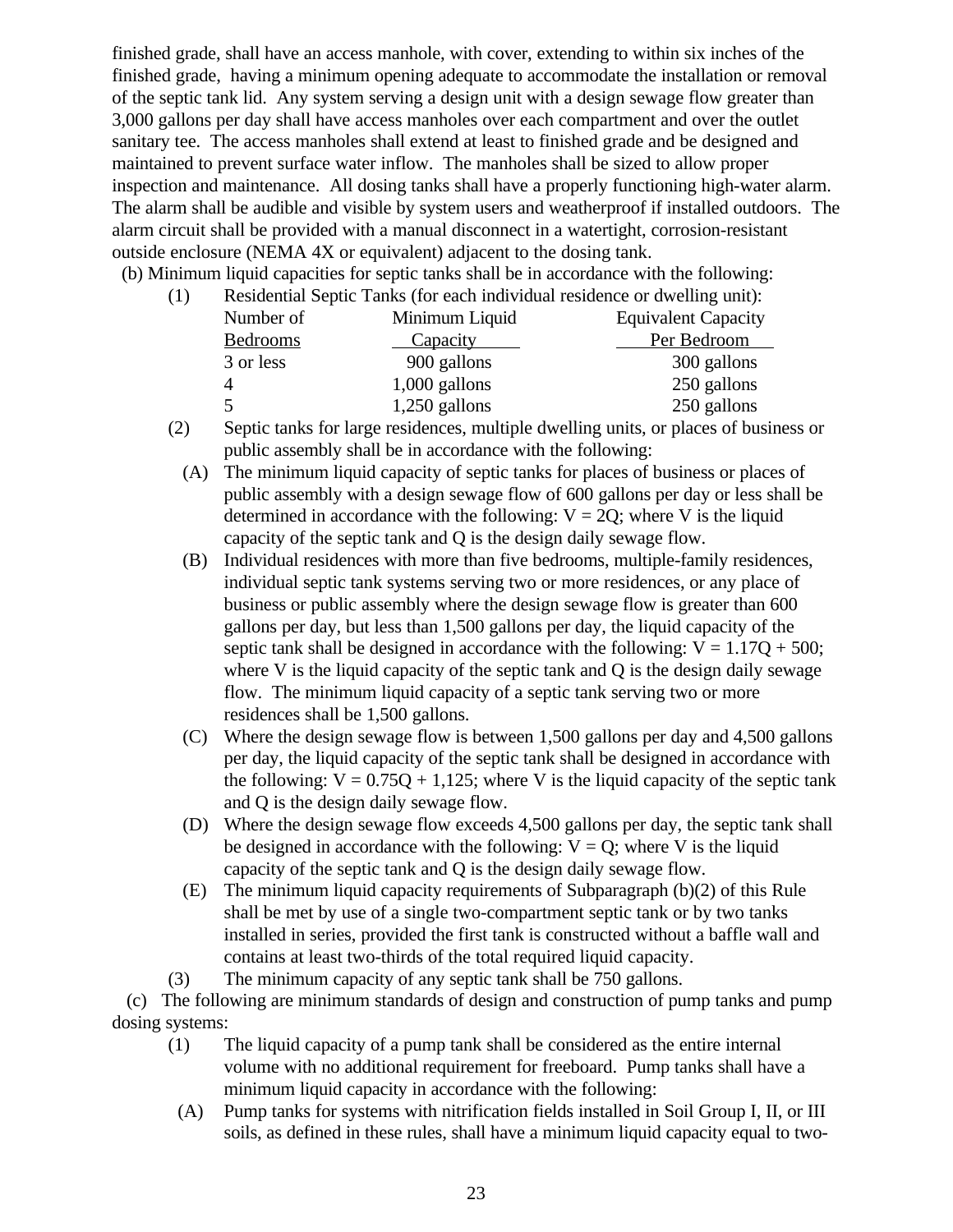thirds of the required septic tank liquid capacity.

- (B) Pump tanks for systems installed in Group IV soils shall have a minimum liquid capacity equal to the required septic tank liquid capacity.
- (C) The minimum liquid capacity of any pump tank shall be 750 gallons.
- (D) An alternate method to determine minimum liquid capacity of a pump tank shall be to provide for the minimum pump submergence requirement (Subparagraph  $(c)(5)$ ) of this Rule), the minimum dose volume requirement (Paragraph (a) of this Rule), and the minimum emergency storage capacity requirement. The emergency storage capacity requirement is determined based on the type of facility served, the classification of surface waters which would be impacted by a pump tank failure, and the availability of standby power devices and emergency maintenance personnel. The emergency storage capacity shall be the freeboard space in the pump tank above the high-water alarm activation level plus the available freeboard space in previous tankage and in the collection system below the lowest ground elevation between the pump tank and the lowest connected building drain invert. The minimum emergency storage capacity for residential systems and other systems in full-time use on sites draining into WS-I, WS-II, WS-III, SA, SB and B waters shall be 24 hours, without standby power, or 12 hours with standby power manually activated, or four hours with standby power automatically activated or with a high-water alarm automatically contacting a 24-hour maintenance service. The minimum emergency storage capacity for systems not in full-time use and for all systems at sites draining into all other surface waters shall be 12 hours without standby power, or eight hours with standby power manually activated or with a high-water alarm automatically contacting a 24-hour maintenance service.
	- (E) Notwithstanding Paragraphs (c) (1) (A)-(D), other criteria for pump tank capacity may be approved by the local health department and the State for raw sewage lift stations, pressure sewer systems, and systems with design flows exceeding 3,000 gallons per day.
- (2) The effluent pump shall be capable of handling at least one-half inch solids and designed to meet the discharge rate and total dynamic head requirements of the effluent distribution system. The pump shall be listed by Underwriter's Laboratory or an equivalent third party electrical testing and listing agency.
- (3) Pump discharge piping shall be of Schedule 40 PVC or stronger material and adequately secured. Fittings and valves shall be of compatible corrosion-resistant material. A threaded union, flange, or similar disconnect device shall be provided in each pump discharge line. All submersible pumps shall be provided with a corrosion-resistant rope or chain attached to each pump enabling pump removal from the ground surface without requiring dewatering or entrance into the tank. Valves shall also be readily accessible from the ground surface.
- (4) Antisiphon holes (three-sixteenth inch) shall be provided when the discharge or invert elevation of the distribution system is below the high-water alarm elevation in the pump tank, or in accordance with pump manufacturer's specifications. Check valves shall be provided when the volume of the supply line is greater than 25 percent of the dosing volume, or in accordance with pump manufacturer's specifications. When provided, the antisiphon hole shall be located between the pump and the check valve.
- (5) Sealed mercury control floats or similar devices designed for detecting liquid levels in septic tank effluent shall be provided to control pump cycles. A separate level sensing device shall be provided to activate the high-water alarm. Pump-off level shall be set to keep the pump submerged at all times or in accordance with the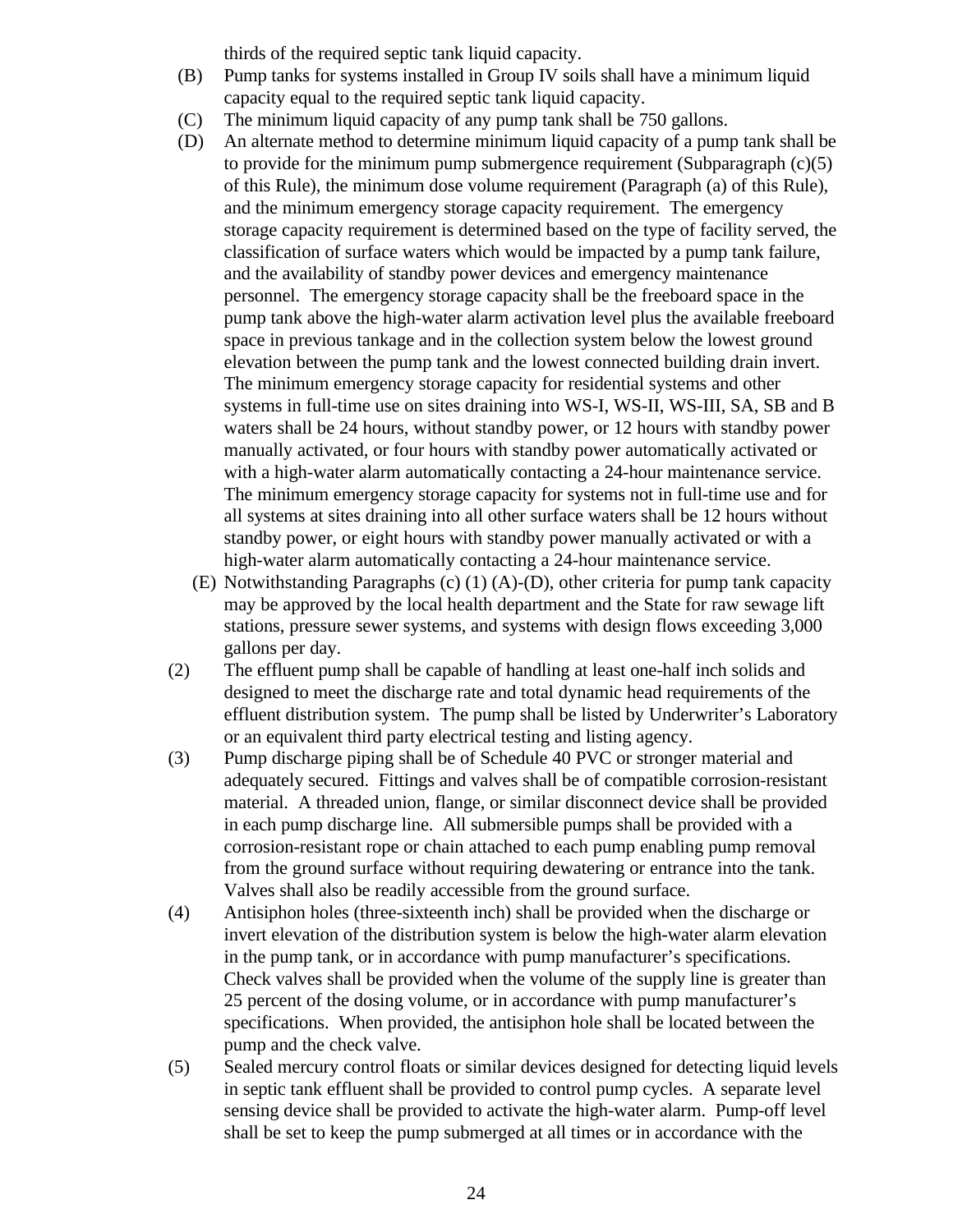manufacturer's specifications. A minimum of 12 inches of effluent shall be maintained in the bottom of the pump tank. The high-water alarm float shall be set to activate within six inches of the pump-on level. The lag pump float switch, where provided, shall be located at or above the high-water alarm activation level.

- (6) Pump and control circuits shall be provided with manual circuit disconnects within a watertight, corrosion-resistant, outside enclosure (NEMA 4X or equivalent) adjacent to the pump tank, securely mounted at least 12 inches above the finished grade. The pump(s) shall be manually operable without requiring the use of special tools or entrance into the tank for testing purposes. Conductors shall be conveyed to the disconnect enclosure through waterproof, gasproof, and corrosion-resistant conduits, with no splices or junction boxes provided inside the tank. Wire grips, duct seal, or other suitable material shall be used to seal around wire and wire conduit openings inside the pump tank and disconnect enclosure.
- (7) For systems requiring duplex and multiplex pumps, a control panel should be provided which shall include short-circuit protection for each pump and for the control system, independent disconnects, automatic pump sequencer, hand-offautomatic (H-O-A) switches, run lights, and elapsed time counters for each pump. Alarm circuits shall be supplied ahead of any pump overload of short circuit protective devices. The control panel must be in a watertight, corrosion-resistant enclosure (NEMA 4X or equivalent) unless installed within a weathertight building. The panel shall be protect from intense solar heating.
- (8) Dual and multiple fields shall be independently dose by separate pumps which shall automatically alternate. The supply lines shall be "H" connected to permit manual alternation between fields dosed by each pump. "H" connection valving shall be readily accessible from the ground surface, either from the pump tank access manhole or in a separate valve chamber outside the pump tank. Other equivalent methods of doing dual or multiple fields may be approved by the State.
- (9) The pump tank shall have a properly functioning high-water alarm. The alarm circuit shall be supplied ahead of any pump overload and short circuit protective devices. The alarm shall be audible and visible by system users and weatherproof if installed outdoors in an enclosure (NEMA 4X or equivalent).

 (d) Siphons and siphon dosing tanks may be used when at least two feet of elevation drop can be maintained between the siphon outlet invert and the inlet invert in the nitrification field distribution system.

- (1) Siphon dosing tanks shall be designed in accordance with the minimum dose requirements in this Rule and shall meet the construction requirements of this Section. The siphon dose tank shall provide at least 12 inches of freeboard, and the inlet pipe shall be at least three inches above the siphon trip level. The highwater alarm shall be set to activate within two inches of the siphon trip level.
- (2) Siphon dosing tanks shall have a watertight access opening over each siphon with a minimum diameter of 24 inches and extending to finished grade and designed to prevent surface water inflow.
- (3) The slope and size of the siphon discharge line shall be sufficient to handle the peak siphon discharge by gravity flow without the discharge line flowing full. Vents for the discharge lines shall be located outside of the dosing tank or otherwise designed to not serve as an overflow for the tank.
- (4) All siphon parts shall be installed in accordance with the manufacturer's specifications. All materials must be corrosion-resistant, of cast iron, high density plastic, fiberglass, stainless steel, or equal.
- (5) Siphon dosing tanks shall have a properly functioning high-water alarm that is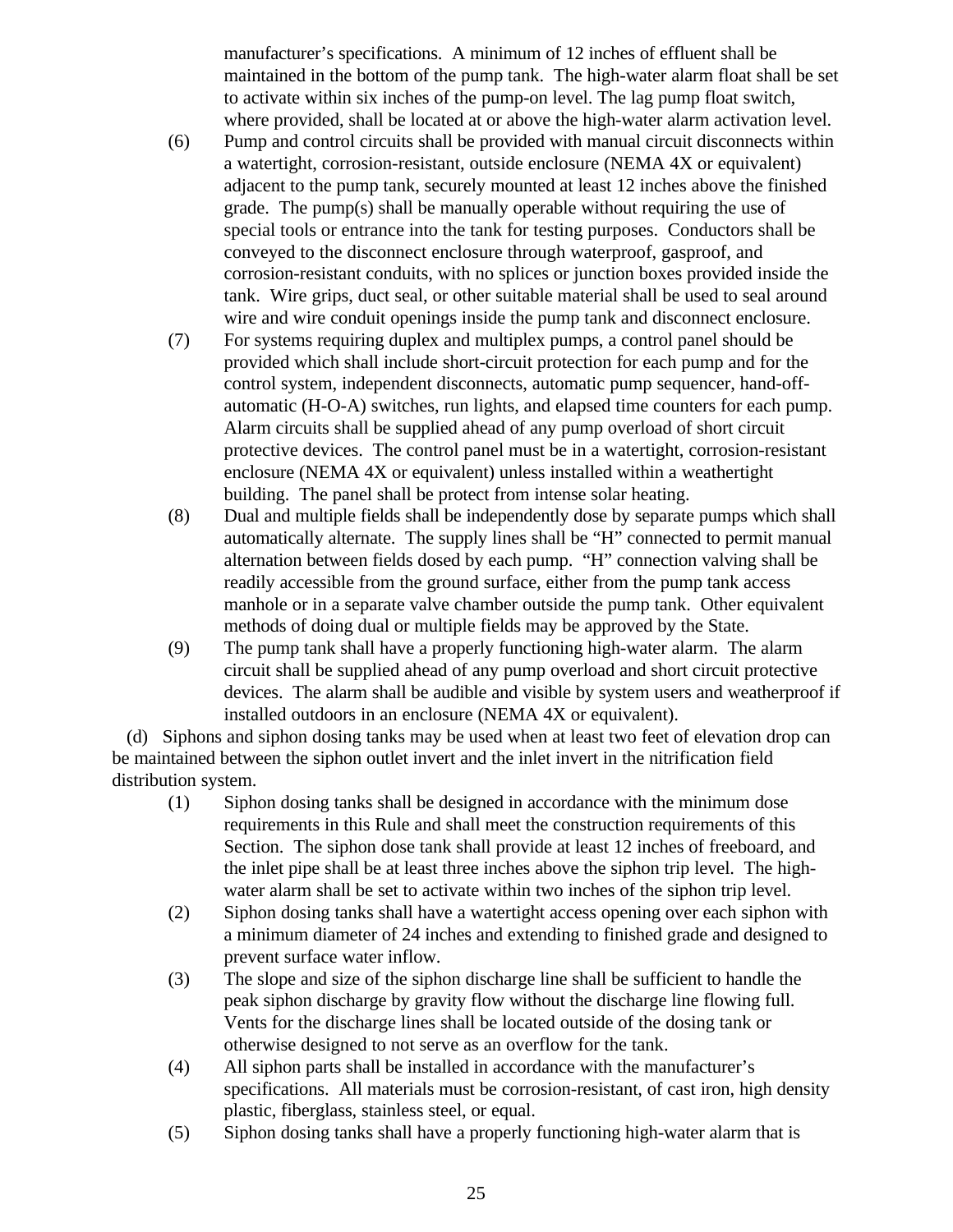audible and visible by system users and weatherproof if installed outdoors in an enclosure (NEMA 4X or equivalent).

 (c) Raw sewage lift stations shall meet the construction standards of this Section and all horizontal setback requirements for sewage treatment and disposal systems in accordance with Rule .1950(a) of this Section unless the station is a sealed, watertight chamber, in which case the setback requirements for collection sewers in Rule .1950(e) of this Section shall apply. Sealed, watertight chambers shall be of a single, prefabricated unit, such as fiberglass, with sealed top cover, and preformed inlet and outlet pipe openings connected with solvent wells, O-ring seals, rubber boots, stainless steel straps, or equivalent. Dual pumps shall be provided for stations serving two or more buildings or for a facility with more than six water closets. Pumps shall be listed by Underwriter's Laboratories or an equivalent third party electrical testing and listing agency, and shall be grinder pumps or solids-handling pumps capable of handling at least threeinch spheres unless the station serves no more than a single water closet, lavatory, and shower, in which case two-inch solids handling pumps shall be acceptable. Minimum pump capacity shall be 2.5 times the average daily flow rate. The dosing volume shall be set so that the pump-off time does not exceed 30 minutes, except for stations serving single buildings, and pump run-time shall be from three to ten minutes at average flow. Pump station emergency storage capacity and total liquid capacity shall be determined in accordance with Paragraph (c)(1)(D) of this Rule except for a sealed, watertight chamber serving an individual building, in which case a minimum storage capacity of eight hours shall be required. All other applicable requirements for pump tanks and pump dosing systems in accordance with Paragraph (c) of this Rule shall also apply to raw sewage lift stations.

*History Note: Statutory Authority G.S. 130A-335(e) and (f); Eff. July 1, 1982; Amended Eff. January 1, 1990.*

### **.1953 PREFABRICATED SEPTIC TANKS AND PUMP TANKS**

 When prefabricated concrete tanks or tanks of other material are used, they shall be constructed in accordance with the plans which have been approved by the State and shall comply with all requirements of this Section. At least three complete sets of plans and specifications for the design of the prefabricated septic tank shall be submitted to the Department of Environment, Health, and Natural Resources, Division of Environmental Health, P. O. Box 27687, Raleigh, North Carolina 27611-7687. Separate plans and specifications for the design of each septic tank or pump tank to be produced shall be submitted to the Division of Environmental Health for approval. These plans and specifications shall show the design of the septic tank in detail, including:

- (1) All pertinent dimensions;
- (2) Reinforcement material and location;
- (3) Material strength;
- (4) Liquid depth;
- (5) Joint material and method of sealing;
- (6) Access manhole and riser detail;
- (7) Other design features.

*History Note: Statutory Authority G.S. 130A-335(e) and (f); Eff. July 1, 1982; Amended Eff. January 1, 1990.*

## **.1954 MINIMUM STANDARDS FOR PRECAST REINFORCED CONCRETE TANKS**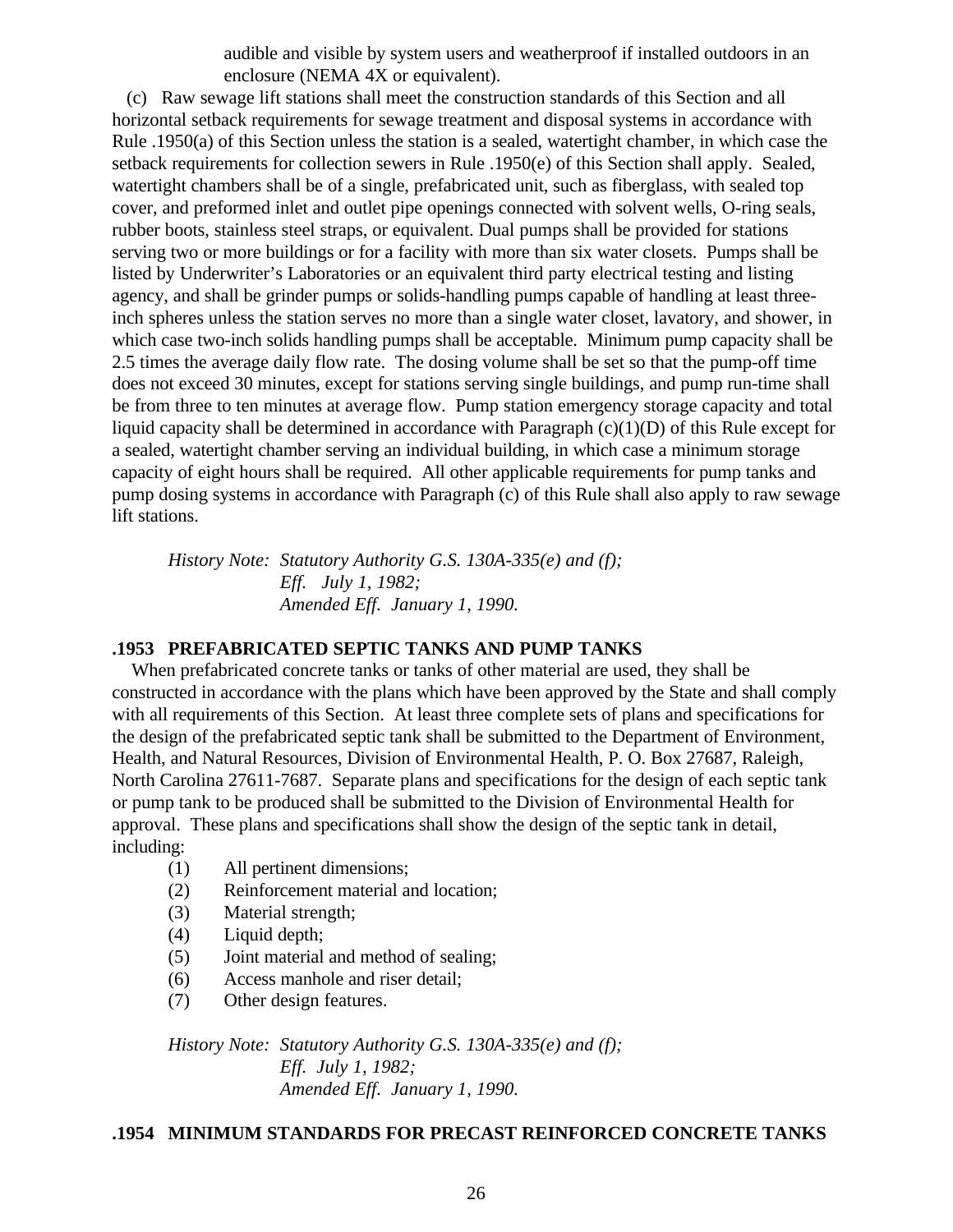(a)The following are minimum standards of design and construction of precast reinforced concrete septic tanks:

- (1) The minimum requirement for the liquid depth is 36 inches.
- (2) A minimum of nine inches freeboard is required, the freeboard being the air space between the top of the liquid and the bottom side of the lid or cap of the tank.
- (3) The length of the septic tank shall be at least twice as long as the width.
- (4) There shall be three inlet openings in the tank, one on the tank end and one on each sidewall of the inlet end of the tank. The blockouts for these openings shall leave a concrete thickness of not less than one inch in the tank wall. The blockouts shall be made for a minimum of four-inch pipe or a maximum of six-inch pipe. No blockouts or openings shall be permitted below the tank liquid level.
- (5) The inlet in the tank shall be a straight pipe.
- (6) The outlet shall be a cast-in-place concrete sanitary tee, a polyvinyl chloride (PVC) sanitary tee, or a polyethylene (PE) sanitary tee, made of not less than class 160 pipe or equivalent fittings and pipe. Class 160 pipe shall have a wall thickness of not less than 0.183 inches. The cast-in-place concrete sanitary tee shall have a minimum thickness of not less than two inches. The tee shall extend down onefourth of the liquid depth. The invert of the outlet shall be at least two inches lower in elevation than the invert of the inlet.
- (7) All tanks shall be manufactured with a cast-in-place partition so that the tank contains two compartments. The partition shall be located at a point not less than two-thirds nor more than three-fourths the length of the tank from the inlet end. The top of the partition shall terminate two inches below the bottom side of the tank top in order to leave space for air or gas passage between compartments. The top and bottom halves of the partition shall be cast in such manner as to leave a water passage slot four inches high for the full width of the tank. The partition (both halves) shall be reinforced by the placing of six-inch by six-inch No. 10 gage welded reinforcing wire. The reinforcing wire shall be bent to form an angle of 90 degrees on the ends in order to form a leg not less than four inches long. When the wire is placed in the mold the four-inch legs shall lay parallel with the sidewall wire and adjacent to it. It is recognized that there are other methods of constructing a partition or two-compartment tank. Any method other than the one described will be considered on an individual basis for approval by the Division of Health Services. However, the tank wall thickness must remain not less than two and one-half inches thick throughout the tank except for blockouts.
- (8) Adequate access openings must be provided in the tank top. Access shall be provided for cleaning or rodding out of the inlet pipe, for cleaning or clearing the air or gas passage space above the partition, an entrance for inserting the suction hose for tank pumping, and for entrance of a person if internal repairs are needed after pumping. This shall be accomplished by properly locating two manholes with each having a minimum opening of 18 inches by 18 inches as the opening cuts the plane of the bottom side of the top of the tank. The manhole covers shall be beveled on all sides in such manner as to accommodate a uniform load of 150 pounds per square foot without damage to the cover or the top of the tank. If the top of the tank is to be multislab construction, the slabs over the inlet of the tank, partition, and outlet of the tank must not weigh in excess of 150 pounds each. Multislab construction allows for the elimination of the manholes. Manhole covers, opening covers, or slabs shall have a handle of steel or other rot-resistant material equivalent in strength to a No. 3 reinforcing rod (rebar).
- (9) The tank shall be reinforced by using a minimum reinforcing of six-inch by six-inch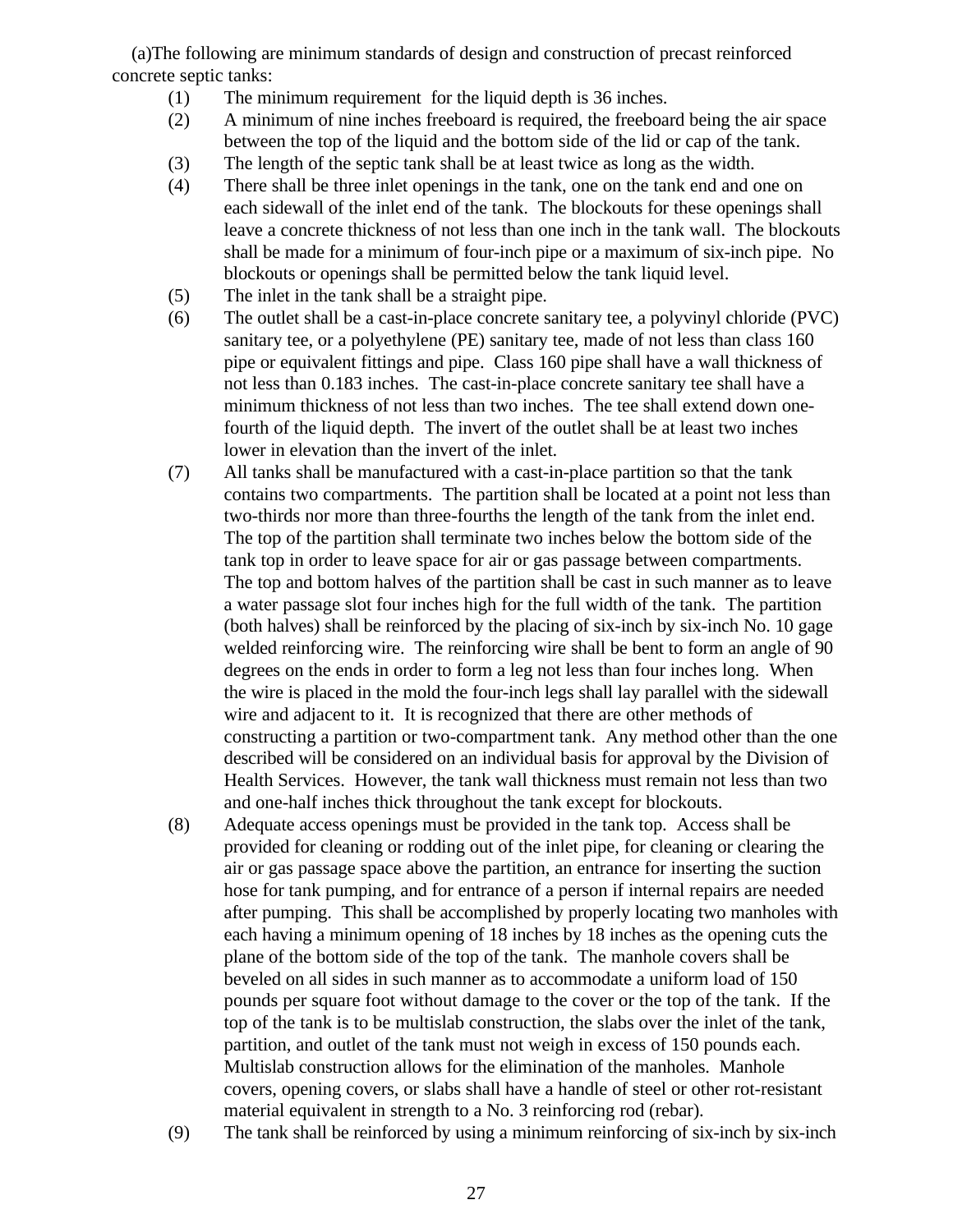No. 10 gage welded steel reinforcing wire in the top, bottom ends, and sides of the tank. The reinforcing wire shall be lapped at least six inches. Concrete cover shall be required for all reinforcement. Reinforcement shall be placed to maximum the structural integrity of the tank. The tank shall be able to withstand a uniform loading of 150 pounds per square foot in addition to all loads to which an underground tank is normally subjected, such as the dead weight of the concrete and soil cover, active soil pressure on tank walls, and the uplifting force of the ground water.

- (10) The top, bottom, ends, and sides of the tank must have a minimum thickness of two and one-half inches.
- (11) A minimum 28-day concrete compressive strength of 3,000 pounds per square inch shall be used in the construction of the septic tank. The concrete shall achieve a minimum compressive strength of 3,000 pounds per square inch prior to removal of the tank from the place of manufacture. It shall be the responsibility of the manufacturer to certify that this condition has been met prior to shipment. A septic tank shall be subject to testing to ascertain the strength of the concrete prior to its being approved for installation. Recognized devices for testing the strength of concrete include a properly calibrated Schmidt Rebound Hammer or Windsor Probe Test. Accelerated curing in the mold by use of propane gas or other fuels is prohibited, except in accordance with accepted methods and upon prior approval of the State.
- (12) After curing, tanks manufactured in two sections shall be joined and sealed at the joint by using a mastic, butyl rubber, or other pliable sealant that is waterproof, corrosion-resistant, and approved for use in septic tanks. The sealant shall have a minimum size of one inch nominal diameter or equivalent. Before sealing, the joint shall be smooth, intact, and free of all deleterious substances. Tank halves shall be properly aligned to ensure a tight seal. The sealant shall be provided by the manufacturer.
- (13) All tanks produced shall bear an imprint identifying the manufacturer, the serial number assigned to the manufacturer's plans and specifications approved by the State, and the liquid or working capacity of the tanks. This imprint shall be located to the right of the blockout made for the outlet pipe on the outlet end of the tank. All tanks shall also be permanently marked with the date of manufacturer adjacent to the tank imprint or on the top of the tank directly above the imprint.

 (b) Pump tanks shall meet the construction requirements of Paragraph (a) of this Rule with the following modifications:

- (1) Tanks shall be cast with a single compartment, or, if a partition is provided, the partition shall be cast to contain a minimum of two four-inch diameter circular openings, or equivalent, located no more than 12 inches above the tank bottom.
- (2) There shall be no requirement as to tank length, width, or shape, provided the tank satisfies all other requirements of this Section.
- (3) The invert of the inlet openings shall be located within 12 inches of the tank top. No freeboard shall be required in the pump tank.
- (4) After joining, tanks manufactured in two sections shall be plastered along the joint with hydraulic cement, cement mortar, or other waterproofing sealant. Other methods of waterproofing tanks may be used as specifically approved in the plans and specifications for the tank. Prior to backfilling, the local health department shall make a finding that a two section tank is watertight if a soil wetness condition is present within five feet of the elevation of the top of the tank.
- (5) Tanks shall be vented and accessible for routine maintenance. A watertight access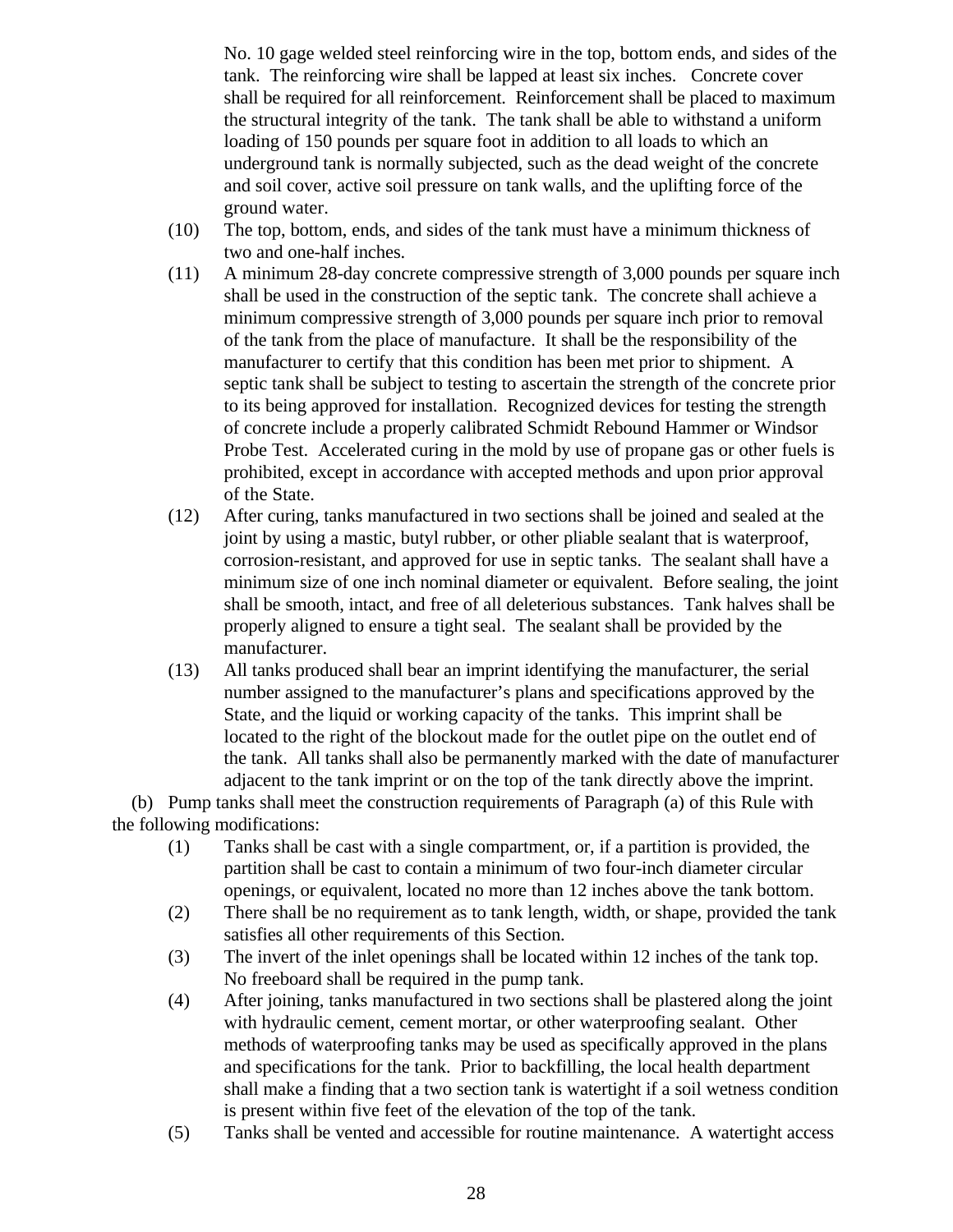manhole with removable lid shall be provided over the pump with a minimum diameter of 24 inches. The access manhole shall extend at least to six inches above finished grade and be designed and maintained to prevent surface water inflow. Larger or multiple manholes shall be provided when two or more pumps are required. Pumps shall be removable without requiring entrance into the tank. Manhole lids and electrical controls shall be secured against unauthorized access. Manhole risers shall be joined to the tank top and sealed in accordance with Paragraphs (a)(12) and (b)(4) of this Rule.

(6) All pump tanks shall bear an imprint identifying the manufacturer, pump tank serial number assigned by the Division of Environmental Health, and the liquid or working capacity of the tank. The imprint shall be located to the left of the outlet blockout. All tanks shall also be permanently marked with the date of manufacturer adjacent to the tank imprint or on the top of the tank directly above the imprint.

 (c) Plans for prefabricated tanks, other than those for precast reinforced concrete tanks, shall be approved on an individual basis as determined by the information furnished by the designer which indicates the tank will provide equivalent effectiveness as those designed in accordance with the provisions of Paragraphs (a) and (b) of this Rule.

 (d) Tanks other than approved prefabricated tanks shall be constructed consistent with the provisions of this Rule except as follows:

- (1) Cast-in-place concrete septic and pump tanks shall have a minimum wall thickness of six inches.
- (2) Concrete block or brick masonry tanks shall have a minimum wall thickness of at least six inches when the design volume is less than 1,000 gallons and a minimum wall thickness of at least eight inches when the design volume is 1,000 gallons or more. All joints between masonry units shall be mortared using masonry cement mortar or equivalent. The joints shall have a nominal thickness of three-eighths inch. All concrete block masonry tanks shall have a minimum wall reinforcement of number three reinforcing bars on 20-inch centers, or equivalent. The maximum allowable reinforcement spacing in either direction shall be four feet. All block wall cores shall be filled with concrete with a minimum compressive strength of 3,000 pounds per square inch. All tanks constructed of block or brick shall be plastered on the inside with a 1:3 mix (one part cement, three parts sand) of Portland cement at least three-eighths inch thick or the equivalent using other approved water-proofing material.
- (3) The bottom of the built-in-place tank shall be poured concrete with a minimum thickness of four inches. All built-in-place tanks shall be reinforced to satisfy the structural strength requirements of Paragraph (a)(9) of this Rule. Reinforcement shall be placed in both directions throughout the entire tank, including top, bottom, walls, and ends.

*History Note: Statutory Authority G.S. 130A-335(e) and (f); Eff. July 1, 1982; Amended Eff. January 1, 1990.*

## **.1955 DESIGN CRITERIA FOR CONVENTIONAL SEWAGE SYSTEMS**

 (a) Conventional septic tank systems shall utilize a septic tank of approved construction and design volume which provides primary treatment of the sewage in accordance with the provisions of these rules. The effluent from the septic tank shall be conveyed to an approved nitrification line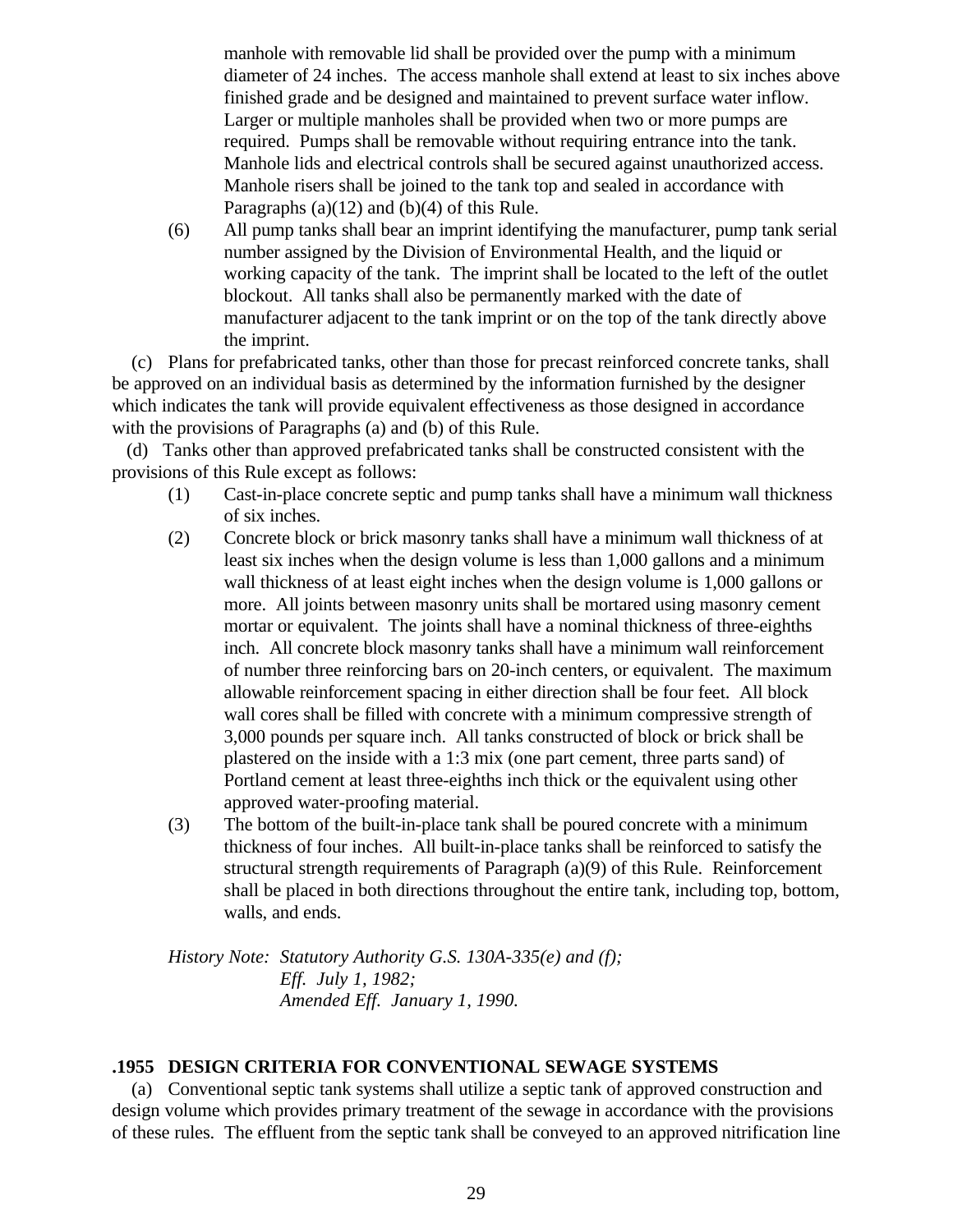where the soil provides the final treatment and disposal of the sewage.

 (b) Table II shall be used in determining the maximum long-term acceptance rate for septic tank systems of conventional trench design. The long-term acceptance rate shall be based on the most hydraulically limiting naturally occurring soil horizon within three feet of the ground surface or to the depth of one foot below trench bottom, whichever is deeper.

### Table II

| <b>SOIL GROUP</b> | SOIL TEXTURE CLASSES<br><u>(USDA CLASSIFICATION</u> |                                | ONG-TERM                      |  |
|-------------------|-----------------------------------------------------|--------------------------------|-------------------------------|--|
|                   |                                                     |                                | PT <u>ANCE RATE</u>           |  |
|                   |                                                     |                                | $\frac{g \frac{pd}{ft^2}}{h}$ |  |
| I                 | Sands                                               | Sand                           | $1.2 - 0.8$                   |  |
|                   | (With S or PS<br>structure and<br>clay mineralogy)  | Loamy Sand                     |                               |  |
| $\mathbf{I}$      | Coarse Loams                                        | Sandy Loam                     | $0.8 - 0.6$                   |  |
|                   | (With S or PS<br>structure and<br>clay mineralogy)  | Loam                           |                               |  |
| III               | Fine Loams                                          | Sandy Clay Loam                | $0.6 - 0.3$                   |  |
|                   | (With S or PS                                       | Silt Loam                      |                               |  |
|                   | structure and                                       | Clay Loam                      |                               |  |
|                   | clay mineralogy)                                    | <b>Silty Clay Loam</b><br>Silt |                               |  |
| IV                | Clays                                               | Sandy Clay                     | $0.4 - 0.1$                   |  |
|                   | (With S or PS                                       | <b>Silty Clay</b>              |                               |  |
|                   | structure and<br>clay mineralogy)                   | Clay                           |                               |  |

The long-term acceptance rate shall not exceed the mean rate for the applicable soil group for food services facilities, meat markets, and other places of business where accumulation of grease can cause premature failure of a soil absorption system. Long-term acceptance rates up to the maximum for the applicable soil group may be permitted for facilities where data from comparable facilities indicates that the grease and oil content of the effluent will be less than 30 mg/l and the chemical oxygen demand (COD) will be less than 500 mg/l.

 (c) The design daily sewage flow shall be divided by the long-term acceptance rate to determine the minimum area of nitrification trench bottom. The total length of the nitrification line shall be determined by dividing the required area of nitrification trench bottom by the trench width, not to exceed 36 inches. Trenches shall be located not less than three times the trench width on centers with a minimum spacing of five feet on centers.

 (d) The local health department may permit the use of a bed system on sites where the soil texture can be classified into either Soil Groups I, II, or III, meeting the other requirements of this Section, and only on lots which are limited by topography, space, or other site-planning considerations. In such cases, the number of square feet of bottom area needed shall be increased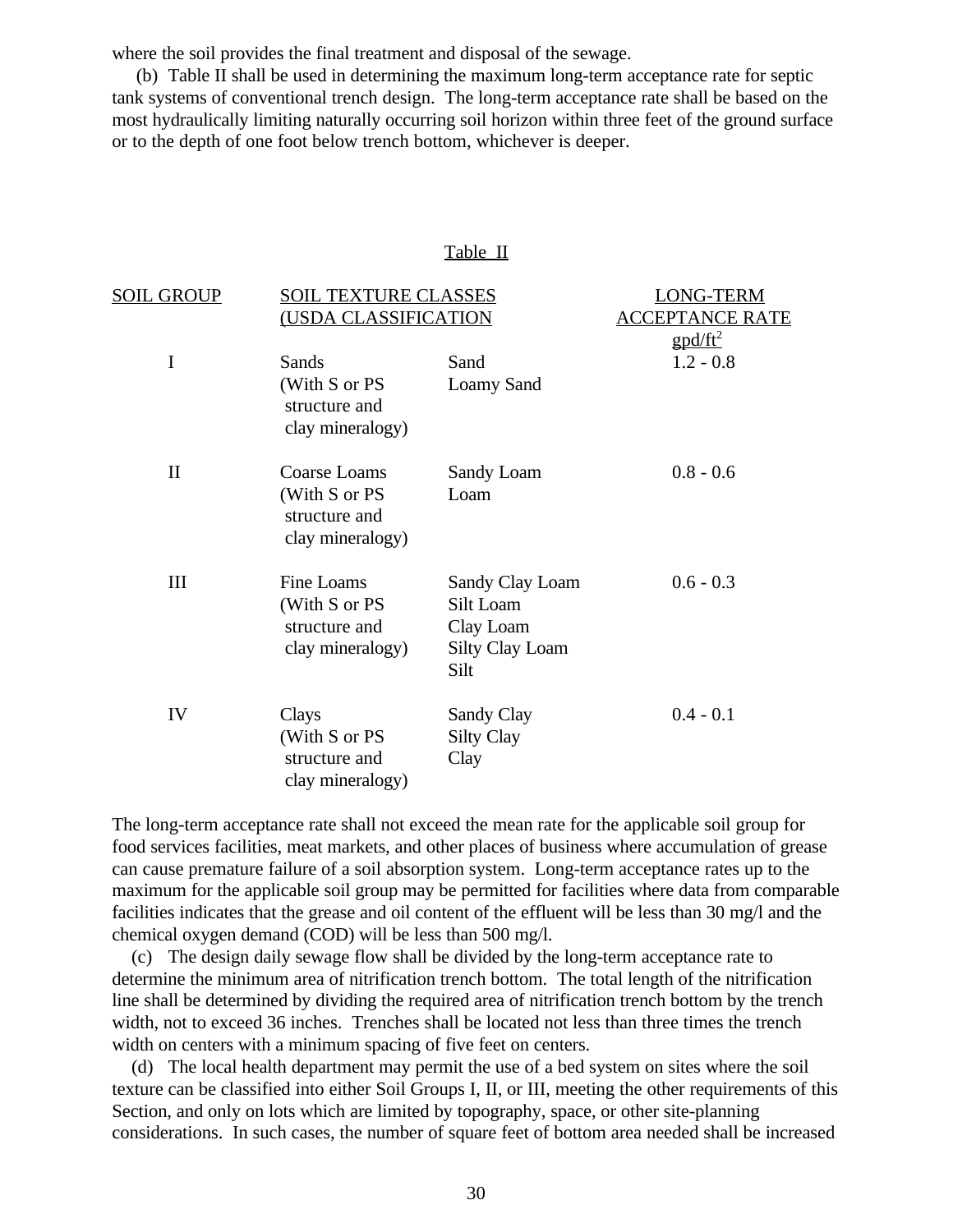by 50 percent over what would be required for a trench system. Nitrification lines shall be at least 18 inches from the side of the bed and shall have lines on three-foot centers. When the design daily flow exceeds 600 gallons per day, bed systems shall not be used.

 (e) The pipe or tubing used between the septic tank and the nitrification line shall be a minimum of four-inch nominal size Schedule 40 polyvinyl chloride (PVC), polyethylene (PE), or acrylonitrile-butadiene-styrene (ABS) or equivalent with a minimum fall of one-eighth inch per foot. Where an effluent distribution device is used between the septic tank and nitrification line, the pipe or tubing shall be a minimum of three-inch nominal size Schedule 40 polyvinyl chloride (PVC), polyethylene (PE), or acrylonitrile-butadiene-styrene (ABS) or equivalent. However, three-inch or greater non-perforated polyethylene (PE) corrugated tubing may be substituted for Schedule 40 pipe between the distribution device and the nitrification line if the following conditions are met:

- (1) the trench has a minimum bottom width of one foot;
- (2) the trench bed is compacted, smooth, and at a uniform grade;
- (3) the pipe is placed in the middle of the trench with a minimum of three inches of clearance between the pipe and the trench walls;
- (4) washed stone or washed gravel envelope is placed in the trench on both sides of the pipe and up to a point at least two inches above the top of the pipe;
- (5) a minimum of six inches of soil cover is placed and compacted over the stone or gravel envelope; and
- (6) earthen dams consisting of two feet of undisturbed or compacted soil are placed at both ends of the trench separating the trench from the distribution device and the nitrification line.

All joints from the septic tank to the nitrification line shall be watertight.

 (f) When four or six-inch diameter corrugated plastic tubing is used for nitrification lines, it shall be certified as complying with ASTM F 405, Standard Specification for Corrugated Polyethylene (PE) Tubing and Fittings, which is hereby adopted by reference in accordance with G.S. 150B-14(c). The corrugated tubing shall have three rows of holes, each hole between onehalf inch and three-fourths inch in diameter, and spaced longitudinally approximately four inches on centers. The rows of holes may be equally spaced 120 degrees on centers around the periphery, or three rows may be located in the lower portion of the tubing, the outside rows being approximately on 120-degree centers. The holes may be located in the same corrugation or staggered in adjacent corrugations. Other types of pipe may be used for nitrification lines provided the pipe satisfies the requirements of this Section for hole size and spacing and the pipe has a stiffness equivalent to corrugated polyethylene tubing (ASTM F-405) or stronger. The nitrification line shall be located in the center of the nitrification trench.

 (g) Nitrification trenches shall be constructed as level as possible but in no case shall the fall in a single trench bottom exceed one-fourth inch in 10 feet as determined by an engineer's level or equivalent. When surface slopes are greater than two percent, the bottom of the nitrification trenches shall follow the contour of the ground. An engineer's level or equivalent shall be used for installation and inspection. The nitrification trench shall not exceed a width of three feet and a depth of three feet, except as approved by the local health department.

 (h) Rock used in soil absorption systems shall be clean, washed gravel or crushed stone and graded or sized in accordance with size numbers 3, 4, 5, 57 or 6 of ASTM D-448 (standard sizes of coarse aggregate) which is hereby adopted by reference in accordance with G.S. 150B-14(c). Copies may be inspected in, and copies obtained from the Division of Environmental Health, P.O. Box 27687, Raleigh, North Carolina 27611-7687. The rock shall be placed a minimum of one foot deep with at least six inches below the pipe and two inches over the pipe and distributed uniformly across the trench bottom and over the pipe.

(i) The soil cover over the nitrification field shall be to a depth of at least six inches. The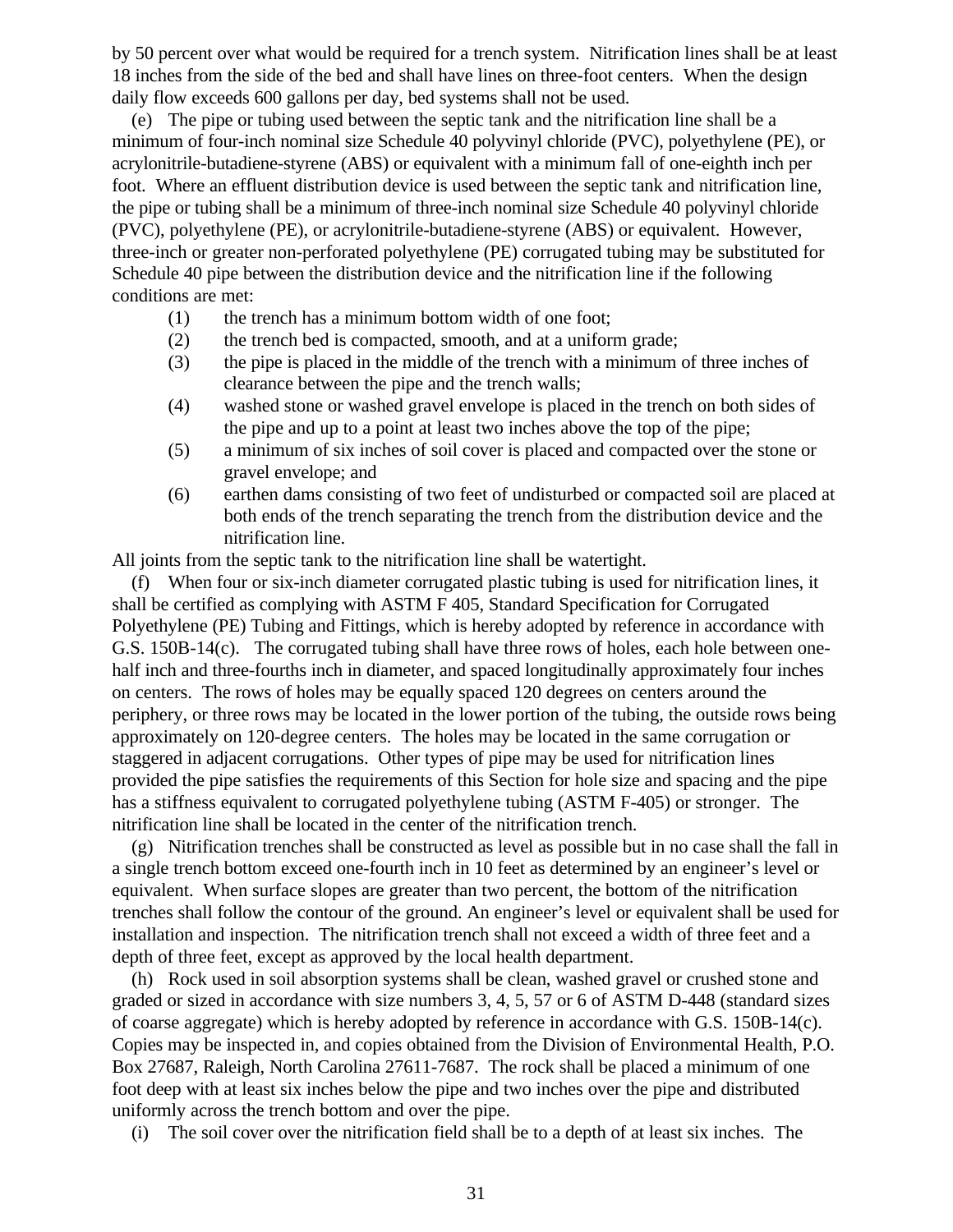finished grade over the nitrification field shall be landscaped to prevent the ponding of surface water and runoff of surface water shall be diverted away from the nitrification field. Soil cover above the original grade shall be placed at a uniform depth over the entire nitrification field, except as required to prevent the ponding of surface water, and shall extend laterally five feet beyond the nitrification trench. The soil cover shall be placed over a nitrification field only after proper preparation of the original ground surface. The type of soil cover and placement shall be approved by the local health department.

 (j) Effluent distribution devices, including distribution boxes, flow dividers, and flow diversion devices, shall be of sound construction, watertight, not subject to excessive corrosion, and of adequate design as approved by the local health department. Effluent distribution devices shall be separated from the septic tank and nitrification lines by a minimum of two feet of undisturbed or compacted soil and shall be placed level on a solid foundation of soil or concrete to prevent differential settlement of the device. The installer shall demonstrate that the distribution devices perform as designed.

 (k) Grease traps or grease interceptors shall be required at food service facilities, meat markets, and other places of business, where the accumulation of grease can cause premature failure of a soil absorption system. The following design criteria shall be met:

- (1) The grease trap shall be plumbed to receive all wastes associated with food handling and no toilet wastes;
- (2) The grease trap liquid capacity shall be sufficient to provide for at least five gallons of storage per meal served per day, or at least two-thirds of the required septic tank liquid capacity, or a capacity as determined in accordance with the following:

 $LC = D x GL x ST x HR/2 x LF$ 

| Where | $LC =$ grease trip liquid capacity (gallons)                                                   |                                               |  |  |
|-------|------------------------------------------------------------------------------------------------|-----------------------------------------------|--|--|
|       | $D =$ number of seats in dining area                                                           |                                               |  |  |
|       | $GL =$ gallons of wastewater per meal $(1.5 \text{ single-service}; 2.5 \text{ full service})$ |                                               |  |  |
|       | $ST =$ storage capacity factor = 2.5                                                           |                                               |  |  |
|       | $HR =$ number of hours open                                                                    |                                               |  |  |
|       | $LF =$ loading factor                                                                          | $=$ (1.25 interstate highway                  |  |  |
|       |                                                                                                | $= 1.0$ other highways and recreational areas |  |  |
|       |                                                                                                | $= 0.8$ secondary roads)                      |  |  |

- (3) Two or more chambers must be provided with total length-to-width ratio at least 2:1. Chamber opening and outlet sanitary tee must extend down at least 50 percent of the liquid depth.
- (4) Access manholes, with a minimum diameter of 24 inches, shall be provided over each chamber and sanitary tee. The access manholes shall extend at least to finished grade and be designed and maintained to prevent surface water infiltration. The manholes shall also have readily removable covers to facilitate inspection and grease removal.
- (5) One tank or multiple tanks, in series, shall be constructed in accordance with Rules .1952, .1953, and .1954 of this Section, and the provisions of Paragraphs (k)(3) and  $(k)(4)$  of this Rule.
- (6) Where it has been demonstrated that specially designed grease interceptors will provide improved performance, the grease trap liquid capacity may be reduced by up to 50 percent.

 (l) Stepdowns or drop boxes may be used where it is determined by the local health department that topography prohibits the placement of nitrification trenches on level grade.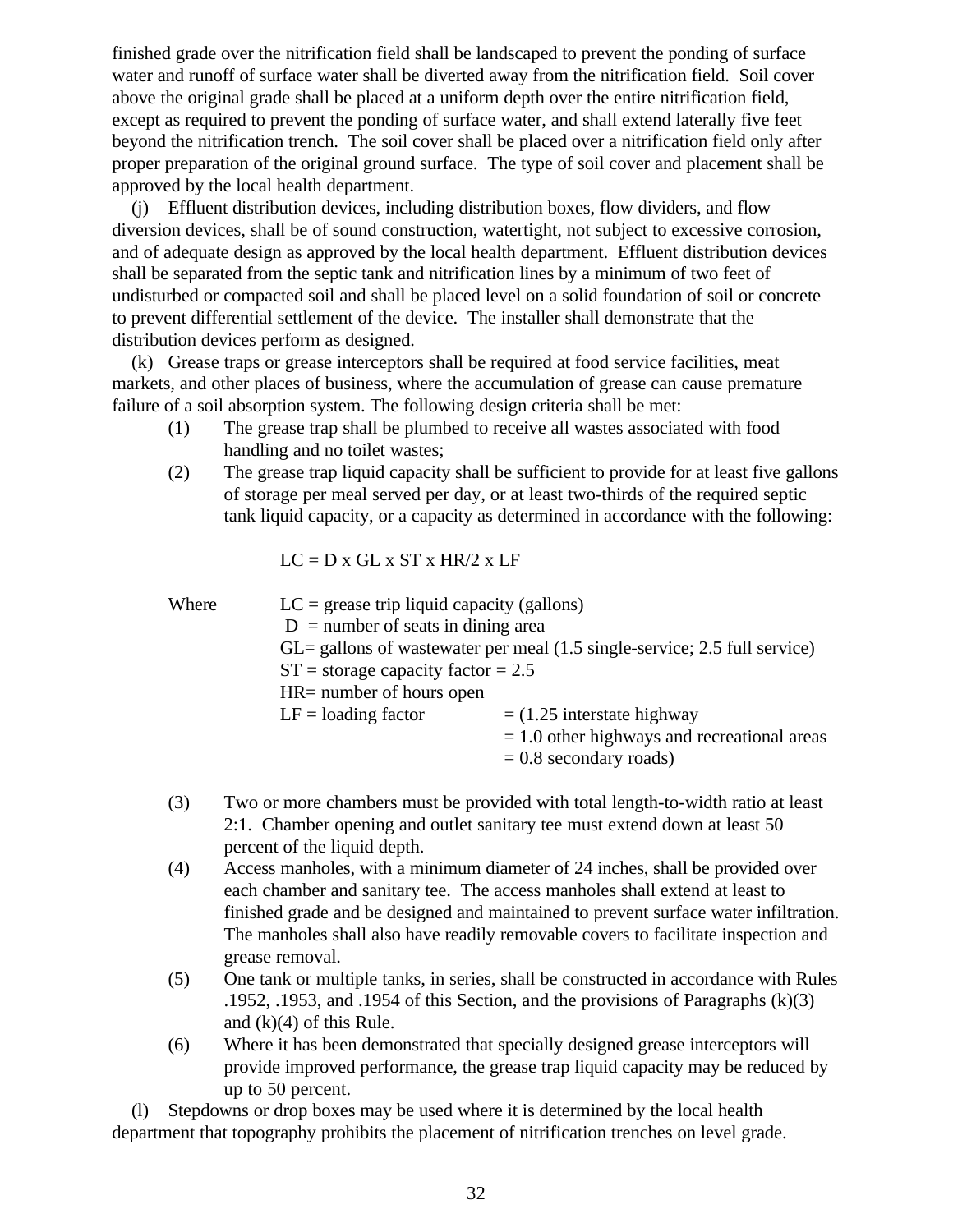Stepdowns shall be constructed of two linear feet of undisturbed soil and constructed to a height which fully utilizes the upstream nitrification trench. Effluent shall be conveyed over the stepdown through nonperforated pipe or tubing and backfilled with compacted soil. Drop boxes shall be constructed so that the inlet supply pipe is one inch above the invert of the outlet supply pipe which is connected to the next lower drop box. The top of the trench outlet laterals, which allow effluent to move to the nitrification lines, shall be two inches below the invert of the outlet supply line. Area taken up by the stepdowns and drop boxes shall not be included as part of the minimum area required for nitrification trench bottoms.

 (m) Nitrification trenches shall be installed with at least one foot of naturally occurring soil between the trench bottom and saprolite, rock, or any soil horizon unsuitable as to structure, clay mineralogy or wetness. If the separation between the bottom of the nitrification trench and any soil wetness condition is less than 18 inches, and if more than six inches of this separation consists of Group I soils, a low pressure pipe system shall be required.

 (n) If sewage effluent pumps are used, the applicable requirements of Rule .1952 of this Section shall apply.

 (o) Collection sewers shall be designed and constructed in accordance with the following minimum criteria:

- (1) Building drains and building sewers shall be in accordance with the state plumbing code and approved by the local building inspector.
- (2) Pipe material shall be specified to comply with the applicable ASTM standards, with methods of joining and other special installation procedure specified which are appropriate for the pipe to be used.
- (3) Gravity sewers shall be designed to maintain scour velocities of at least two feet per second with the pipe half full and a minimum of one foot per second at the peak projected instantaneous flow rate. Force mains shall be sized to obtain at least a two-foot per second scour velocity at the projected pump operating flow rate.
- (4) Infiltration and exfiltration shall not exceed 100 gallons per day per inch diameter per mile of gravity sewer pipe or 20 gallons per day per inch diameter per mile of pressure pipe in force mains and supply lines.
- (5) Three-foot minimum cover shall be provided for all sewers unless ferrous material pipe is specified. Ferrous material pipe or other pipe with proper bedding to develop design-supporting strength shall be provided where sewers are subject to traffic-bearing loads.
- (6) Manholes shall be used for sewers at any bends, junctions, and at least every 425 feet along the sewer lines. Drop manholes are required where the inlet to outlet elevation difference exceeds 2.5 feet. Manhole lids shall be watertight if located below the 100-year flood elevation, within 100 feet of any public water supply source, or within 50 feet of any private water supply source or any surface waters classified WS-I, WS-II, WS-III, SA, SB, or B.
- (7) Cleanouts may be used instead of manholes for four-inch and six-inch sewers serving one or two buildings or as otherwise allowed by the North Carolina Plumbing Code. When used, cleanouts are required at least every 50 feet for fourinch sewers and every 100 feet for six-inch sewers and at all junctions and bends which exceed 45 degrees.
- (8) Additional ventilation provisions may be required for collection sewers. Air relief valves shall be provided as needed for force mains.

 (p) Alternating dual field nitrification systems may be utilized where soils are limited by high clogging potentials (Soil Groups III and IV) and where the potential for malfunction and need for immediate repair is required. Alternating dual nitrification fields shall be designed with two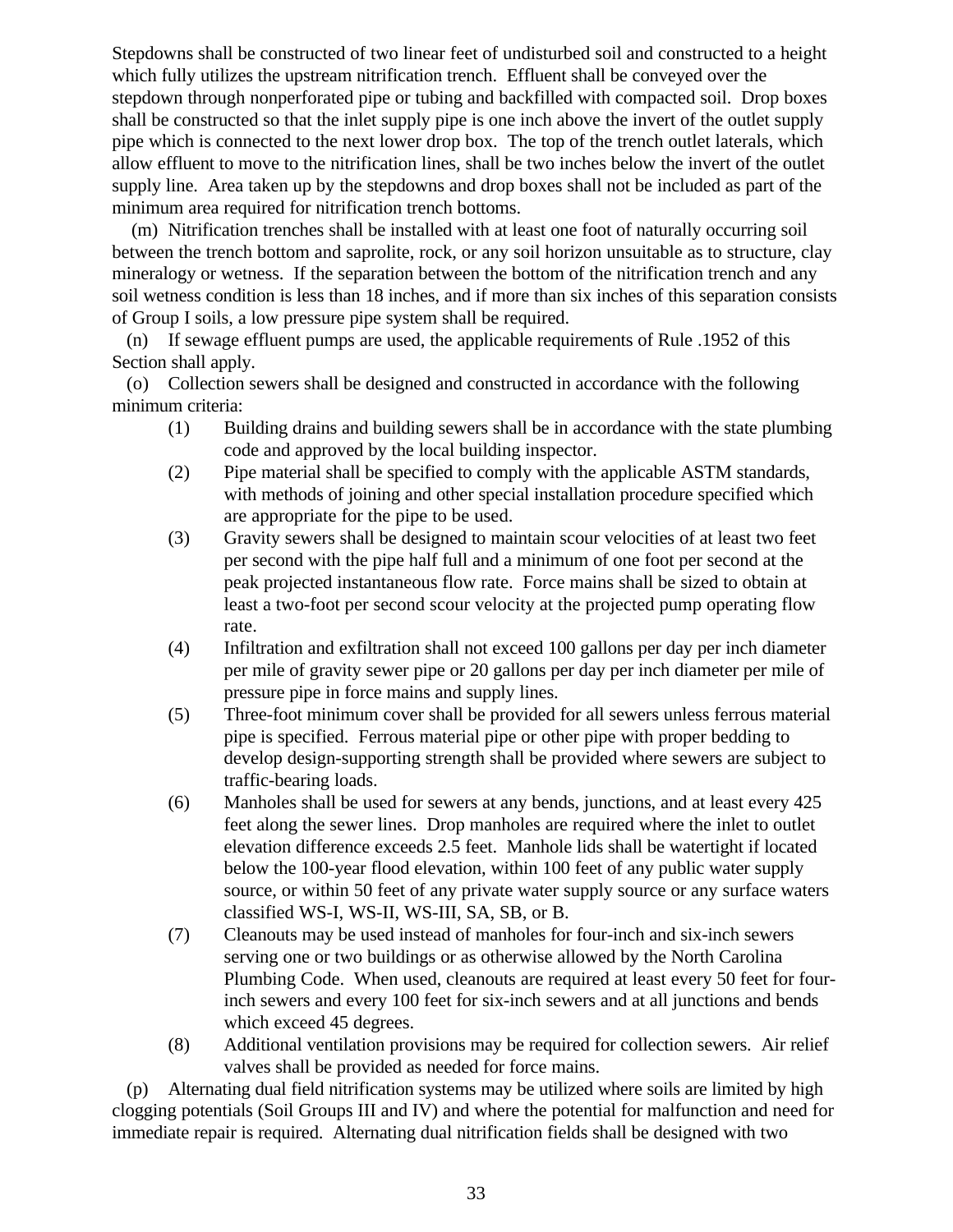complete nitrification fields, each sized a minimum of 75 percent of the total area required for a single field and separated by an effluent flow diversion valve. The diversion valve shall be constructed to resist 500 pounds crushing strength, structurally sound, and shall be resistant to corrosion. Valves placed below ground level shall be provided with a valve box and suitable valve stem so that they may be operated from the ground surface.

*History Note: Statutory Authority G.S. 130A-335(e) and (f); Eff. July 1, 1982; Amended Eff. January 1, 1990; August 1, 1988; February 1, 1987.*

# **.1956 MODIFICATIONS TO SEPTIC TANK SYSTEMS**

 The following are modifications to septic tank systems which may be utilized to overcome selected soil and site limitations. Except as required in this Rule, the provisions for design and installation of Rule .1955 of this Section shall apply:

- (1) Sites classified UNSUITABLE as to soil depth or soil wetness may be reclassified as PROVISIONALLY SUITABLE with respect to soil depth or soil wetness conditions by utilizing shallow placement of nitrification trenches in the naturally occurring soil. Shallow trenches may be used where at least 24 inches of naturally occurring soil are present above saprolite, rock, or soil wetness conditions and all other factors are PROVISIONALLY SUITABLE or SUITABLE. Shallow trenches shall be designed and constructed to meet the vertical separation requirements in Rule .1955(m). The long-term acceptance rate shall be based on the most hydraulically limiting naturally occurring soil horizon within 24 inches of the ground surface or to a depth of one foot below the trench bottom, whichever is deeper. Soil cover above the original grade shall be placed at a uniform depth over the entire nitrification field and shall extend laterally five feet beyond the nitrification trench. The soil cover shall be placed over a nitrification field only after proper preparation of the original ground surface. The type and placement of soil cover shall be approved by the local health department.
- (2) Sites classified UNSUITABLE as to soil wetness conditions or restrictive horizons may be reclassified PROVISIONALLY SUITABLE as to soil wetness conditions or restrictive horizons when:
	- (a) Soils are Soil Groups I or II with SUITABLE structure, and clay mineralogy;
	- (b) Restrictive horizons, if present, are less than three inches thick or less than 12 inches from the soil surface;
	- (c) Modifications can be made to meet the requirements in Rule .1955(m) of this Section for the separation between the water table and the bottom of the nitrification trench at all times and when provisions are made for maintenance of the drainage systems;
	- (d) Easements are recorded and have adequate width for egress and ingress for maintenance of drainage systems serving two or more lots;
	- (e) Maintenance of the drainage system is made a condition of any permit issued for the use or operation of a sanitary sewage system; and
	- (f) Drainage may be used in other types of soil when the requirements of Rule .1957(c) in this Section are met.
- (3) Modified nitrification trenches or lines, including large diameter pipe (greater than four inches I.D.), specially designed porous block systems may be permitted by the local health department.
	- (a) Gravelless nitrification trench systems may be substituted for conventional trench systems on any site found to be suitable or provisionally suitable in accordance with Rules .1940 to .1948 to eliminate the need for gravel, minimize site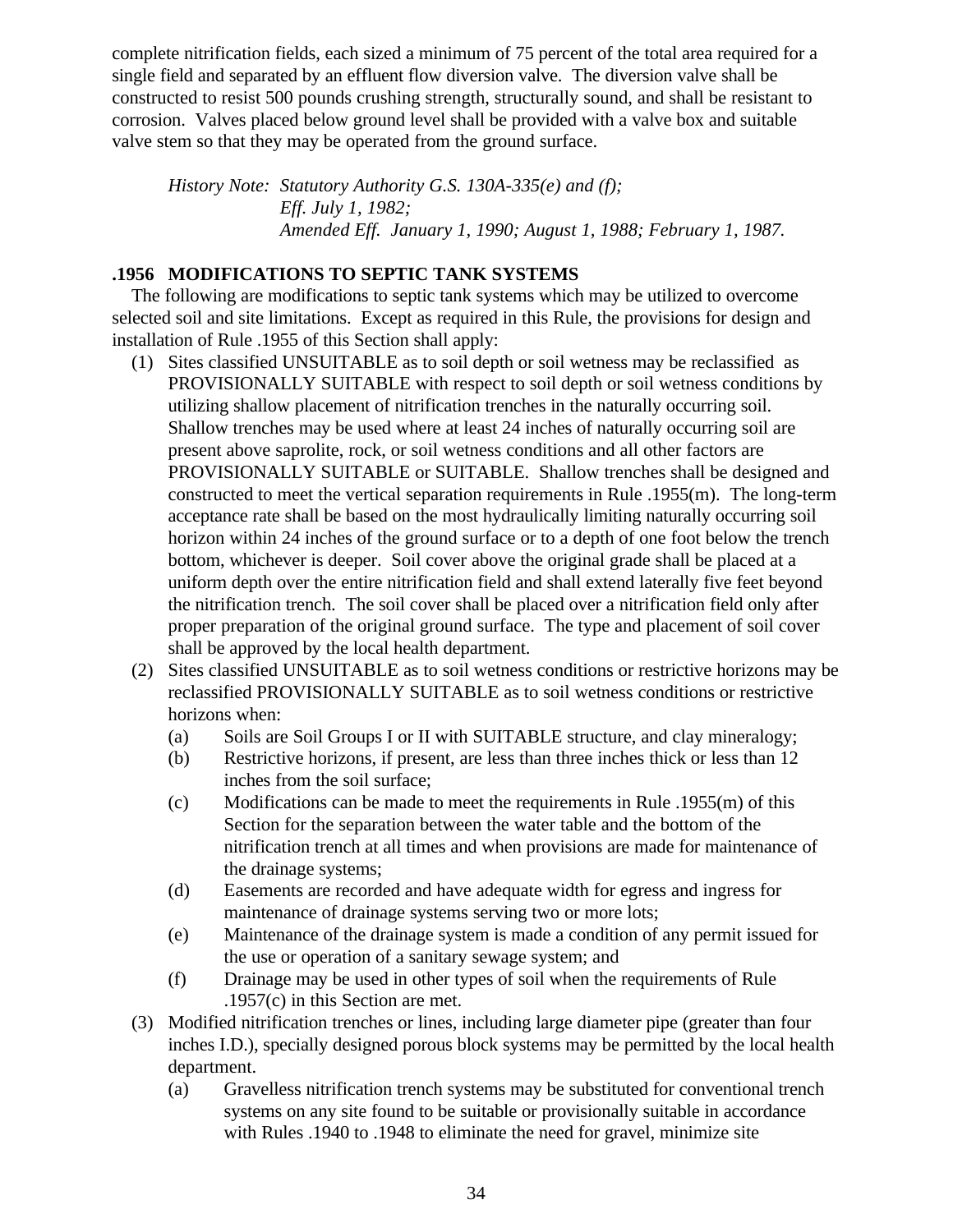disturbance, or for other site planning considerations. Gravelless nitrification trench systems shall not be used, however, where wastes contain high amounts of grease and oil, such as restaurants.

 (i) Large diameter pipe systems shall consist of eight-inch or ten-inch (inside diameter), corrugated, polyethylene tubing encased in a nylon, polyester, or nylon/polyester blend filter wrap installed in a nitrification trench, 12 or more inches wide and backfilled with soil classified as soil group I, II, or III. Nitrification area requirement shall be determined in accordance with Rules .1955(b) and .1955(c), or in Rule .1956 (4)(b), Table III of this Section, when applicable, with eight-inch tubing considered equivalent to a two-foot-wide conventional trench and ten-inch tubing considered equivalent to a two and onehalf-foot-wide conventional trench. The long-term acceptance rate shall not exceed 0.8 gallons per day per square foot. Tubing and fittings shall comply with the requirements of ASTM F-667, which has been adopted by reference in accordance with G.S.  $150B-14(c)$ . Copies of the standards may be inspected in and copies obtained from the Division of Environmental Health, P. O. Box 27687, Raleigh, NC 27611-7687. The corrugated tubing shall have two rows of holes, each hole between three-eighths and one-half-inch in diameter, located 120 degrees apart along the bottom half of the pipe (each 60 degrees from the bottom center line) and staggered so that one hole is present in the valley of each corrugation. The tubing shall be marked with a visible top location indicator, 120 degrees away from each row of holes. Filter wrap shall be spun, bonded, or spunlaced nylon, polyester, or nylon/polyester blend nylon filter wrap meeting the following minimum requirements:

| $Oz/yd^2 = 1.0$                                        |
|--------------------------------------------------------|
| $MD - 23$ lbs.                                         |
| $MC - 6.2$ lbs.                                        |
|                                                        |
| $PSI = 40$                                             |
|                                                        |
| Frazier Air Perm, CFM/ft @ 0.5 "H <sub>2</sub> O: 500" |
|                                                        |

Corrugated Tubing shall be covered with filter wrap at the factory and each joint shall be immediately encased in a black polyethylene sleeve which shall continue to encase the large diameter pipe and wrap until just prior to installation in the trench. Large diameter pipe systems shall be installed in accordance with this Rule and the manufacturer's guidelines. The trench bottom and pipe shall be level (with a maximum fall of one inch in 100 feet). Filter wrap encasing the tubing shall not be exposed to sunlight (ultraviolet radiation) for extended periods. Rocks and large soil clumps shall be removed from backfill material prior to being used. Clayey soils (soil group IV) shall not be used for backfill. The near end of the large diameter pipe shall have an eight-inch by four-inch offset adaptor (small end opening at top) suitable for receiving the pipe from the septic tank or distribution device and making a mechanical joint in the nitrification trench.

- (ii) A Prefabricated, Permeable Block Panel System (PPBPS), utilizing both horizontal and vertical air chambers and special construction to promote downline and horizontal distribution of effluent, may be used under the following conditions;
	- (A) the soil and site criteria of this Section shall be met;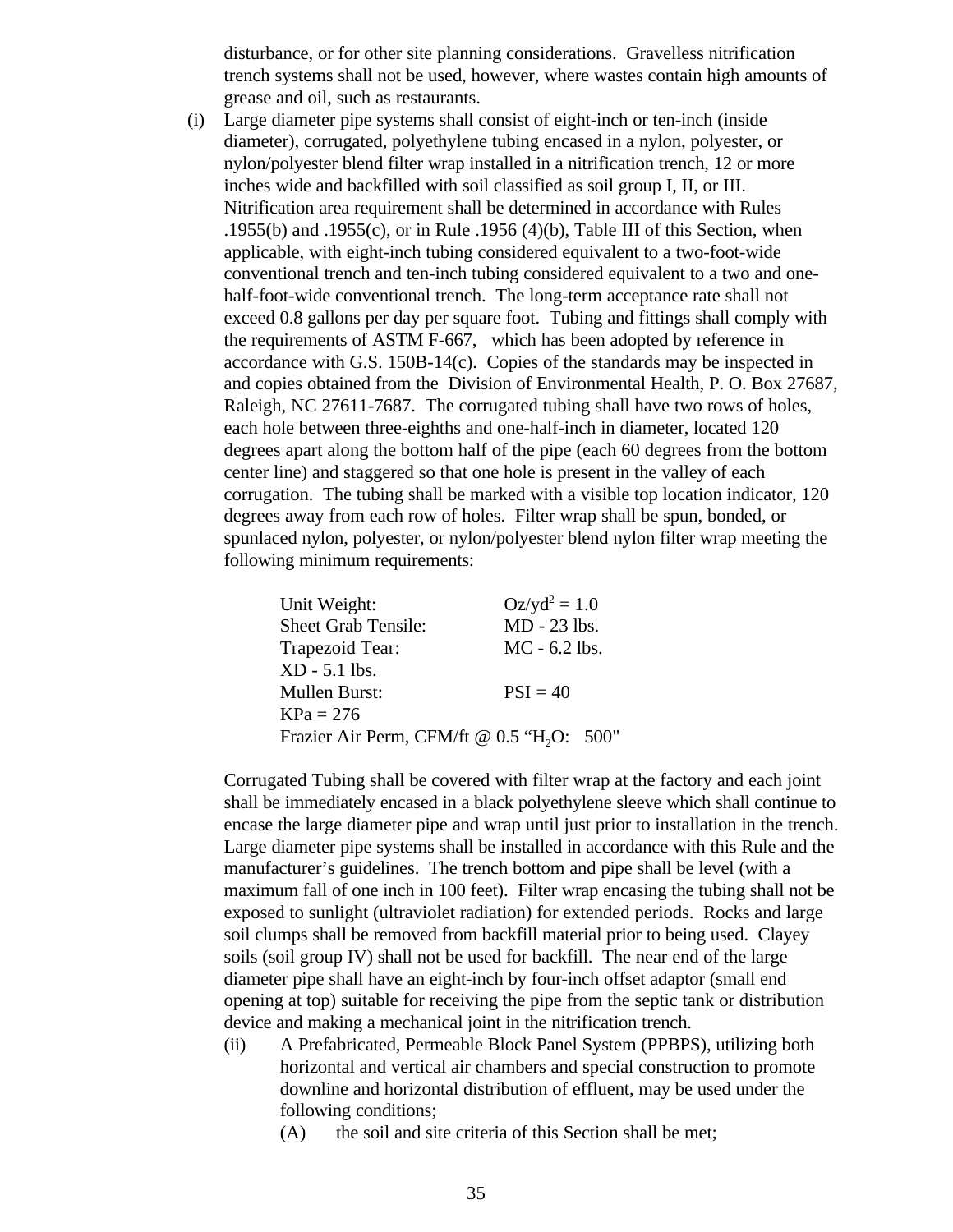- (B) in calculating the required linear footage for a PPBPS's nitrification field, the linear footage for the nitrification line as determined in Rule  $.1955(b)$  and (c), or in Rule  $.1956(4)(b)$ , Table III when applicable, shall be multiplied by 0.5 for a 16 inch PPBPS;
- (C) installation of the PPBPS shall be in accordance with these rules except:
	- (I) the PPBPS trench shall be located not less than eight feet on centers;
	- (II) the installation shall be in accordance with the manufacturers' specifications; and
	- (III) the sidewalls of nitrification trenches placed in Group IVa soils shall be raked to open pores which were damaged or sealed during excavation;
- (D) where design sewage flow is more than 480 gallons per day, the system shall be pressure-dosed; and
- (E) the long-term acceptance rate shall not exceed 0.8 gallons per day per square foot.
- (b) Other types of nitrification trenches or lines may be approved by the local health department on a site-specific basis provided substantiating data in accordance with Rule .1948(c) are submitted which indicate that the proposed nitrification trench or line will perform equal to or better than a conventional trench or line.
- (4) Sites classified as UNSUITABLE as to soil wetness conditions because of the presence of lateral water movement may be reclassified PROVISIONALLY SUITABLE as to soil wetness conditions which such water is intercepted and diverted to prevent saturation of the soil absorption system.
- (5) Stable slopes greater than 30 percent may be reclassified as PROVISIONALLY SUITABLE when:
	- (a) The soil characteristic can be classified as SUITABLE or PROVISIONALLY SUITABLE to a depth of at least one foot below the bottom of the nitrification trench at the upslope side of the trench;
	- (b) Surface water runoff is diverted around the nitrification field if necessary to prevent scouring or erosion of the soil over the field; and
	- (c) The finished grade over the nitrification site is returned to the original topography and adequately seeded, unless otherwise specified by the local health department.

 (6) Sites classified UNSUITABLE as to soil depth, with saprolite present, may be reclassified PROVISIONALLY SUITABLE as to soil depth when the provisions of this Paragraph are met.

- (a) An investigation of the site using pits or trenches at locations and to depths specified by the local health department shall be conducted. The following physical properties and characteristics must be present:
	- (i) the saprolite shall be weathered from acidic (granite, gneiss, or schist) parent rock types of metamorphic or igneous origin;
	- (ii) the saprolite texture shall be suitable and saprolite shall have less then 20 percent clay;
	- (iii) clay mineralogy shall be suitable;
	- (iv) the saprolite consistence shall be loose, friable to very friable when moist as determined in place and nonsticky or nonplastic when wet;
	- (v) the saprolite shall be overlain by at least one foot of SUITABLE or PROVISIONALLY SUITABLE naturally occurring soil; and
	- (vi) the saprolite shall have no continuous joints or fractures relic of parent rock to a depth of two feet below the proposed trench bottom.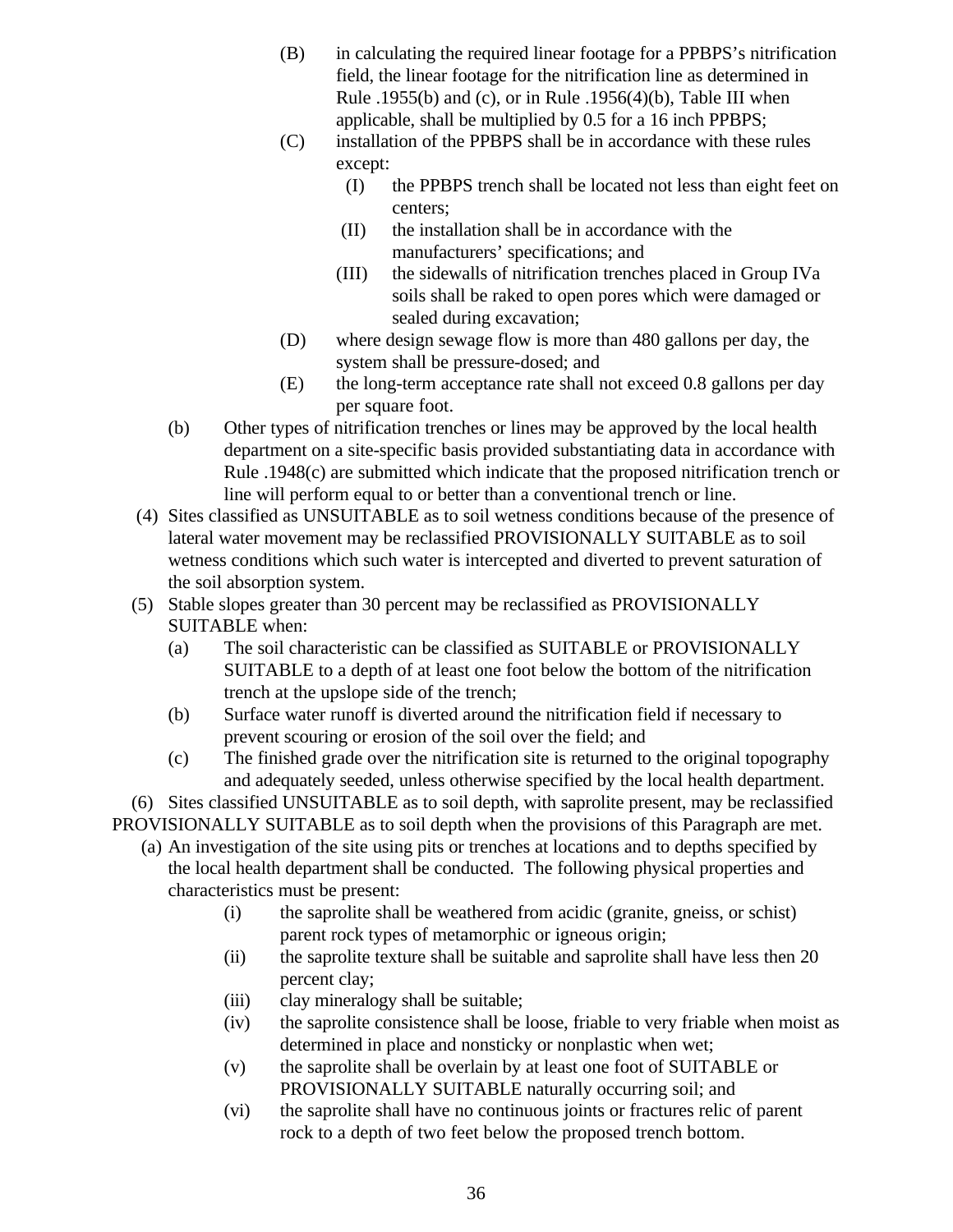(b) Table III shall be used in determining the long-term acceptance rate for septic tank systems installed pursuant to Paragraph (6) of this Rule. The long-term acceptance rate shall be based on the most hydraulically limiting, naturally occurring saprolite to a depth of two feet below trench bottom.

|                  |                         | <b>TABLE III</b> |                                                  |  |
|------------------|-------------------------|------------------|--------------------------------------------------|--|
| <b>SAPROLITE</b> | <b>SAPROLITE</b>        |                  | <b>LONG-TERM</b>                                 |  |
| <b>GROUP</b>     | <b>TEXTURAL CLASSES</b> |                  | <b>ACCEPTANCE RATE</b>                           |  |
|                  |                         |                  | $\text{g} \text{p} \text{d}/\text{f} \text{t}^2$ |  |
|                  | Sands                   | Sand             | $0.6 - 0.5$                                      |  |
|                  |                         | Loamy Sand       | $0.5 - 0.4$                                      |  |
| Н                | Coarse Loams            |                  | Sandy Loam<br>$0.4 - 0.3$                        |  |
|                  | (With less)             | Loam             | $0.3 - 0.1$                                      |  |
|                  | than $20\%$ clay)       |                  |                                                  |  |

If a low pressure pipe system is used, the long term acceptance rate in Table III shall be reduced by one-half and the system shall be designed in accordance with Rule .1957(a) of this Section, except that Rule. 1957 (a)(2)(B) and Rule .1957(a)(3) shall not apply. Saprolite textural classifications shall be determined from disturbed materials and determined by Rule .1941(a)(1). The local health department may require low-pressure distribution in conventional nitrification trenches, or other modifications available under this rule, to insure adequate effluent treatment and disposal.

- (c) Only ground absorption systems with a design daily flow of 480 gallons or less shall be installed on sites reclassified pursuant to this Paragraph [Rule .1956(4)].
- (d) The nitrification field shall be constructed using nitrification trenches with a maximum width of three feet and a maximum depth of two feet on the downslope side of the nitrification trench. The bottom of a nitrification trench shall be a minimum of two feet above rock or saprolite that does not meet the requirements of Subparagraph (6)(a) of this Rule. However, where SUITABLE or PROVISIONALLY SUITABLE soil underlies the trench bottom, this separation distance may be reduced by subtracting the actual soil depth beneath the trench bottom from 24 inches to establish the minimum separation distance from the trench bottom to rock.
- (e) The bottom of any nitrification trench shall be a minimum of two feet above any wetness condition.
- (f) Surface and subsurface interceptor drains may be required.
- (g) Exceptions to the provisions of Rule .1950(a) found in Rule .1950 and .1951 shall not apply to systems installed pursuant to this Paragraph [Rule .1956(4)].

*History Note: Statutory Authority G.S. 130A-335(e) and (f); Eff. July 1, 1982; Amended Eff. January 1, 1990; August 1, 1988; October 1, 1983*.

# **.1957 DESIGN CRITERIA FOR DESIGN OF ALTERNATIVE SEWAGE SYSTEMS**

 (a) LOW-PRESSURE PIPE SYSTEMS: Low-pressure (LLP) systems with two to five-foot pressure head may be utilized on sites which are SUITABLE or PROVISIONALLY SUITABLE for conventional or modified systems and on sites where soil and site conditions prohibit the installation of a conventional or modified septic tank system if the requirements of this Paragraph are met.

- (1) The LPP shall consist of the following basic components:
	- (A) a network of small-diameter (one inch to two inches) perforated PVC 160 psi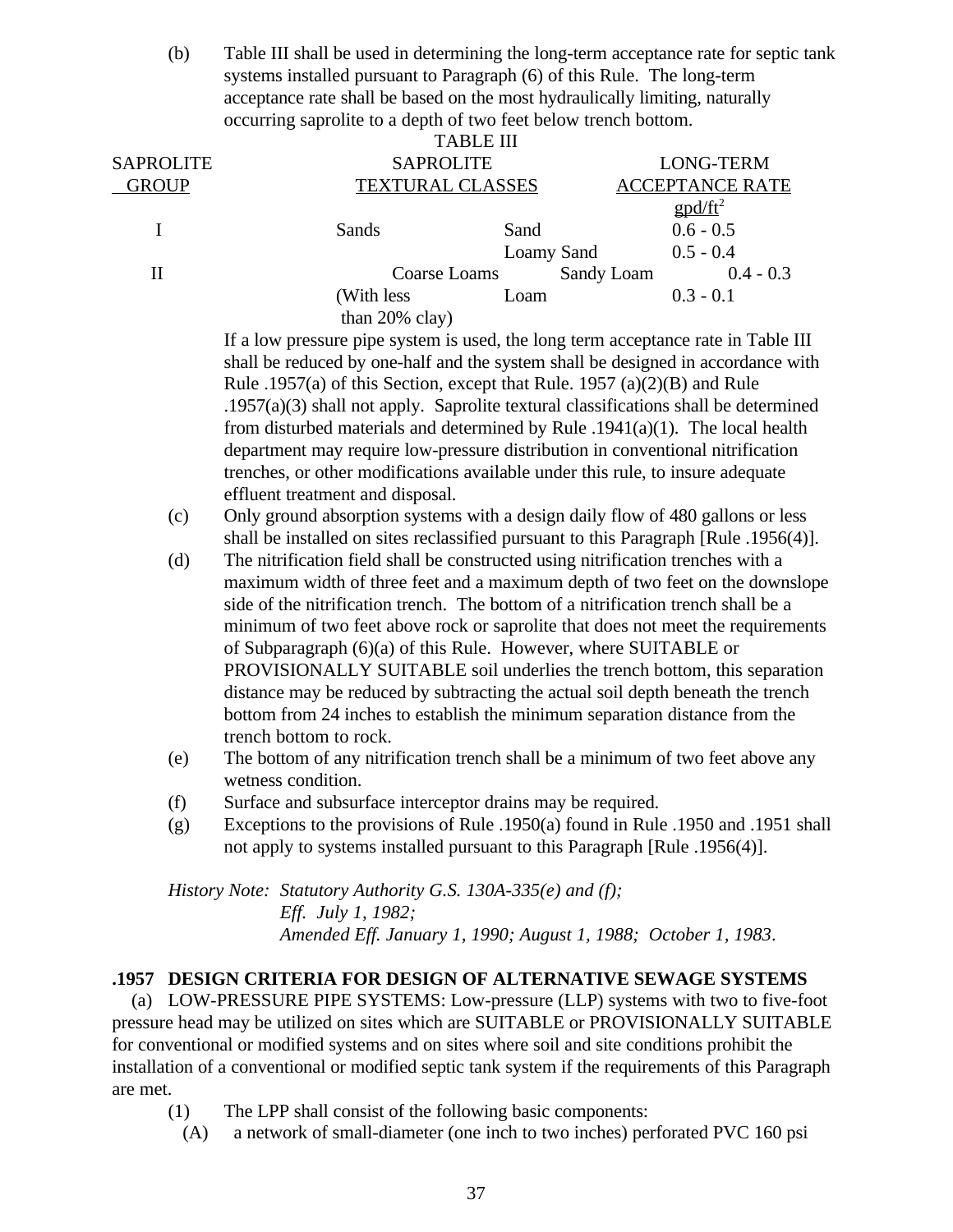pipe or equivalent placed in naturally occurring soil at shallow depths (generally 12 to 18 inches) in narrow trenches not less than eight inches in width and spaced not less than five feet on center. Trenches shall include at least five inches of washed stone or washed gravel below the pipe and two inches above the pipe; and four inches of soil cover.

- (B) a properly designed, two-compartment septic tank or other approved pretreatment system and a pumping or dosing tank;
- (C) a watertight supply manifold pipe, of Schedule 40 PVC or equivalent, for conveying effluent from the dosing chamber to the low-pressure network.
- (2) The soil and site criteria for LPP systems shall meet the following minimum requirements:
	- (A) LPP nitrification fields shall not be installed on slopes in excess of ten percent unless special design procedures to assure proper distribution of effluent over the nitrification field are approved. Landscaping of the LPP distribution field shall be constructed to shed rainwater or runoff. All other requirements of Rule .1940 of this Section shall be met.
	- (B) Site suitability for an LPP system shall be based on the first 24 inches of soil beneath the naturally occurring soil surface. This 24 inches shall consist of SUITABLE or PROVISIONALLY SUITABLE soil as determined in accordance with Rules .1941 through .1944 and .1956 of this Section.
	- (C) Location of the septic tank, other approved pretreatment unit, pumping or dosing chamber, and nitrification field shall be in accordance with Rule. 1950 of this Section. Horizontal distances from the nitrification field shall be measured from a margin two and one-half feet beyond the lateral and manifold pipes.
	- (D) There shall be no soil disturbance of the site or repair area for an LPP system except the minimum required for installation.
- (E) The available space requirements of Rule .1945 of this Section shall apply.
- (3) Table IV shall be used in determining the long-term application rate for LPP systems. The long-term acceptance rate shall be based on the most hydraulically limiting, naturally occurring soil horizon within two feet of the ground surface or to a depth of one foot below the trench bottom, whichever is deeper.

|             | TABLE                                                              |                                                                     |                                                   |
|-------------|--------------------------------------------------------------------|---------------------------------------------------------------------|---------------------------------------------------|
| SOIL GROUP  | SOIL TEXTURAL CLASSES                                              |                                                                     | <b>LONG-TERM</b>                                  |
|             | (USDA CLASSIFICATION)                                              |                                                                     | ACCEPTANCE RATE                                   |
|             |                                                                    |                                                                     | $\frac{g \text{p} d / \text{ft}^2}{g \text{p} d}$ |
| I           | Sands                                                              | Sand                                                                | $0.6 - 0.4$                                       |
|             | (With S or PS<br>structure and<br>clay mineralogy)                 | Loamy Sand                                                          |                                                   |
| $_{\rm II}$ | Coarse Loams<br>(With S or PS<br>structure and<br>clay mineralogy) | Sandy Loam<br>Loam                                                  | $0.4 - 0.3$                                       |
| Ш           | Fine Loams<br>(With S or PS<br>structure and<br>clay mineralogy)   | Sandy Clay Loam<br>Silt Loam<br>Clay Loam<br><b>Silty Clay Loam</b> | $0.3 - 0.15$                                      |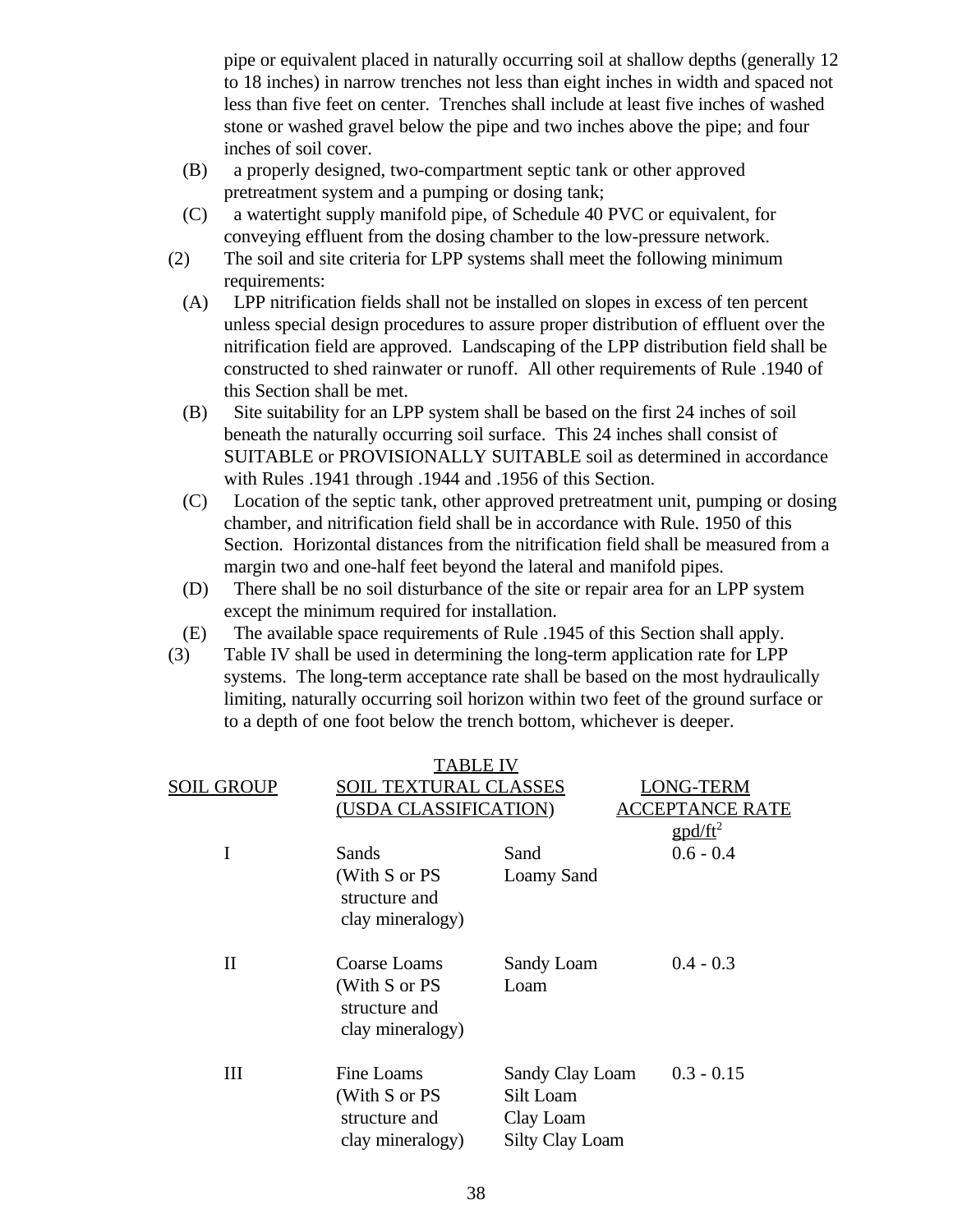IV Clays Sandy Clay 0.2 - 0.05 (With S or PS Silty Clay structure and Clay clay mineralogy)

The long-term acceptance rate shall not exceed the mean rate for the applicable soil group for food service facilities, meat markets, and other places of business where accumulation of grease can cause premature failure of a soil absorption system. Long-term acceptance rates up to the maximum for the applicable soil group may be permitted for facilities where data from comparable facilities indicates that the grease and oil content of the effluent will be less than 30 mg/1 and the chemical oxygen demand (COD) will be less than 500 mg/1.

- (4) In calculating the number of square feet for the nitrification field, the design sewage flow shall be divided by the long-term acceptance rate from Table IV. In calculating the minimum length of trenches in the LPP system, the total square footage of the nitrification field shall be divided by five feet.
- (5) Low-pressure systems shall be designed for uniform distribution of effluent. The trenches shall be level and parallel to the ground elevation contours.
	- (A) The maximum lateral length shall yield no more than a ten-percent difference in discharge rate between the first and last hole along the lateral.
	- (B) Minimum hole size shall be 5/32-inch for at least two-thirds of the field lateral lines. Smaller holes (no less than 1/8-inch) may be used in no more than one-third of the lateral lines where necessary to balance flow distribution on sloping sites. However, for systems serving restaurants, foodstand, meat markets, and other establishments where effluent is expected to have a high clogging potential, the minimum hole size shall be 5/32-inch.
	- (C) Maximum hole space shall be as follows: Soil Group I, five feet; Soil Group II, six feet; Soil Group III, eight feet; and Soil Group IV, ten feet.
	- (D) The following design provisions are required for sloping sites:

(i) Separately valved manifolds are required for all subfield segments where the elevation difference between the highest and lowest laterals exceeds three feet. (ii) The hole spacing, hole size or both, shall be adjusted to compensate for relative head differences between laterals branching off a common supply manifold and to compensate for the bottom lines receiving more effluent at the beginning and end of a dosing cycle. The lateral network shall be designed to achieve a ten to 30 percent higher steady state (pipe full) flow rate into the upper lines, relative to the lower lines, depending on the amount of elevation difference.

(iii) Maximum elevation difference between the highest and lowest laterals in a field shall not exceed ten feet unless the flow is hydraulically split between subfield segments without requiring simultaneous adjustment of multiple valves.

- (E) Turn-ups shall be provided at the ends of each lateral, constructed of Schedule 40 PVC pipe or equivalent, and protected with sleeves of larger diameter pipe (six inches or greater). Turn-ups and sleeves shall be cut off and capped at or above the ground surface, designed to be protected from damage, and easily accessible.
- (F) The supply manifold shall be sized large enough relative to the size and number of laterals served so that friction losses and differential entry losses along the manifold do not result in more than a 15 percent variation in discharge rate between the first and last laterals.

(i) The ratio of the supply manifold inside cross sectional area to the sum of the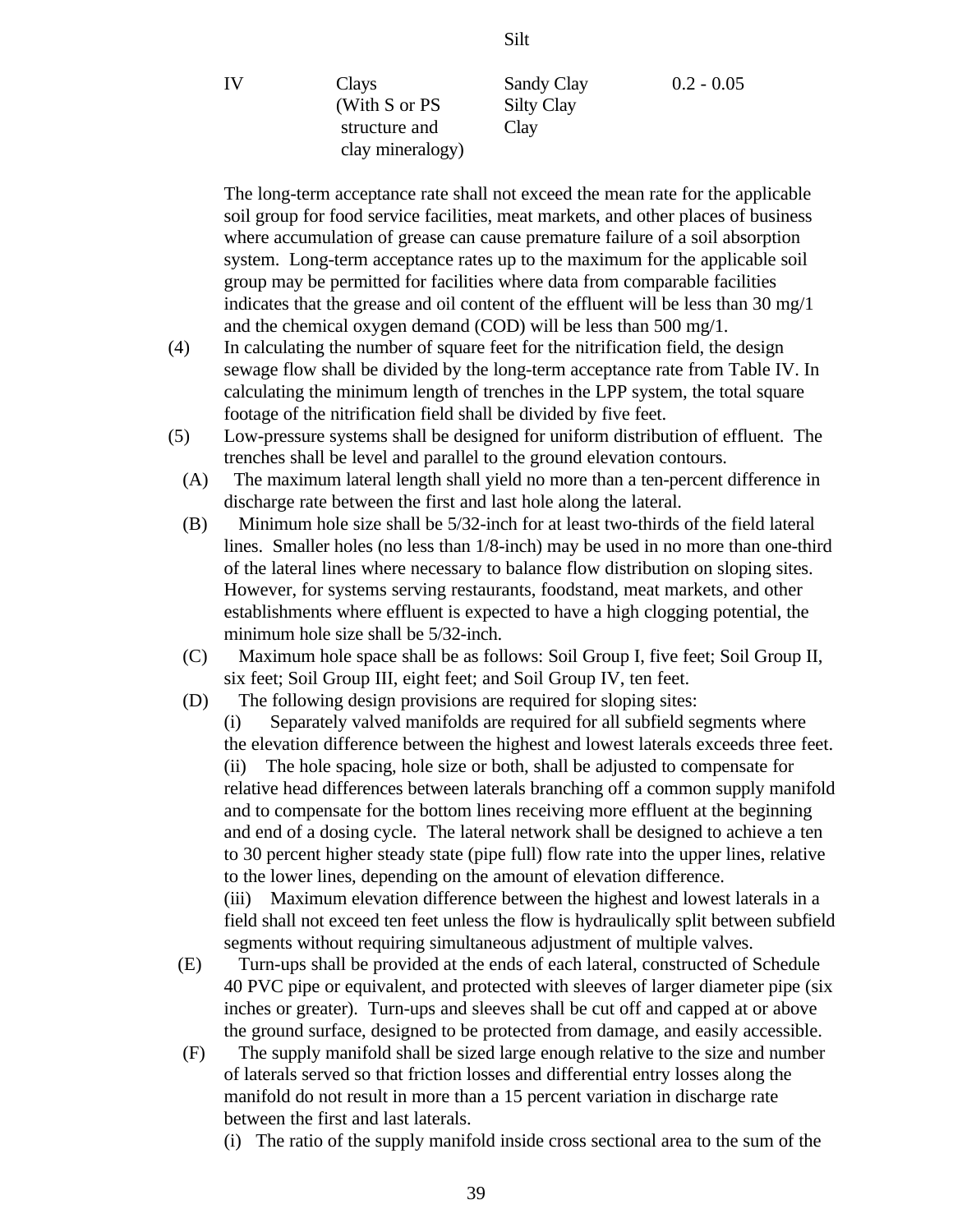inside cross sectional areas of the laterals served shall exceed 0.7:1.

(ii) The reduction between the manifold and connecting laterals shall be made directly off the manifold using reducing tees.

(iii) Cleanouts to the ground surface shall be installed at the ends of the supply manifold.

- (G) Gate valves shall be provided for pressure adjustment at the fields whenever the supply line exceeds 100 feet in length. Valves shall be readily accessible from the ground surface and adequately protected in valve boxes.
- (6) Septic tanks, pump tanks, pump dosing systems, siphons, and siphon dosing tanks shall be provided in accordance with Rule .1952 of this Section.
- (A) Design flow rate shall be based upon delivering two feet to five feet of static pressure head at the distal end of all lateral lines.
- (B) Dose volume shall be between five and ten times the liquid capacity of the lateral pipe dosed, plus the liquid capacity of the portions of manifold and supply lines which drain between doses.

 (b) FILL SYSTEM: A fill system (including new and existing fill) is a system in which all or part of the nitrification trench(es) is installed in fill material. A fill system, including an existing fill site, may be approved where soil and site conditions prohibit the installation of a conventional or modified septic tank system if the requirements of this Paragraph are met.

- (1) Fill systems may be installed on sites where at least the first 18 inches below the naturally occurring soil surface consists of soil that is suitable or provisionally suitable with respect to soil structure and clay mineralogy, and where organic soils, restrictive horizons, saprolite or rock are not encountered. Further, no soil wetness condition shall exist within the first 12 inches below the naturally occurring soil surface and a groundwater lowering system shall not be used to meet this requirement. Fill systems shall not be utilized on designated wetlands unless the proposed use is specifically approved in writing by the designating agency. The following requirements shall also be met:
- (A) Nitrification trenches shall be installed with at least 24 inches separating the trench bottom and any soil horizon unsuitable as to soil structure, clay mineralogy, organic soil, rock or saprolite. However, if a low pressure pipe system is used, the minimum separation distance shall be 18 inches.
- (B) Nitrification trenches shall be installed with at least 18 inches separating the trench bottom and any soil wetness condition. This separation requirement for soil wetness conditions may be met with the use of a groundwater lowering system only in Soil Groups I and II, with suitable structure and clay mineralogy. However, if a low pressure pipe system is used, the minimum separation distance shall be 12 inches.
- (C) Systems shall be installed only on sites with uniform slopes less than 15 percent. Storm water diversions and subsurface interceptor drains or swales may be required upslope of the system.
- (D) The long-term acceptance rate shall be based on the most hydraulically limiting soil horizon within 18 inches of the naturally occurring soil surface or to a depth one foot below the trench bottom, whichever is deeper. The lowest long-term acceptance rate for the applicable soil group shall be used for systems installed pursuant to this Rule. However, the long-term acceptance rate shall not exceed 1.0 gallons per day per square foot for gravity distribution or 0.5 gallons per day per square foot for low-pressure pipe systems installed on sites with at least 18 inches of Group I soils below the naturally occurring soil surface or to a depth of one foot below the trench bottom, whichever is deeper.
- (E) If the fill system uses low-pressure pipe distribution, all the requirements of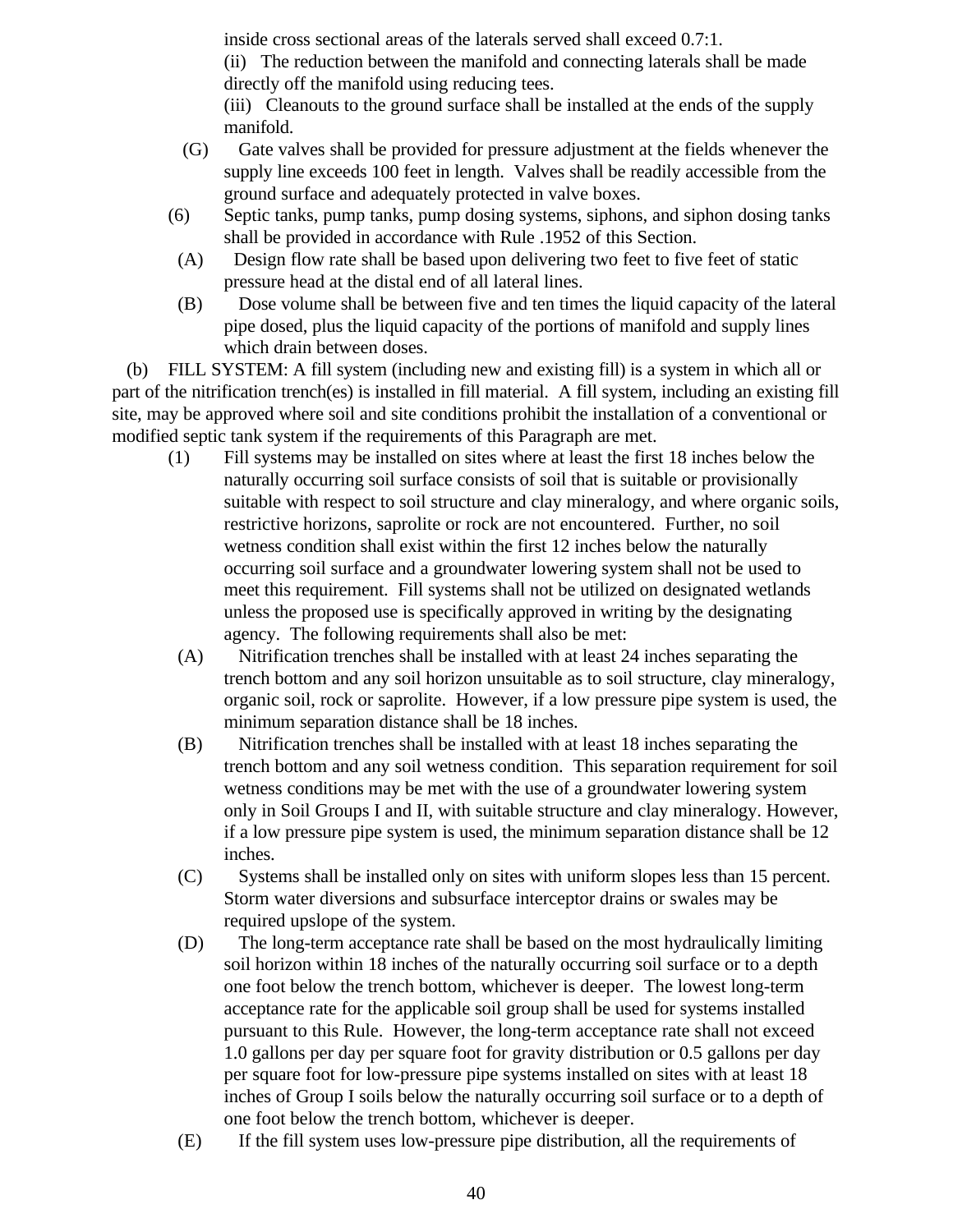Paragraph (a) of this Rule, except Paragraph  $(a)(2)(B)$ , shall apply. Systems with a design daily flow greater than 480 gallons per day shall use low-pressure pipe distribution.

- (F) Fill material shall have such soil texture to be classified as sand or loamy sand (Soil Group I) up to the top of the nitrification trenches. The final six inches of fill used to cover the system shall have a finer texture (such as Group II, III) for the establishment of a vegetative cover. Existing fill material shall have no more than ten percent by volume of fibrous organics, building rubble, or other debris and shall not have discreet layers containing greater than 35 percent of shell fragments.
- (G) Where fill material is added, the fill material and the existing soil shall be mixed to a depth of six inches below the interface. Heavy vegetative cover or organic litter shall be removed before the additional fill material is incorporated.
- (H) The fill system shall be constructed as an elongated berm with the long axis parallel to the ground elevation contours of the slope.
- (I) The side slope of the fill shall not exceed a rise to run ratio of 1:4. However, if the first 18 inches below the naturally occurring soil surface is Group I soil, the side slope of the fill shall not exceed a rise to run ratio of 1:3.
- (J) The outside edge of the nitrification trench shall be located at least five feet horizontally from the top of the side slopes.
- (K) The fill system shall be shaped to shed surface water and shall be stabilized with a vegetative cover against erosion.
- (L) The setback requirements shall be measured from the projected toe of the slope. However, if this setback cannot be met, the setback requirements shall be measured from a point five feet from the nearest edge of the nitrification trench if the following conditions are met:
	- (i) Slope of the site shall not exceed two percent;
	- (ii) The first 18 inches of soil beneath the naturally occurring soil surface shall consist of Group I soils;
	- (iii) The lot or tract of land was recorded on or before December 31, 1989; and
	- (iv) A condition is placed upon the Improvement Permit to require connection to a public or community sewage system within 90 days after such system is available for connection and after it is determined that 300 feet or less of sewer line is required for connection.
- (M) The available space requirements of Rule .1945 of this Section shall apply.
- (2) An existing fill site that does not meet the requirements of Paragraph  $(b)(1)$  of this Rule may be utilized for a sanitary sewage system if the following requirements are met:
- (A) Substantiating data are provided by the lot owner (if not readily available to the local health department) indicating that the fill material was placed on the site prior to July 1, 1977.
- (B) The fill material placed on the site prior to July 1, 1977 shall have such soil texture to be classified as sand or loamy sand (Group I) for a depth of at least 24 inches below the existing ground surface. This fill material shall have no more than ten percent by volume of fibrous organics, building rubble, or other debris. This fill shall not have discreet layers containing greater than 35 percent of shell fragments. However, if at least 24 inches of Group I fill material was in place prior to July 1, 1977, additional fill with soil texture classified as Group I may be added to meet the separation requirements of Paragraph (b)(2)(D) of this Rule.
- $(C)$  Soil wetness conditions, as determined by Rule .1942(a) in this Section, are 18 inches or greater below the ground surface of the fill placed on the lot prior to July 1, 1977. This requirement shall be met without the use of a groundwater lowering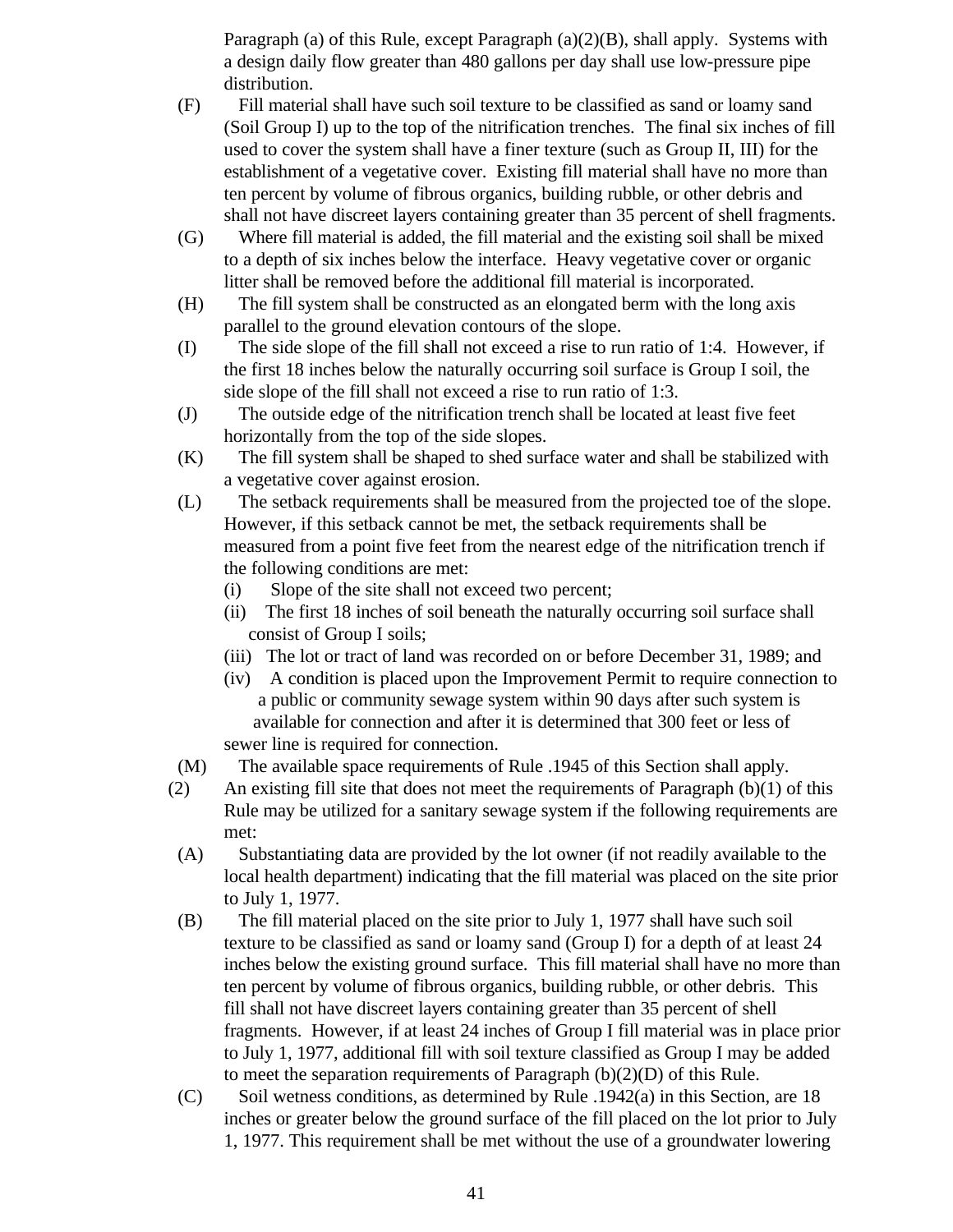system.

- (D) Low-pressure pipe distribution shall be used and shall meet all the requirements of Paragraph (a) of this Rule, except (a)(2)(B). The long-term acceptance rate shall not exceed 0.5 gallons per day per square foot. However, for existing fill sites with 48 inches of Group I soils, conventional nitrification trenches utilizing a maximum long-term acceptance rate of 1.0 gallons per day per square foot may be in installed in lieu of low-pressure pipe systems. The minimum separation distance between the trench bottom and any soil wetness condition or any soil horizon unsuitable as to soil structure, clay mineralogy, organic soil, rock, or saprolite shall be 24 inches for low pressure pipe and 48 inches for conventional systems. This separation requirement may be met by adding additional Group I soil, but shall not be met with the use of a groundwater lowering system. Where fill is to be added, the requirements of Paragraph  $(b)(1)(C)$ ,  $(F)$ ,  $(G)$ ,  $(H)$ ,  $(J)$ ,  $(K)$ , and the following requirements shall be met:
	- (I) Slope of the site shall not exceed two percent;
	- (II) The lot or tract of land was recorded on or before December 31, 1989; and
	- (III) A condition is placed upon the Improvement Permit to require connection to a public or community sewage system within 90 days after such system is available for connection and after it is determined that 300 feet or less of sewer line in required for connection.
- (E) The available space requirements of Rule .1945 of this Section shall apply.
- (F) The design flow shall not exceed 480 gallons per day.
- (3) Other systems may be installed in fill if the requirements of Paragraph (c) of this Rule are met.

 (c) A site classified as UNSUITABLE which cannot be approved for a system in accordance with Rule .1956, and Paragraphs (a) or (b) of this Rule may be used for a ground absorption sewage treatment and disposal system if written documentation, including engineering, hydrogeologic, geologic, or soil studies, indicates to the local health department that the proposed system can reasonably be expected to function satisfactorily. Such sites shall be reclassified as PROVISIONALLY SUITABLE if the local health department determines that the adequate substantiating data indicates that:

- (1) a ground absorption system can be installed so that the effluent will receive adequate treatment;
- (2) the effluent will not contaminate ground water or surface water; and
- (3) the effluent will not be exposed on the ground surface or be discharged to surface waters where it could come in contact with people, animals, or vectors.

The State shall review the substantiating data if requested by the local health department.

*History Note: Statutory Authority G.S. 130A-335(e) and (f); Eff. July 1, 1982; Amended Eff. December 1, 1990; January 1, 1990.*

# **.1958 NON-GROUND ABSORPTION SEWAGE TREATMENT SYSTEMS**

 (a) Where an approved privy, an approved septic tank system, or a connection to an approved public or community sewage system is impossible or impractical, this Section shall not prohibit the state or local health department from permitting approved non-ground absorption treatment systems utilizing heat or other approved means for reducing the toilet contents to an inert or stabilized residue or to an otherwise harmless condition, rendering such contents non-infectious or non-contaminating. Alternative systems shall be designed to comply with the purposes and intent of this Section.

(b) Holding tanks shall not be considered as an acceptable sewage treatment and disposal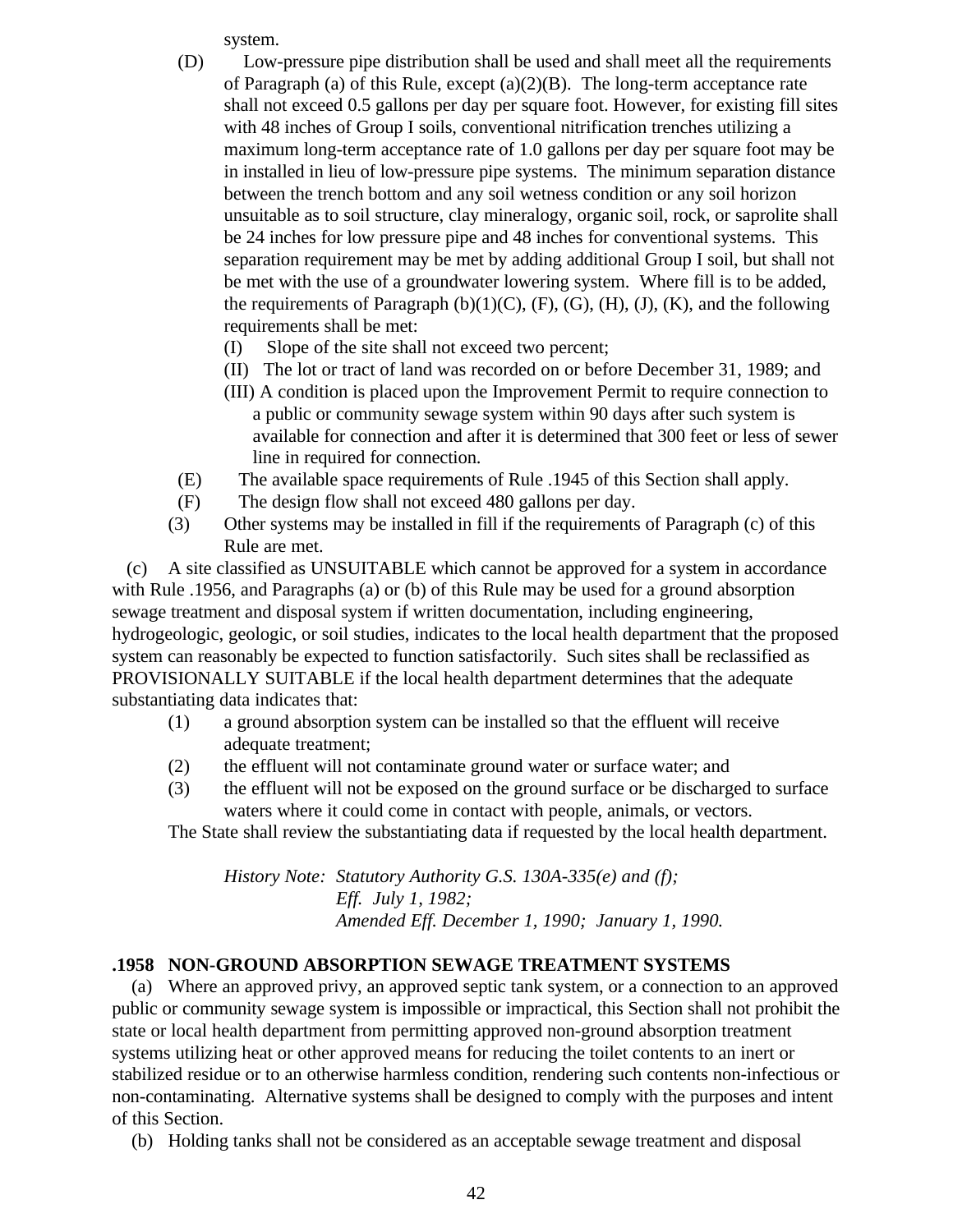system and their use is prohibited, except when all the sewage is collected by an approved public management entity and properly disposed of in an approved sanitary sewage system.

 (c) Incinerating, composting, vault privies, and mechanical toilets shall be approved by the state agency or local health department only when all of the sewage will receive adequate treatment and disposal.

 (d) Sewage recycling systems which discharge treated wastewater meeting the state drinking water standards may be used only for toilet flushing and recycled sewage shall not be used for body contact or human consumption. Such systems must be specifically approved by the state or local health department.

 (e) Chemical or portable toilets for human waste may be used at mass gatherings, construction sites, and labor work camps. Chemical or portable toilets proposed for use at a labor work camp shall have an operation permit from the local health department upon a showing by the owner or controller that the chemical or portable toilet shall be maintained in a sanitary condition. Chemical or portable toilets shall have a watertight waste receptacle constructed of nonabsorbent, acid resistant, noncorrosive material. The chemical or portable toilet waste collected shall be discharged into an approved sewage treatment and disposal system.

*History Note: Statutory Authority G.S. 130A-335(e) and (f); Eff. July 1, 1982; Amended Eff. January 1, 1990.*

## **.1959 PRIVY CONSTRUCTION**

 An "approved privy" shall consist of a pit, floor slab, and seat assembly housed in a building which affords privacy and reasonable protection from the weather.

- (1) The pit shall consist of an excavation at least 42 inches square and in no case shall the bottom of an excavation be closer than one foot from the seasonally high water table or rock.
- (2) The pit shall be properly curbed to prevent caving. In sandy or loose soil, the curb shall extend the full depth of the pit. In tight soils, partial curbing is acceptable if it prevents caving.
- (3) The privy floor slab shall be constructed of reinforced concrete. Where it is impractical to secure or construct reinforced concrete floor assemblies, wood construction shall be acceptable provided the floor slab is made of rough subflooring and covered with tight tongue-and-groove flooring or other type flooring materials to provide strength and prevent entrance of flies and mosquitoes to the privy pit. Where wood construction is used, floors shall be anchored to at least four-inch by four-inch sills.
- (4) Wood used for riser, seat assemblies, and the floor slab shall be tongue-and-groove or plywood (exterior or marine) material.
- (5) Privies shall not be used for the disposal of water-carried sewage.

*History Note: Statutory Authority G.S. 130A-335(e); Eff. July 1, 1982.*

## **.1960 MAINTENANCE OF PRIVIES**

 (a) Any person owning or controlling the property upon which a privy is located shall be responsible for these requirements:

- (1) The privy building shall afford a reasonable degree of protection from bad weather conditions.
- (2) When the pit becomes filled to within 18 inches of the top of the ground, the privy building shall be moved to a new pit and the old pit completely covered with earth.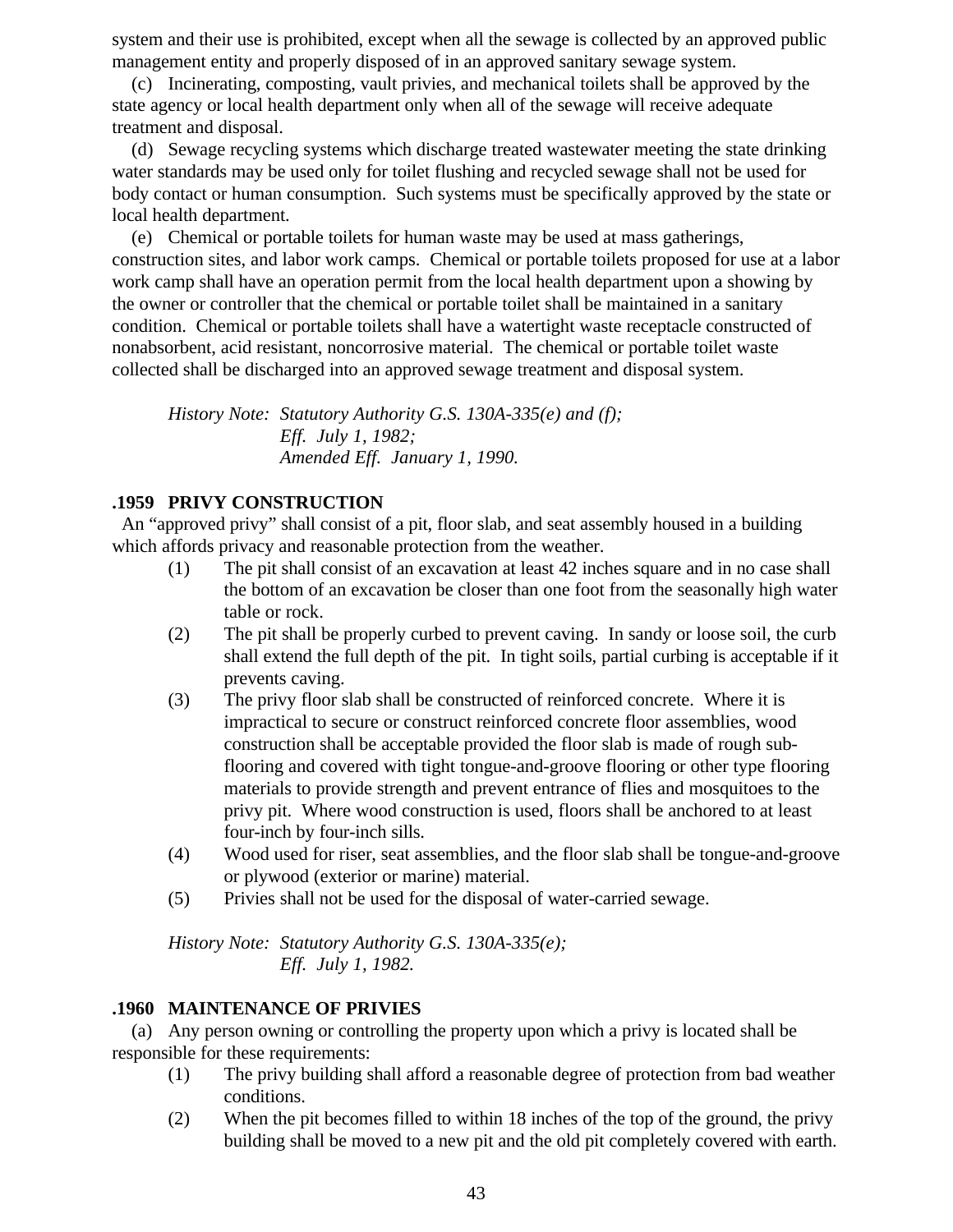- (3) If the pit caves in, a new pit shall be provided.
- (b) The tenant or person occupying the property shall be responsible for these requirements:
	- (1) The walls, floors, and seat of the privy and grounds immediately adjacent to the building shall be kept in a clean and decent condition.
	- (2) Fowl and other animals shall not be harbored in the privy building.
	- (3) Seat cover shall be hinged and closed at all times when the privy is not in use.
	- (4) Flies shall be excluded from the pit at all times.
	- (5) Ashes, garbage, and trash shall be kept out of the pit.

*History Note: Statutory Authority G.S. 130A-335(e) and (f); Eff. July 1, 1982; Amended Eff. January 1, 1990.*

## **.1961 MAINTENANCE OF SEWAGE SYSTEMS**

 (a) Any person owning or controlling the property upon which a ground absorption sewage treatment and disposal system is installed shall be responsible for the following items regarding the maintenance of the system:

- (1) Ground absorption sewage treatment and disposal systems shall be maintained at all times to prevent seepage or discharge of sewage or effluent to the surface of the ground or to surface waters.
- (2) Ground absorption sewage treatment and disposal systems shall be checked, and the contents of the septic tank removed, periodically to ensure proper operation of the system.

 (b) System management in accordance with Tables V(a) and V(b) shall be required for all systems installed or repaired after January 1, 1992. After January 1, 1992, system management in accordance with Tables V(a) and V(b) shall be required for all existing Type V and VI systems. No improvement permit shall be issued for a Type VI(c) system prior to July 1, 1991. After July 1, 1991, no improvement permit shall be issued for Type IV, Type V, or Type VI systems, unless a management entity of the type specified in Table V(b) is specifically authorized, funded, and operational to carry out this management program in the county or service district in which the proposed system is to be located. A contract shall be executed between the system owner and a management entity prior to the issuance of the Operation Permit. A condition of the Operation Permit shall be that a properly executed contract between the system owner and a management entity shall be in effect for as long as the system is in use. Inspections of the system shall be performed by a management entity at the frequency specified in Table V(b). The management entity shall report the results of their inspections to the local health department at the specified reporting frequency. However, where inspections indicate the need for system repairs, the management entity shall notify the local health department within 48 hours. The management entity shall be responsible for assuring routine maintenance procedures in accordance with the conditions of the Operation Permit.

### TABLE V(a)

#### LOCAL HEALTH DEPARTMENT RESPONSIBILITIES

Minimum System

System System System **Permits** Review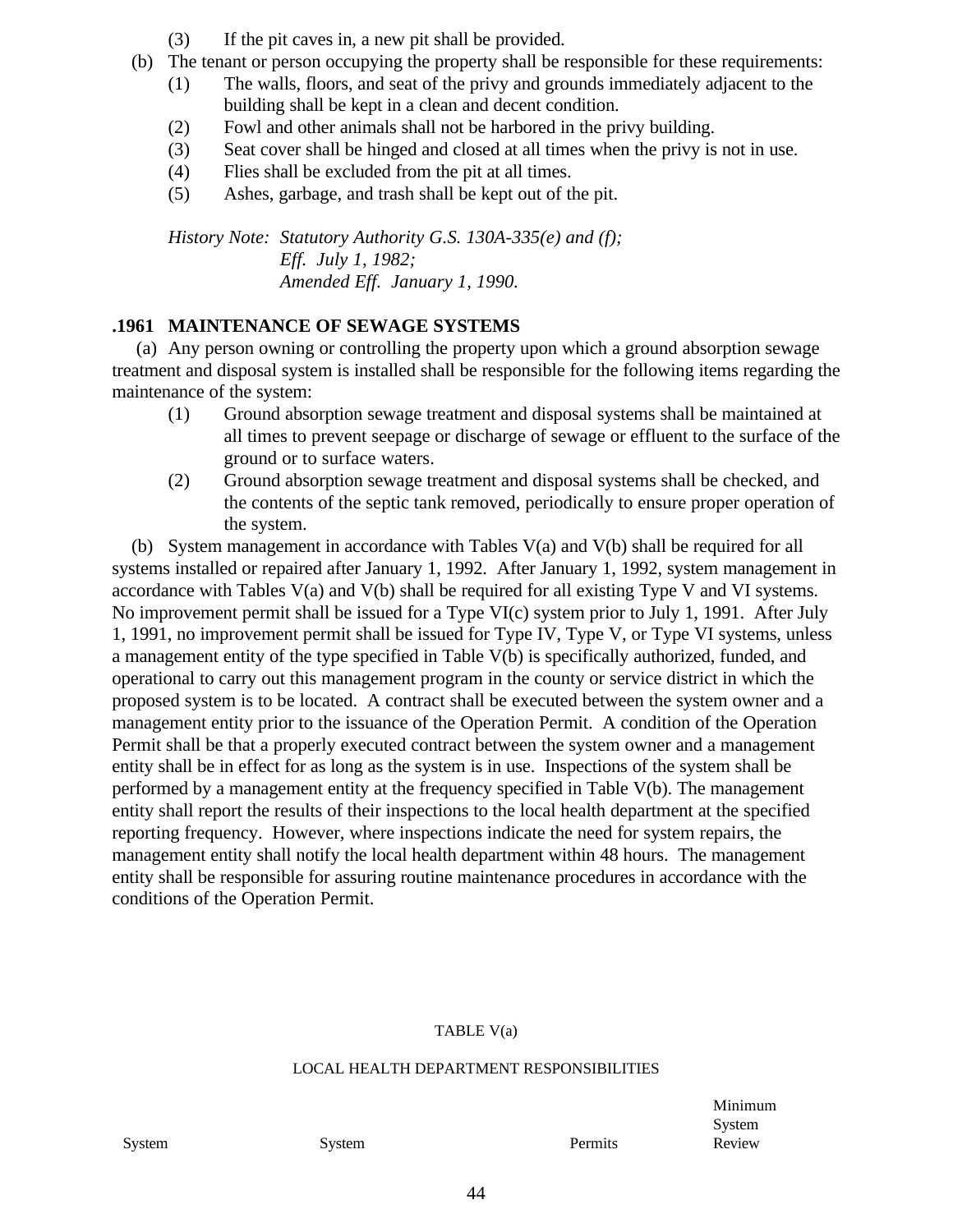| Classification | Description                                                                                                                                                                                                                                                               | Required                                                 | <b>Frequency</b> |
|----------------|---------------------------------------------------------------------------------------------------------------------------------------------------------------------------------------------------------------------------------------------------------------------------|----------------------------------------------------------|------------------|
| Type I         | a. Privy<br>b. Chemical toilet<br>c. Incinerating toilet<br>d. Other toilet system<br>e. Grease trap                                                                                                                                                                      | Improvement<br>Permit<br>Operation<br>Permit             | N/A              |
| Type II        | a. Conventional septic system<br>(single-family or 480 GPD<br>or less)<br>b. Conventional septic system<br>with 750 linear feet of<br>nitrification line or less<br>c. Conventional system with<br>shallow placement                                                      | Improvement<br>Permit<br>Certificate<br>of<br>Completion | N/A              |
| Type III       | a. Septic system<br>single effluent pump<br>b. Gravity mound<br>c. Dual gravity field<br>d. PPBPS system, gravity dosed<br>e. Large diameter pipe system<br>f. Other non-conventional<br>trench systems                                                                   | Improvement<br>Permit<br>Operation<br>Permit             | 5 yrs.           |
| Type IV        | a. LPP<br>b. Pressure mound<br>c. System with more than<br>1 pump or siphon<br>d. PPBPS system with pressure<br>distribution<br>e. Other trench systems with pressure<br>distribution<br>f. Open ditch drainage for 2 or more lots<br>g. Sand filter pretreatment systems | Improvement<br>Permit<br>Operation<br>Permit             | 3 yrs.           |
| Type V         | a. Pump drainage<br>b. Package treatment plants<br>c. Chemical treatment plants<br>d. Other mechanical, biological,<br>or chemical pretreatment systems<br>e. Any $> 3,000$ -GPD system with a<br>nitrification field designed for<br>$>1,500$ GPD                        | Improvement<br>Permit<br>Operation<br>Permit             | 2 yrs.           |
| Type VI        | a. Any $> 3,000$ GPD system<br>with mechanical, biological,<br>or chemical pretreatment<br>system<br>b. Wastewater reuse/recycle<br>c. Holding tanks                                                                                                                      | Improvement<br>Permit<br>Operation<br>Permit             | 1 yr.            |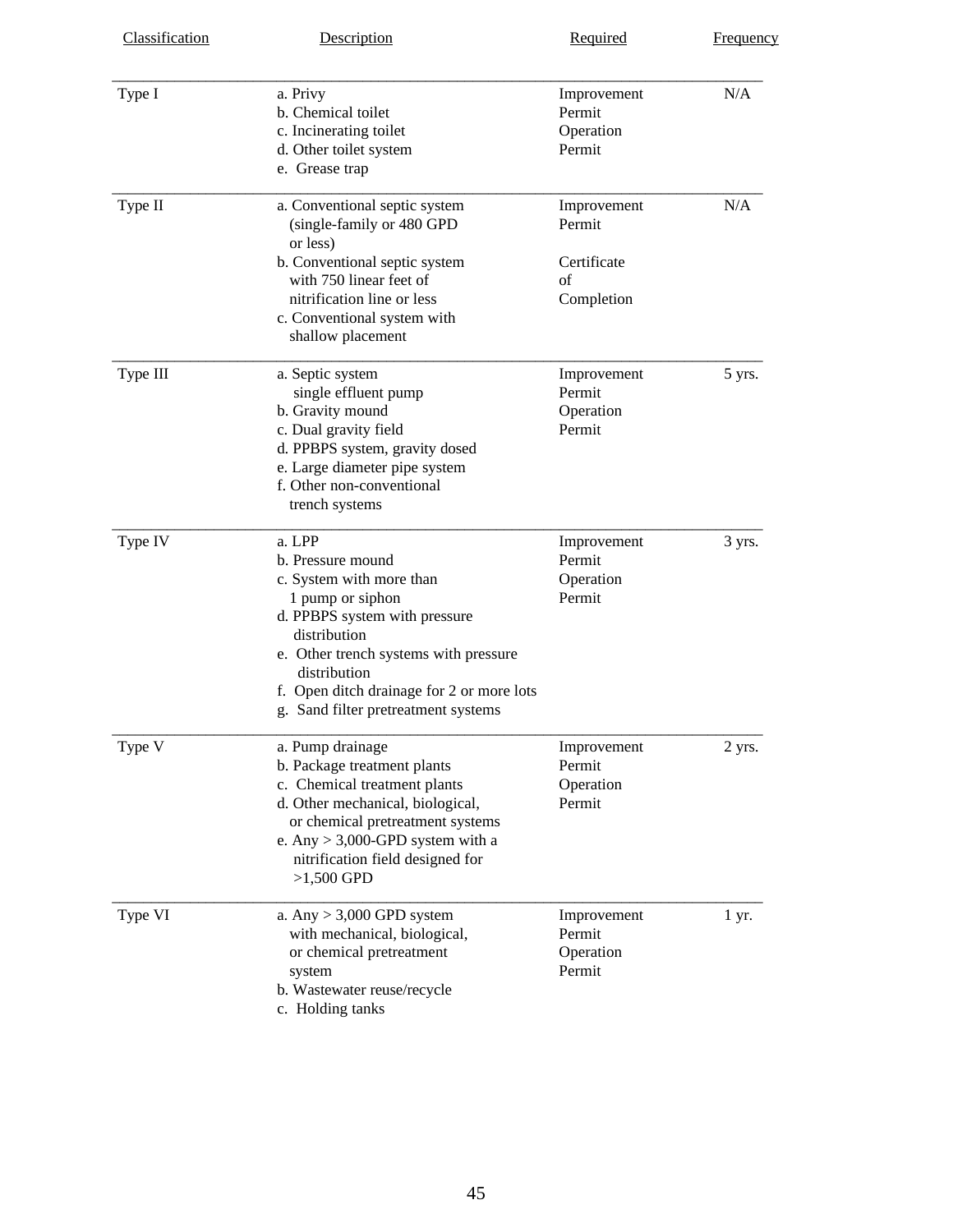#### TABLE V(b)

|                |                                                                                 |                                                                                                                               | Minimum System  |                   |  |
|----------------|---------------------------------------------------------------------------------|-------------------------------------------------------------------------------------------------------------------------------|-----------------|-------------------|--|
| System         | Management                                                                      | Inspection/Maintenance Certified Reporting                                                                                    |                 |                   |  |
| Classification | Entity                                                                          | <b>Frequency</b>                                                                                                              | <b>Operator</b> | <b>Frequency</b>  |  |
| Type I         | Owner                                                                           | N/A                                                                                                                           | N/A             | N/A               |  |
| Type II        | Owner                                                                           | N/A                                                                                                                           | N/A             | N/A               |  |
| Type III       | Owner                                                                           | N/A                                                                                                                           | N/A             | N/A               |  |
| Type IV        | Public Management<br>Entity<br><b>Certified Operator</b><br>Certified Installer | 2/yr.                                                                                                                         | Optional        | 1/yr.             |  |
| Type V         | Public Management<br>Entity<br><b>Certified Operator</b><br>(Type $V(e)$ only)  | 12/yr                                                                                                                         | Required        | 2/yr.             |  |
| Type VI        | <b>Public Management Entity</b>                                                 | a. $1/wk(3000-10000$ GPD)<br>2/wk(10000-25000 GPD)<br>3/wk(25000-50000 GPD)<br>$5/wk (> 75000$ GPD)<br>b. 12/yr.<br>c. 12/yr. |                 | Required<br>4/yr. |  |

### MANAGEMENT ENTITY RESPONSIBILITIES

 (c) A sewage collection, treatment, and disposal system that creates or has created a public health hazard or nuisance by surfacing of effluent or discharge directly into ground water or surface waters, or that is partially or totally destroyed shall be repaired within 30 days of notification by the state or local health department unless the notification otherwise specifies a repair period in writing. If a system described in the preceding sentence has for any reason been disconnected, the system shall be repaired prior to reuse. The state or local health department shall use its best professional judgment in requiring repairs that will reasonably enable the system to function properly. If, for any reason, a sewage collection, treatment, and disposal system is nonrepairable, the system shall not be used.

| <i>History Note:</i> | Filed as a Temporary Amendment Eff. June 30,             |
|----------------------|----------------------------------------------------------|
|                      | 1990.                                                    |
|                      | For a Period of 180 Days to Expire on December 27, 1990; |
|                      | Statutory Authority G.S. 130A-294; 130A-335(e) and (f);  |
|                      | <i>Eff. July 1, 1982</i> ;                               |
|                      | Amended Eff. January 1, 1990; August 1, 1988.            |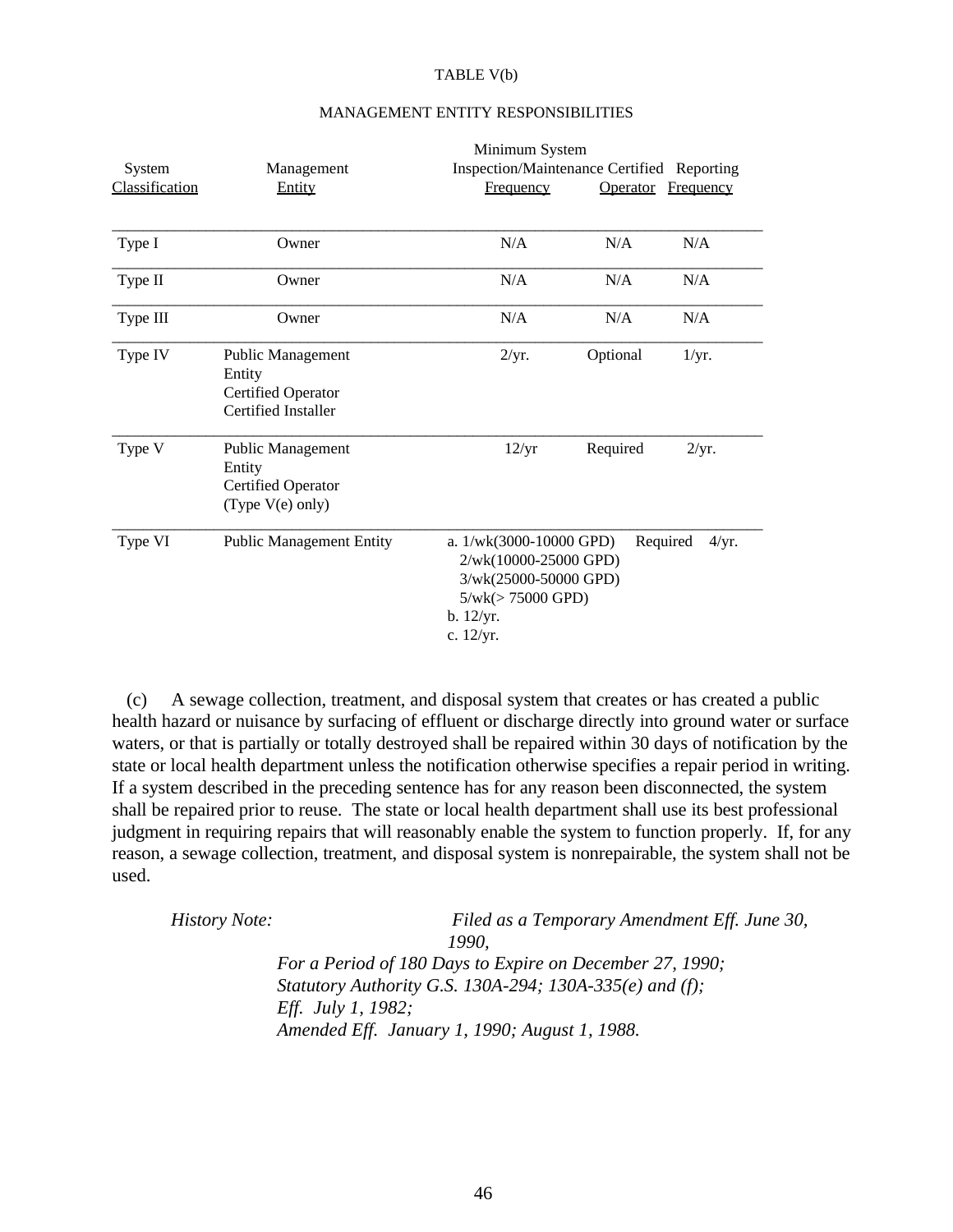### **.1962 APPLICABILITY**

 The provisions of this Section shall not apply to properly functioning sewage treatment and disposal systems in use or for which a valid permit has been issued prior to the effective date of these rules. This exemption is applicable only where the sewage flow and sewage characteristics are unchanged.

 *History Note: Statutory Authority G.S. 130A-335(e); Eff. July 1, 1982.*

### **.1963 DISUSE OF SEWAGE SYSTEM**

 *History Note: Statutory Authority G.S. 130A-335(e); Eff. July 1, 1982. Repealed Eff. August 1, 1988.*

### **.1964 INTERPRETATION AND TECHNICAL ASSISTANCE**

 (a) The provisions of this Section shall be interpreted, as applicable, in accordance with the recognized principles and practices of soil science, geology, engineering, and public health.

 (b) The State will provide technical assistance. Local health departments may obtain technical information and assistance from appropriate personnel as may be needed for interpretation of this Section.

 *History Note: Statutory Authority G.S. 130A-335(e); Eff. July 1, 1982; Amended Eff. January 1, 1990.*

### **.1965 APPEALS PROCEDURE**

 Appeals concerning the interpretation and enforcement of the rules in this Section shall be made in accordance with G.S. 150B, 10 NCAC 1B.

 *History Note: Statutory Authority G.S. 130A-335(e); Eff. July 1, 1982. Amended Eff. February 1, 1987.*

### **.1966 SEVERABILITY**

 If any provision of these Rules or the application thereof to any person or circumstance is held invalid, the remainder of the rules or the application of such provisions to other persons or circumstances shall not be affected thereby.

 *History Note: Statutory Authority G.S. 130A-335(e); Eff. July 1, 1982.*

### **.1967 INJUNCTIONS**

 A person who violates any Rule of this Section is subject to the injunctive relief provisions of G.S. 130A-18.

 *History Note: Statutory Authority G.S. 130A-335(e); Eff. July 1, 1982. Amended Eff. January 1, 1985.*